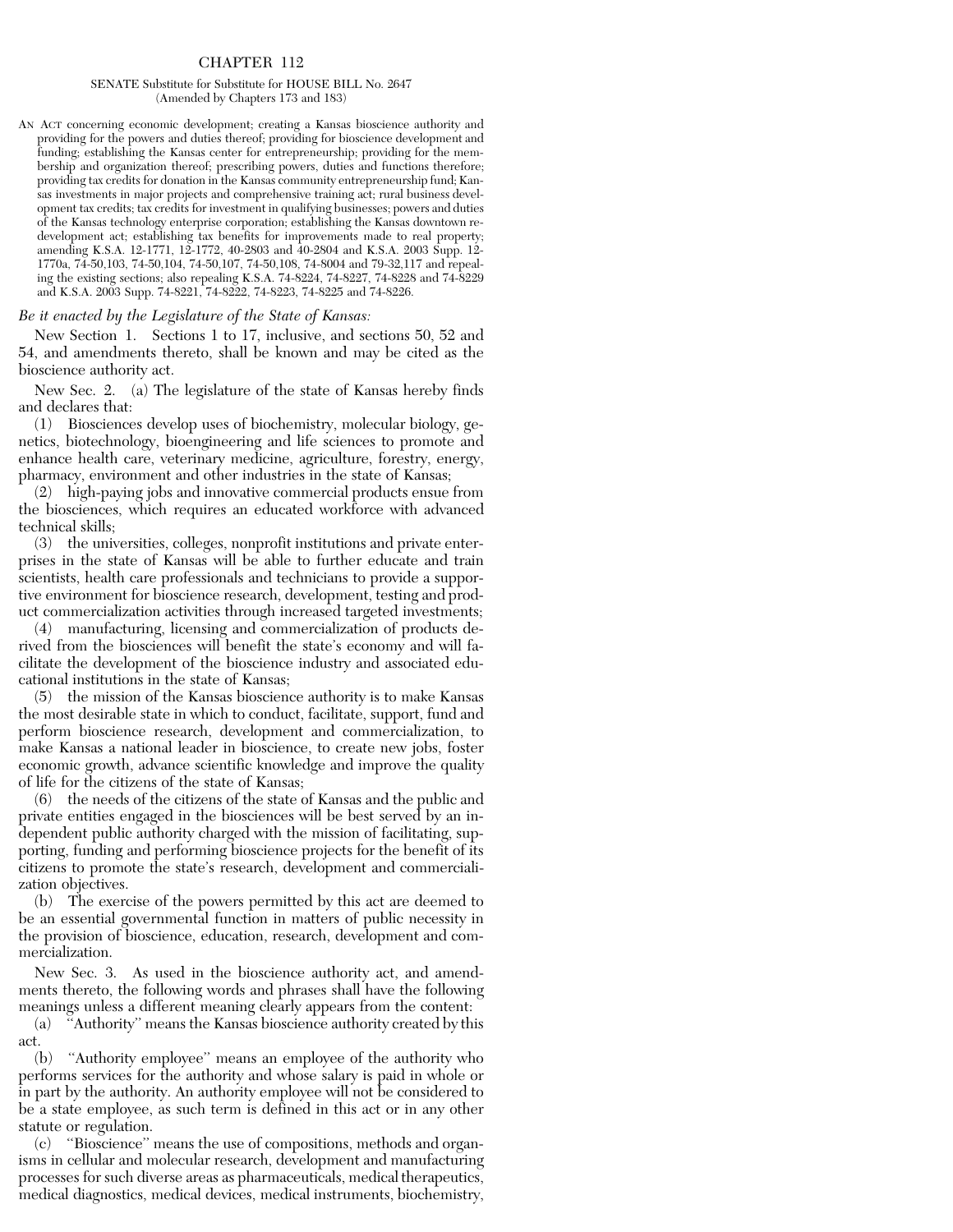microbiology, veterinary medicine, plant biology, agriculture and industrial, environmental, and homeland security applications of bioscience, and future developments in the biosciences. Bioscience includes biotechnology and life sciences.

 $(d)$  "Bioscience company" means a corporation, limited liability company, S corporation, partnership, registered limited liability partnership, foundation, association, nonprofit entity, sole proprietorship, business trust, person, group, or other entity that is engaged in the business of bioscience in the state and has business operations in the state, including, without limitation, research, development, or production directed towards developing or providing bioscience products or processes for specific commercial or public purposes and are identified by the following NAICS codes: 325411, 325412, 325413, 325414, 325193, 325199, 325311, 32532, 334516, 339111, 339112, 339113, 334510, 334517, 339115, 621511, 621512, 54171, 54138, 54194.

(e) ''Bioscience development project'' means an approved project to implement a project plan in a bioscience development district.

(f) ''Bioscience research'' means any investigation for the advancement of scientific or technological knowledge of bioscience and any activity that seeks to utilize, synthesize, or apply existing knowledge, information or resources to the resolution of a specific problem, question or issue of bioscience.

(g) ''Bioscience research institutions'' means all universities and colleges located in the state of Kansas conducting bioscience research.

(h) ''Biotechnology'' means those fields focusing on technological developments in such areas as molecular biology, genetic engineering, genomics, proteomics, physiomics, nanotechnology, biodefense, biocomputing and bioinformatics.

(i) ''Board'' means the board of directors of the authority created by this act.

(j) ''Bonds'' has the same meaning as in K.S.A. 74-8902, and amendments thereto.

(k) ''Bioscience development and investment fund'' means the fund created by section 21, and amendments thereto.

(l) ''Eminent scholar'' means world-class, distinguished and established investigators recognized nationally for their research, achievements and ability to garner significant federal funding on an annual basis. Eminent scholars are recognized for their scientific knowledge and entrepreneurial spirit to enhance the innovative research that leads to economic gains. Eminent scholars are either members of or likely candidates for the national academy of sciences or other prominent national academic science organizations.

(m) ''Kansas technology enterprise corporation'' or ''KTEC'' means the Kansas technology enterprise corporation created under K.S.A. 74- 8101, and amendments thereto.

(n) ''Life sciences'' means the areas of medical sciences, pharmaceutical sciences, biological sciences, zoology, botany, horticulture, ecology, toxicology, organic chemistry, physical chemistry, physiology and any future advances associated with life sciences.

(o) ''NAICS'' means the north American industry classification system.

(p) ''NISTAC'' means the national institute for strategic technology acquisition and commercialization.

 $\bar{q}$  "President" means the chief executive officer of the authority.

(r) ''Principal operation'' means the operation of the authority requiring at least 75% of the total number of employees at all times.

(s) ''Qualified company'' means a Kansas company conducting bioscience research and development that may be granted a funding voucher.

(t) ''Rising star scholar'' means up-and-coming distinguished investigators growing in their national reputations in their fields, who are active and demonstrate leadership in their associated professional societies, and who attract significant federal research grant support. Rising star scholars would be likely candidates for the national academy of sciences or other prominent national academic science organizations in the future.

(u) ''State'' means the state of Kansas.

(v) ''State employee'' means a person employed by the state of Kansas whether or not a classified or unclassified employee in the state personnel system. Authority employees shall not be considered state employees, as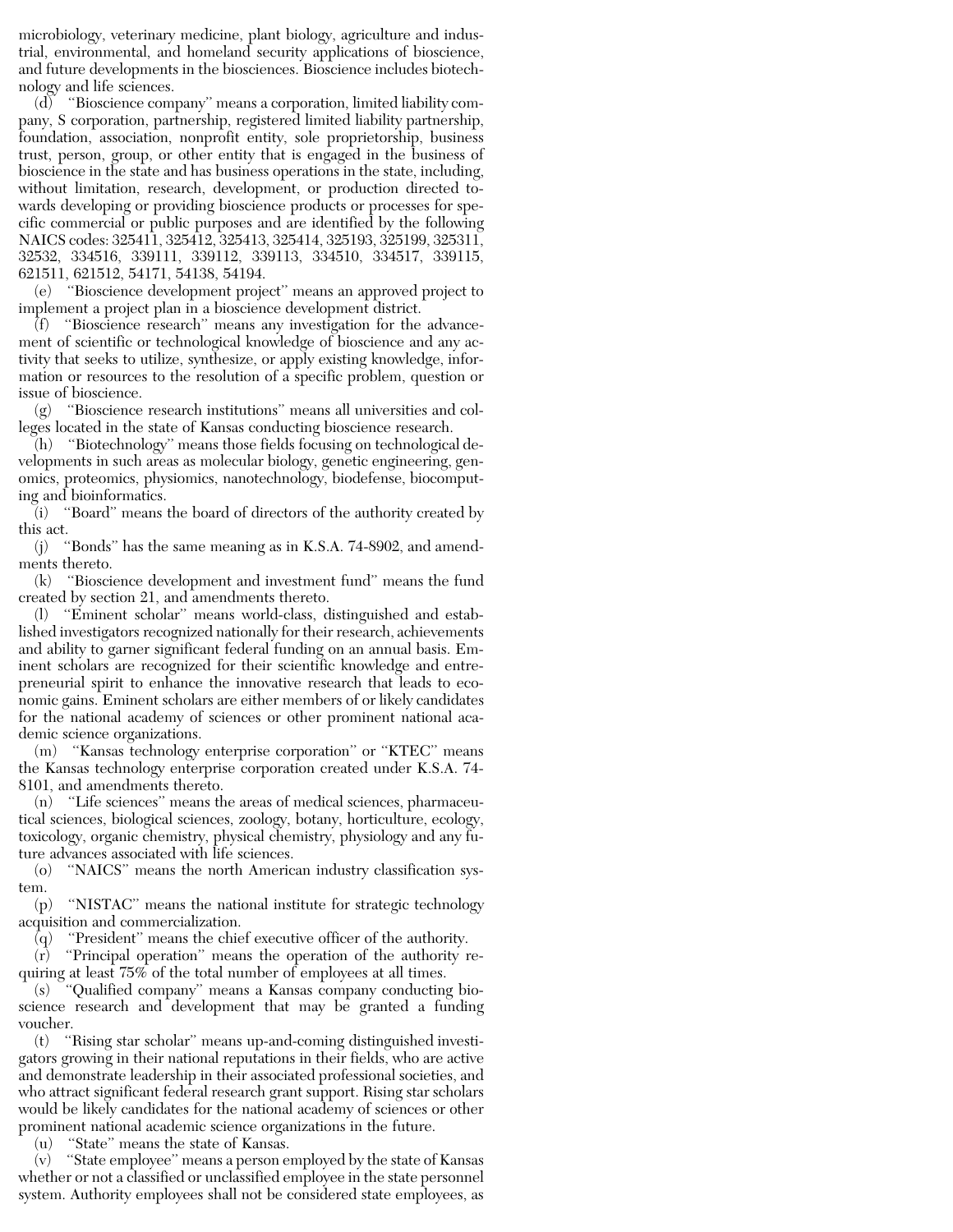such term is defined in this act or in any other statute or rule and regulation.

(w) ''State universities'' includes state educational institutions as defined in K.S.A. 76-711, and amendments thereto, and the municipal university as defined in K.S.A. 74-3201b, and amendments thereto.

(x) ''Taxpayer'' means a person, corporation, limited liability company, S corporation, partnership, registered limited liability partnership, foundation, association, nonprofit entity, sole proprietorship, business trust, group or other entity that is subject to the Kansas income tax act K.S.A. 79-3201 et seq., and amendments thereto.

(y) ''Technology transfer'' means, without limitation, assisting with filing patent applications, executing licenses, paying maintenance fees and managing the finance, production, sales and marketing of bioscience intellectual property.

(z) ''This act'' means the bioscience authority act.

(aa) Notwithstanding any other provision of this act, the terms ''bioscience," "biotechnology" and "life sciences" shall not be construed to include:

(1) Induced abortion in humans, performed after the date of enactment of this act, or the use of cells or tissues derived therefrom; or

(2) any research the federal funding of which would be contrary to federal laws that are in effect on the date of enactment of this act.

New Sec. 4. (a) There is hereby established a body politic and corporate, with corporate succession, to be known as the Kansas bioscience authority. The authority shall be an independent instrumentality of the state. Its exercise of the rights, powers and privileges conferred by this act shall be deemed and held to be the performance of an essential governmental function.

(b) In order to accelerate any and all synergy and opportunities for the growth of the authority, the authority shall be headquartered and establish its principal operation in the county in the state with the highest number of bioscience employees associated with bioscience companies as of the effective date of this act. The exact location of the authority's headquarters and principal operations in such county shall be at the discretion of the authority's board.

(c) The authority shall be governed by an eleven-member board. One member of the board shall be an agricultural expert who is recognized for outstanding knowledge and leadership in the field of bioscience. Eight of the members of the board shall be representatives of the general public who are recognized for outstanding knowledge and leadership in the fields of finance, business, bioscience research, plant biotechnology, basic research, health care, legal affairs, bioscience manufacturing or product commercialization, education or government. Of the nine voting members, five must be residents of the state. The other two members of the board shall be nonvoting members with research expertise representing state universities and shall be appointed by the Kansas board of regents. Nonvoting members shall serve at the pleasure of the board of regents.

(d) Of the nine voting members who will be appointed to the authority's first board, two shall be appointed by the governor for a term of office of four years, two shall be appointed by the speaker of the house of representatives, one of which shall be the agricultural expert as authorized in subsection (c), for a term of office of three years, two shall be appointed by the president of the senate for a term of office of three years, one shall be appointed by the minority leader of the house of representatives for a term of office of two years, one shall be appointed by the minority leader of the senate for a term of office of two years, and one shall be appointed by the Kansas technology enterprise corporation for a term of office of one year. Members of the first board shall be appointed by August 1, 2004. No more than three voting members shall be appointed from any one congressional district. All voting members of the board shall be subject to senate confirmation as provided in K.S.A. 75-4315b and amendments thereto. Any member of the board whose nomination is subject to confirmation during a regular session of the legislature shall be deemed terminated when the senate rejects the nomination. No such termination shall affect the validity of any action taken by such member of the board before such termination.

(e) Terms of voting members appointed pursuant to this section shall expire on March 15.

(f) After the expiration of the terms of the authority's first board, or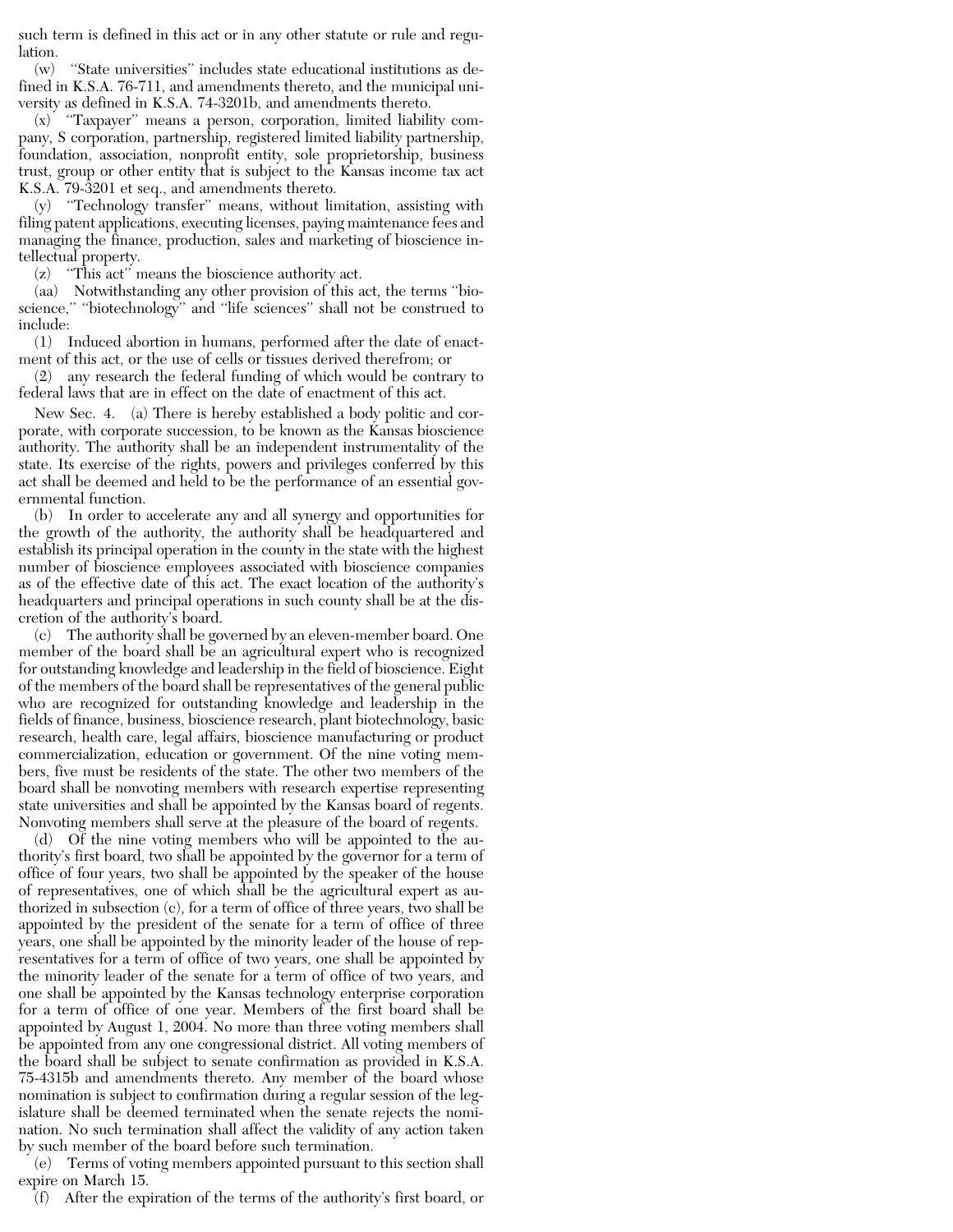whenever a vacancy occurs or is announced regarding a voting member or members of the board, such voting member or members shall be appointed as described in subsections (c) and (d), except that such members shall be appointed for terms of four years each. In the event of a vacancy the appointment shall be for the remainder of the unexpired portion of the term. Each member of the board shall hold office for the term of appointment and until a successor has been confirmed. Any member of the board is eligible for reappointment, but members of the board shall not be eligible to serve more than three consecutive four-year terms.

(g) Except for appointments of nonvoting members, each appointment shall be forwarded to the senate for confirmation as provided in K.S.A. 75-4315b and amendments thereto. Except as provided by K.S.A. 2003 Supp. 46-2601 and amendments thereto, no person appointed to the board shall exercise any power, duty or function as a member of the board until confirmed by the senate. In case of a vacancy when the senate is not in session, the appointing entity may make a temporary appointment to the board until the next meeting of the senate. Any person who is temporarily appointed by the appointing entity to the board shall have all of the powers, duties and functions as a member of the board during such temporary appointment.

(h) The board annually shall elect a voting member as chairperson and at least one other as vice-chairperson. The board also shall elect a secretary and treasurer for terms to be determined by the board. The board may elect the same person to serve as both secretary and treasurer. The board shall establish an executive committee, nominating committee and other standing or special committees, and prescribe their duties and powers. Any executive committee of the board may exercise all such powers and duties of the board as the board may delegate.

(i) Members of the board are entitled to compensation and expenses as provided in K.S.A. 75-3223, and amendments thereto. Members of the board attending board meetings or subcommittee meetings authorized by the board, shall be paid mileage and all other applicable expenses, provided such expenses are consistent with policies established from time-to-time by the board and as required by subsection (k).

(j) No part of the funds of the authority shall inure to the benefit of, or be distributed to, its employees, officers or members of the board, except that the authority may make reasonable payments for expenses incurred on its behalf relating to any of its lawful purposes and the authority shall be authorized and empowered to pay reasonable compensation for services rendered to or for its benefit relating to any of its lawful purposes, including to pay its employees reasonable compensation.

(k) Any member of the board other than a nonvoting member may be removed by an affirmative vote by six members of the board for malfeasance or misfeasance in office, regularly failing to attend meetings, or for any cause which renders the member incapable of or unfit to discharge the duties of director.

(l) The board shall meet at least four times per year and at such other times as it deems appropriate, or upon call by the president or the chairperson, or upon written request of a majority of the directors of the board. The board may adopt, repeal and amend such rules, procedures and bylaws, not contrary to law or inconsistent with this act, as it deems expedient for its own governance and for the governance and management of the authority. A majority of the total voting membership of the board shall constitute a quorum for meetings. The board may act by a majority of those at any meeting where a quorum is present, except upon such issues as the board may determine shall require a vote of six members of the board for approval. The board shall meet for the initial meeting upon call by the member of the board appointed by the Kansas technology enterprise corporation, who shall act as temporary chairperson until officers of the board are elected pursuant to subsection (i).

(m) The board shall appoint a president who shall serve at the pleasure of the board. The president shall serve as the chief executive officer of the authority. The president's salary shall be set by the board. The board may negotiate and enter into an employment agreement with the individual selected as president of the authority, which may provide for compensation allowances, benefits and expenses as may be included in such agreement. The president shall direct and supervise administrative affairs and the general management of the authority.

(n) The board may provide supplemental benefits to the president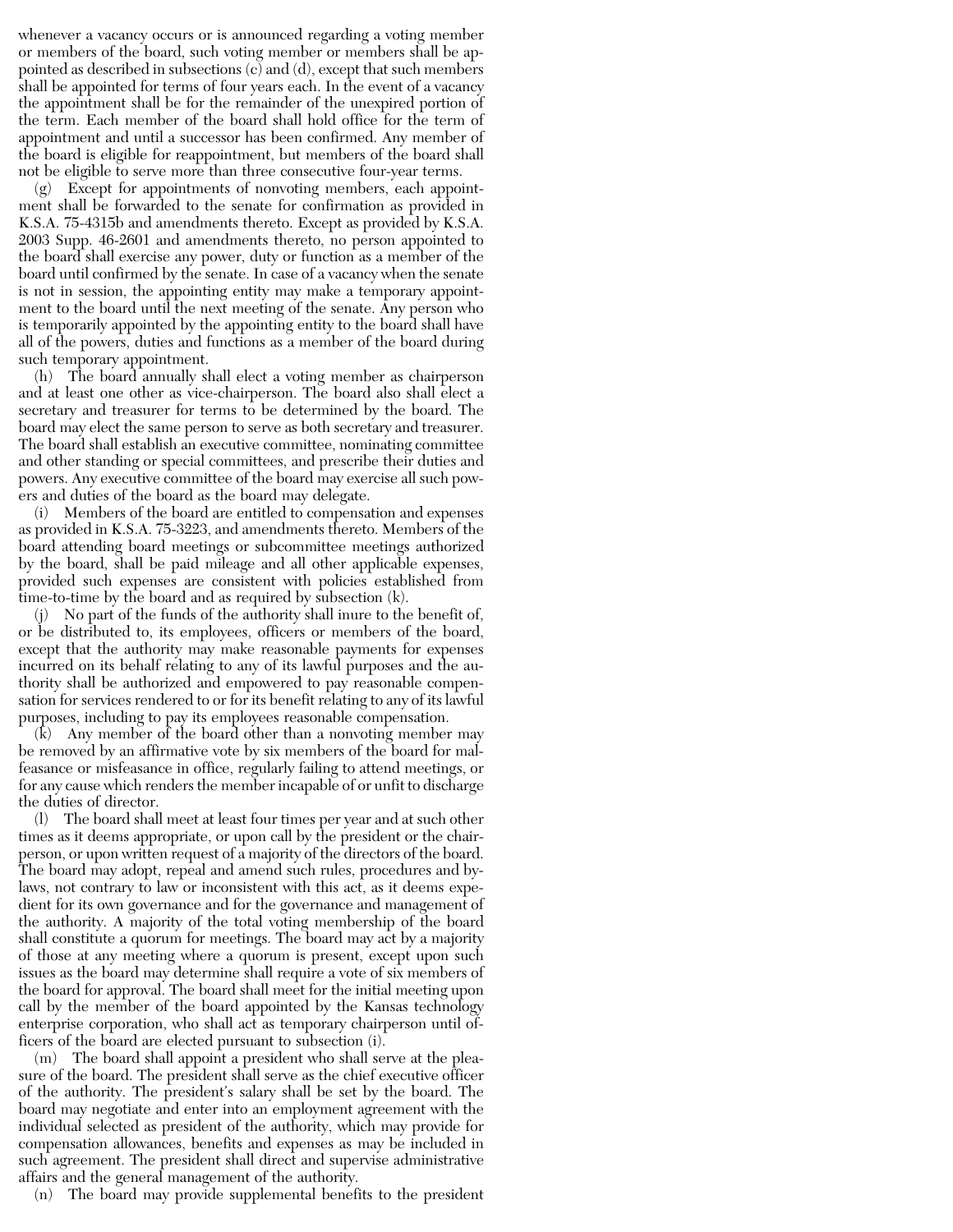and other authority employees designated by the board in addition to the benefits provided under this act.

(o) The authority shall continue until terminated by law, except that no such law shall take effect so long as the authority has debts or obligations outstanding, unless adequate provision has been made for the payment or retirement of such debts or obligations. Upon any such dissolution of the authority, all property, funds and assets thereof shall be vested in the state, bioscience research institutions or both as designated by the board, or any other public institute or private enterprise engaged in the business of bioscience, or any combination thereof, as designated by the board and approved by act of the legislature.

New Sec. 5. (a) The board shall establish an executive committee of the authority, to be composed of the chairperson, the vice-chairperson, the secretary and two additional members of the board to be chosen by the chairperson from the remaining voting directors.

(b) The executive committee, in intervals between meetings of the board, may transact any business of the board that has been delegated to the executive committee.

New Sec. 6. (a) All resolutions and orders of the board shall be recorded and authenticated by the signature of the secretary or any assistant secretary of the board. The book of resolutions, orders, minutes of open meetings, annual reports and annual financial statements of the authority shall be public records as defined by K.S.A. 45-215 *et seq.* and amendments thereto. All public records shall be subject to regular audit as provided in K.S.A. 46-1106 and amendments thereto.

(b) (1) Notwithstanding any provision of K.S.A. 45-215 *et seq.* and amendments thereto to the contrary, the following records of the authority shall not be subject to the provisions of the Kansas open records act, when in the opinion of the board, the disclosure of the information in the records would be harmful to the competitive position of the authority:

(A) Proprietary information gathered by or in the possession of the authority from third parties pursuant to a promise of confidentiality;

(B) contract cost estimates prepared for confidential use in awarding contracts for research development, construction, renovation, commercialization or the purchase of goods or services; and

(C) data, records or information of a proprietary nature produced or collected by or for the authority, its employees, officers or members of its board; financial statements not publicly available that may be filed with the authority from third parties; the identity, accounts or account status of any customer of the authority; consulting or other reports paid for by the authority to assist the authority in connection with its strategic planning and goals; and the determination of marketing and operational strategies where disclosure of such strategies would be harmful to the competitive position of the authority.

(2) The provisions of this subsection shall expire on July 1, 2009. Prior to such date the legislature shall review the provisions of this subsection.

(c) Notwithstanding any provision of this section to the contrary, the authority may claim the benefit of any other exemption to the Kansas open records act listed in K.S.A. 45-215 et seq. and amendments thereto.

New Sec. 7. (a) No business of the board shall be transacted except at a regular or special meeting at which a quorum consisting of at least a majority of the total voting membership of the board is present. Any action of the board shall require the affirmative vote of a majority of those at any meeting of the board at which a quorum is present.

(b) Notwithstanding any provision of K.S.A. 75-4317 et seq. and amendments thereto, in the case of the authority, discussion and consideration on any of the following may occur in executive session, when in the opinion of the board, disclosure of the items would be harmful to the competitive position of the authority:

(1) Plans that could affect the value of property, real or personal, owned or desirable for ownership by the authority;

(2) the condition, acquisition, use or disposition of real or personal property; or

(3) contracts for bioscience research, bioscience product manufacturing or commercialization, construction and renovation of bioscience facilities and marketing or operational strategies.

(c) Notwithstanding any provision of this section to the contrary, the authority may claim the benefit of any other exemption to the Kansas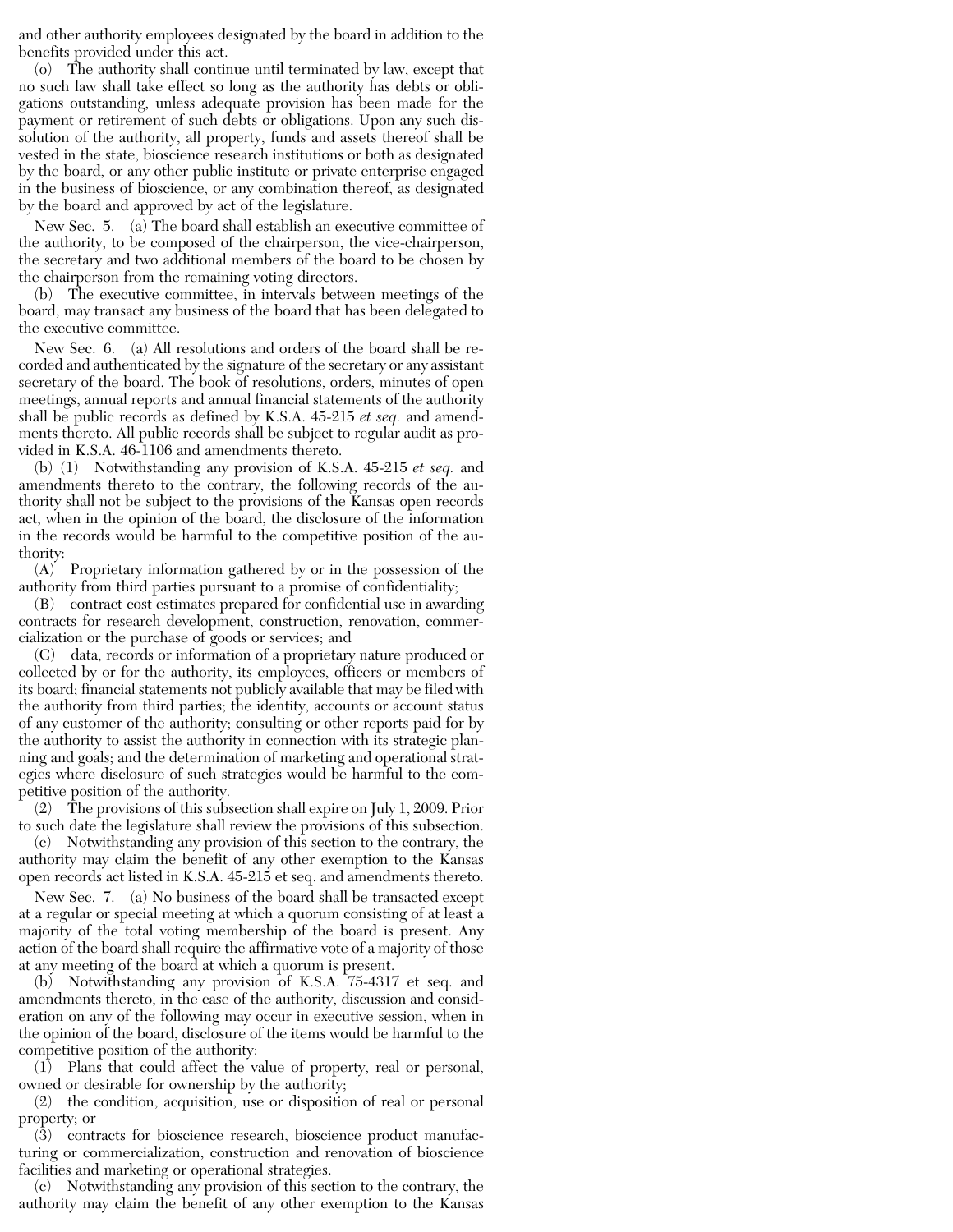open meetings act listed in K.S.A. 75-4317 et seq. and amendments thereto.

New Sec. 8. (a) Any member of the board and any employee, other agent or advisor of the authority, who has a direct or indirect interest in any contract or transaction with the authority, shall disclose this interest to the authority in writing. This interest shall be set forth in the minutes of the authority, and no director, officer, employee, other agent or advisor having such interest shall participate on behalf of the authority in the authorization of any such contract or transaction; except that, the provisions of this section shall not be construed to prohibit any employee of bioscience research institutions, or any public institute or private enterprise engaged in the business of bioscience who is a member of the board, who has no personal interest, from voting on the authorization of any such contract or transaction between the authority and such employee's employer.

(b) All members of the board and all officers of the authority shall file a written statement pursuant to K.S.A. 46-247 et seq. and amendments thereto, regarding any substantial interests, within the meaning of K.S.A. 46-229 and amendments thereto, that each director may hold. Any employee, other agent or advisor of the authority who has a substantial interest in any contract or transaction with the authority within the meaning of K.S.A. 46-229 and amendments thereto, shall file a written statement of substantial interest pursuant to K.S.A. 46-247 et seq. and amendments thereto.

New Sec. 9. (a) The authority shall have all of the powers necessary to carry out the purposes and provisions of this act, including, without limitation, the following powers to:

(1) Make, amend and repeal bylaws, rules and regulations for the management of its affairs;

(2) have the duties, privileges, immunities, rights, liabilities and disabilities of a body politic and corporate and independent instrumentality of the state;

(3) have perpetual existence and succession;

(4) adopt, have and use a seal and to alter the same at its pleasure;

(5) sue and be sued in its own name;

(6) work with bioscience research institutions to identify and recruit eminent scholars and rising star scholars who shall become employed by bioscience research institutions or the authority, or both, to perform bioscience research, development and commercialization at bioscience research institutions or at authority facilities, or both;

(7) transfer funds to bioscience research institutions in amounts to be determined by the board for the purpose of attracting and then supplementing the compensation of eminent scholars and rising star scholars;

(8) work with and collaborate with bioscience research institutions to determine the types of bioscience research that will be conducted by eminent scholars and rising star scholars;

(9) work with bioscience research institutions to determine the types of facilities that may be constructed at bioscience research institutions or at authority premises, or elsewhere, for eminent scholars and rising star scholars to perform bioscience research and development;

(10) employ personnel to assist or complement the research of eminent scholars and rising star scholars;

(11) establish policies and procedures to facilitate integrated bioscience research activities by the authority and bioscience research institutions;

(12) make and execute contracts, guarantees or any other instruments and agreements necessary or convenient for the exercise of its powers and functions including, without limitation, to make and execute contracts with bioscience enterprises, including start-up companies, other public and private persons and entities, health care businesses, state universities and colleges, and to incur liabilities and secure the obligations of any entity or individual;

(13) partner with the bioscience research institutions to provide matching funds for federal grants;

(14) borrow money and to pledge all or any part of the authority's assets therefore;

(15) purchase, lease, trade, exchange or otherwise acquire, maintain, hold, improve, mortgage, sell and dispose of personal property, whether tangible or intangible, and any interest therein; and to purchase, lease,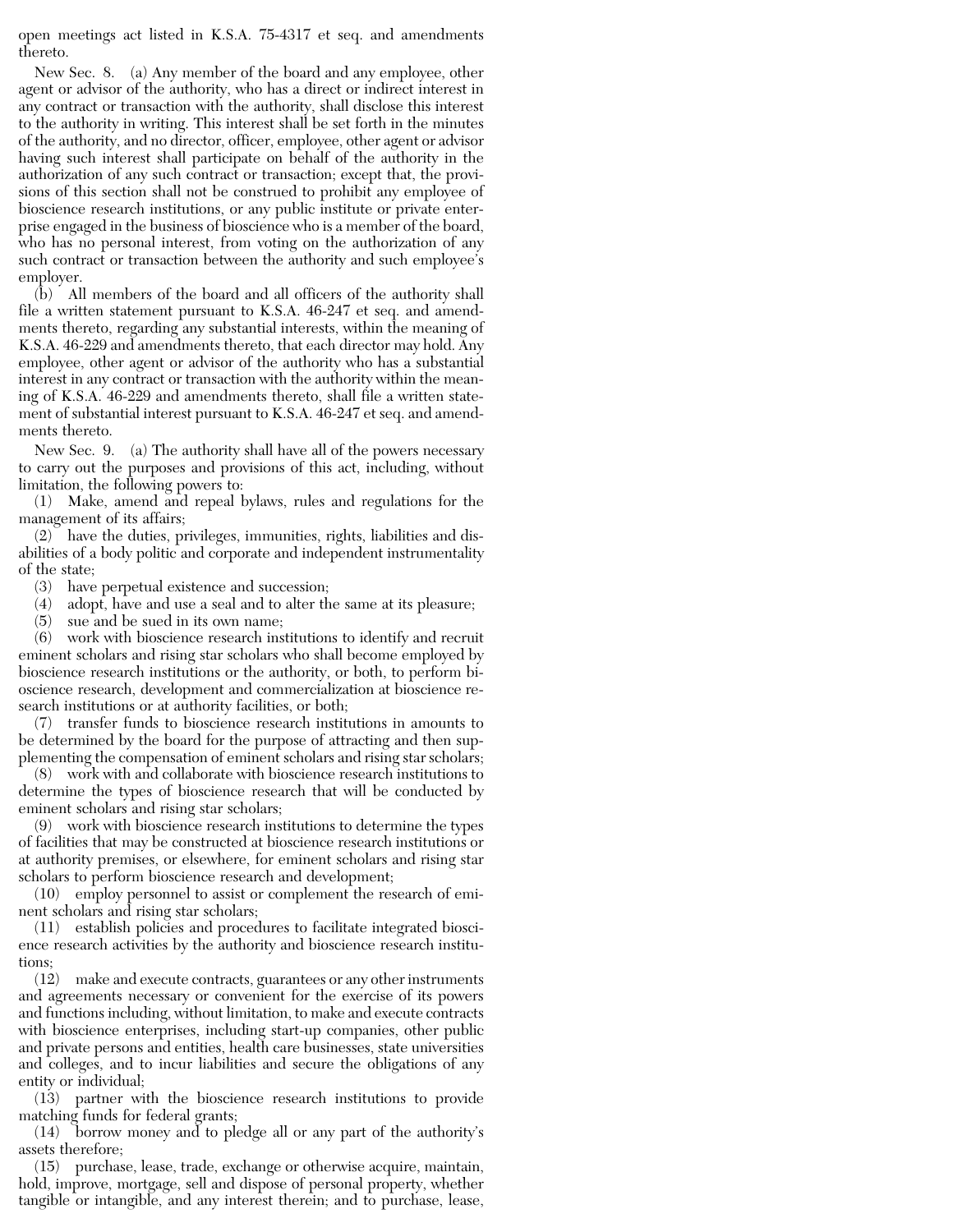trade, exchange or otherwise acquire real property or any interest therein, and to maintain, hold, improve, mortgage, sell, lease and otherwise transfer such real property to the universities, colleges, public institutions and private enterprises in the state, so long as such transactions do not conflict with the mission of the authority as specified in this act;

(16) own, acquire, construct, renovate, equip, improve, operate, maintain, sell or lease any land, buildings or facilities in the state that can be used in researching, developing, sponsoring or commercializing bioscience in the state including, without limitation, a state-of-the-art facility, laboratory or commercial wet lab space incubator to be used by the authority, and also to be made available for use by bioscience research institutions or Kansas companies conducting bioscience research and development for bioscience research, commercialization and technology transfer of bioscience products, processes and other intellectual property in accordance with the provisions of this act;

(17) incur or assume indebtedness to, and enter into contracts with the Kansas development finance authority, which is authorized to borrow money, issue bonds and provide financing for the authority;

(18) develop policies and procedures generally applicable to the procurement of goods, services and construction, based upon sound business practices;

(19) solicit, study and assist in the preparation of business plans and proposals of new or established businesses to advance the biosciences in the state;

(20) own and possess patents, copyrights, trademarks and proprietary technology and to enter into contracts for the purposes of commercializing and establishing charges for the use of such patents, copyrights, trademarks and proprietary technology involving bioscience;

(21) contract for and to accept any gifts, grants and loans of funds, property or any other aid in any form from the federal government, the state, any state agency or any other source, or any combination thereof, and to comply with the provisions of the terms and conditions thereof;

(22) acquire space, equipment, services, supplies and insurance necessary to carry out the purposes of this act;

(23) deposit any moneys of the authority in any banking institution within or without the state or in any depository authorized to receive such deposits, one or more persons to act as custodians of the moneys of the authority;

(24) procure such insurance, participate in such insurance plans or provide such self-insurance or both as it deems necessary or convenient to carry out the purposes and provisions of this act; the purchase of insurance, participation in an insurance plan or creation of a self-insurance fund by the authority shall not be deemed as a waiver or relinquishment of any sovereign immunity to which the authority or its officers, directors, employees or agents are otherwise entitled;

(25) appoint, supervise and set the salary and compensation of the president, who shall be appointed by and serve at the pleasure of the board;

(26) fix, revise, charge and collect rates, rentals, fees and other charges for the services or facilities furnished by or on behalf of the authority, and to establish policies and procedures regarding any such service rendered for the use, occupancy or operation of any such facility; such charges and policies and procedures not to be subject to supervision or regulation by any commission, board, bureau or agency of the state; and

(27) do any and all things necessary or convenient to carry out the authority's purposes and exercise the powers given in this act.

(b) The authority may create, own in whole or in part, or otherwise acquire or dispose of any entity organized for a purpose related to or in support of the mission of the authority.

(c) The authority may participate in joint ventures and collaborate with any taxpayer, governmental body or agency, insurer, university and college of the state, or any other entity to facilitate any activities or programs consistent with the purpose and intent of this act.

(d) (1) The authority may create a nonprofit entity or entities for the purpose of soliciting, accepting and administering grants, outright gifts and bequests, endowment gifts and bequests, and gifts and bequests in trust, which entity or entities shall not engage in trust business. The nonprofit entity created in this subsection may expend such funds through grants or loans to further the purpose of bioscience authority activities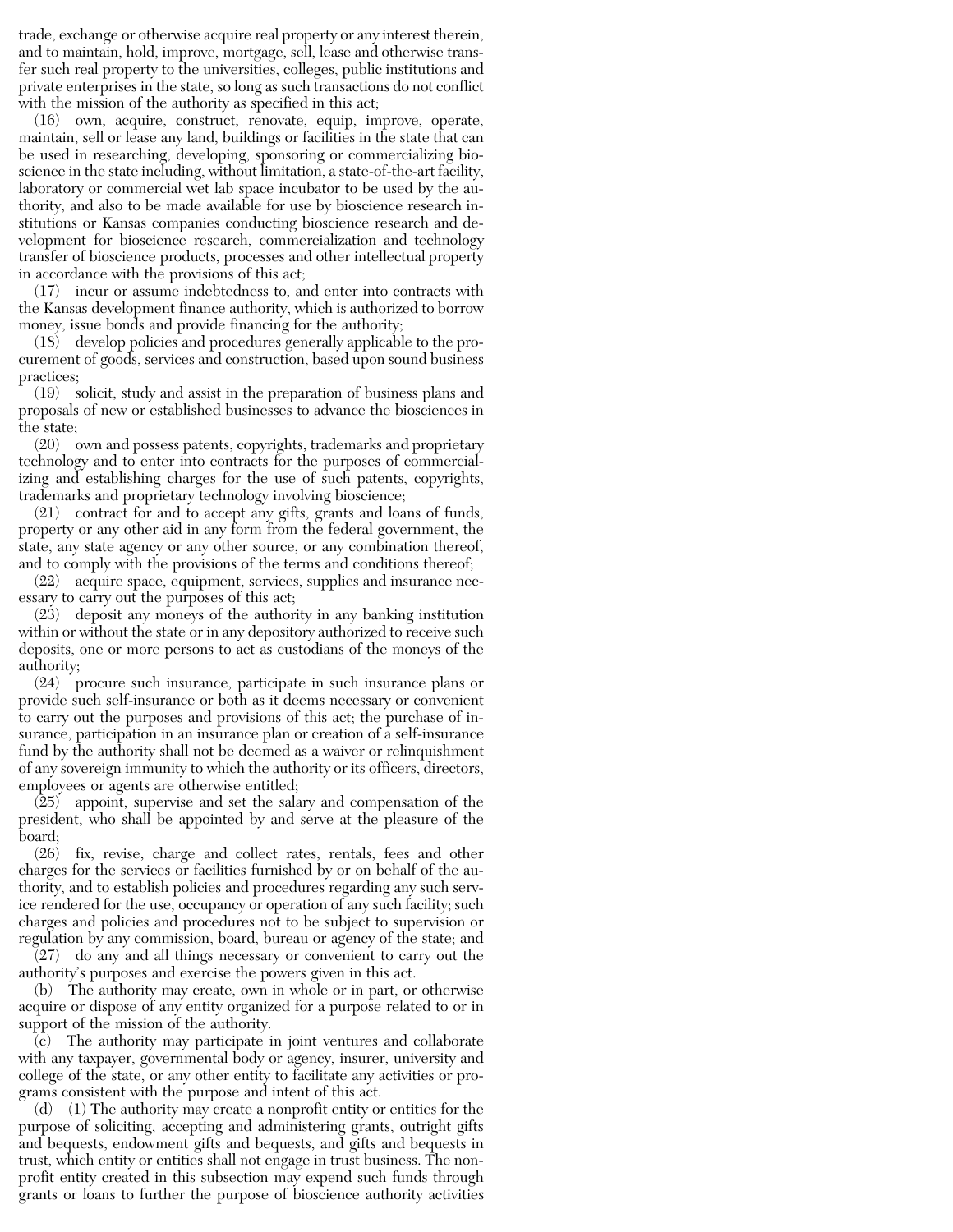including, but not limited to, issuing grants to high schools for the purpose of creating bioscience academies and to Kansas universities and colleges for the purpose of increasing the number of students majoring in bioscience, science education and math education. The authority may set requirements for curricula, teaching credentials and any other items and procedures incidental to establishing the grant programs.

(2) Grants made pursuant to this subsection shall be based on requirements established by the nonprofit entity and may include, but not be limited to, requirements for eligibility, grant applications, organizational characteristics and standards for eligibility and accountability as are deemed advisable by the nonprofit entity.

(3) The authority may not create any political action committee or contribute to any political action committee.

(e) In carrying out any activities authorized by this act, the authority may provide appropriate assistance, including the making of loans and providing time of employees, to any taxpayer, governmental body or agency, insurer, university and college of the state, or any other entity, whether or not any such taxpayer, governmental body or agency, insurer, university and college of the state, or any other entity is owned or controlled in whole or in part, directly or indirectly, by the authority.

(f) Notwithstanding any provision of law to the contrary, the authority may, on an independent basis for itself or from time-to-time through a contractual relationship with KTEC, invest the funds received from gifts, grants, donations and other operations of the authority in such investments as would be lawful for a private corporation having purposes similar to the authority including preseed, seed capital and venture capital funds whose purpose is to commercialize bioscience intellectual property, and in any obligations or securities as authorized by the board. Prior to making any investments, the board shall adopt written investment guidelines.

(g) Except as provided in this act, all moneys earned or received by the authority, including all funds derived from the commercialization of bioscience products by the authority, or any affiliate or subsidiary thereof, or from the Kansas bioscience development and investment fund, shall belong exclusively to the authority.

 $(h)$  In accordance with subsection (i) below, the authority shall direct and manage the commercialization of bioscience intellectual property created by eminent scholars and rising star scholars who are employed by bioscience research institutions or the authority or both. Prior to the authority providing any financial support or funding to the bioscience research institutions, the authority and the bioscience research institutions must enter into an agreement that will govern each party's respective duties and responsibilities with respect to technology transfer and commercialization of any such bioscience intellectual property. Such agreements between the authority and the bioscience research institutions shall address the sharing of revenue from any such bioscience intellectual property, the technology transfer of such bioscience intellectual property, patent application filing and maintenance fees, assumption of risks and the terms of ownership of such bioscience intellectual property. The authority and the bioscience research institutions shall have authority to freely negotiate. If conflicts arise, all terms and provisions of such agreement shall prevail and govern over any policy of a bioscience research institution or the Kansas board of regents.

(i) During the first five years after the effective date of this act, the authority may contract with KTEC, which will be able to subcontract with appropriate third parties as it deems necessary and appropriate, including, without limitation, NISTAC, for the initial commercialization efforts for bioscience intellectual property, including, without limitation, corporate patent donations. The contract between the authority and KTEC must be negotiated between the authority and KTEC and will set forth the rights and responsibilities of each party, including the financial terms, payment of funds for personnel, assumptions of risks, technology transfer and terms of ownership and licensure of such bioscience intellectual property. The contract between the authority and KTEC must also set forth the authority's right, if any, to sell, license, contribute or provide its contractual share of bioscience intellectual property to any third party, or provide services, facilities or assistance to any third party, for a fee, for an ownership interest in the third party, or other consideration, so as to commercialize bioscience technology. After the five-year period from the effective date of this act, the authority may independently commercialize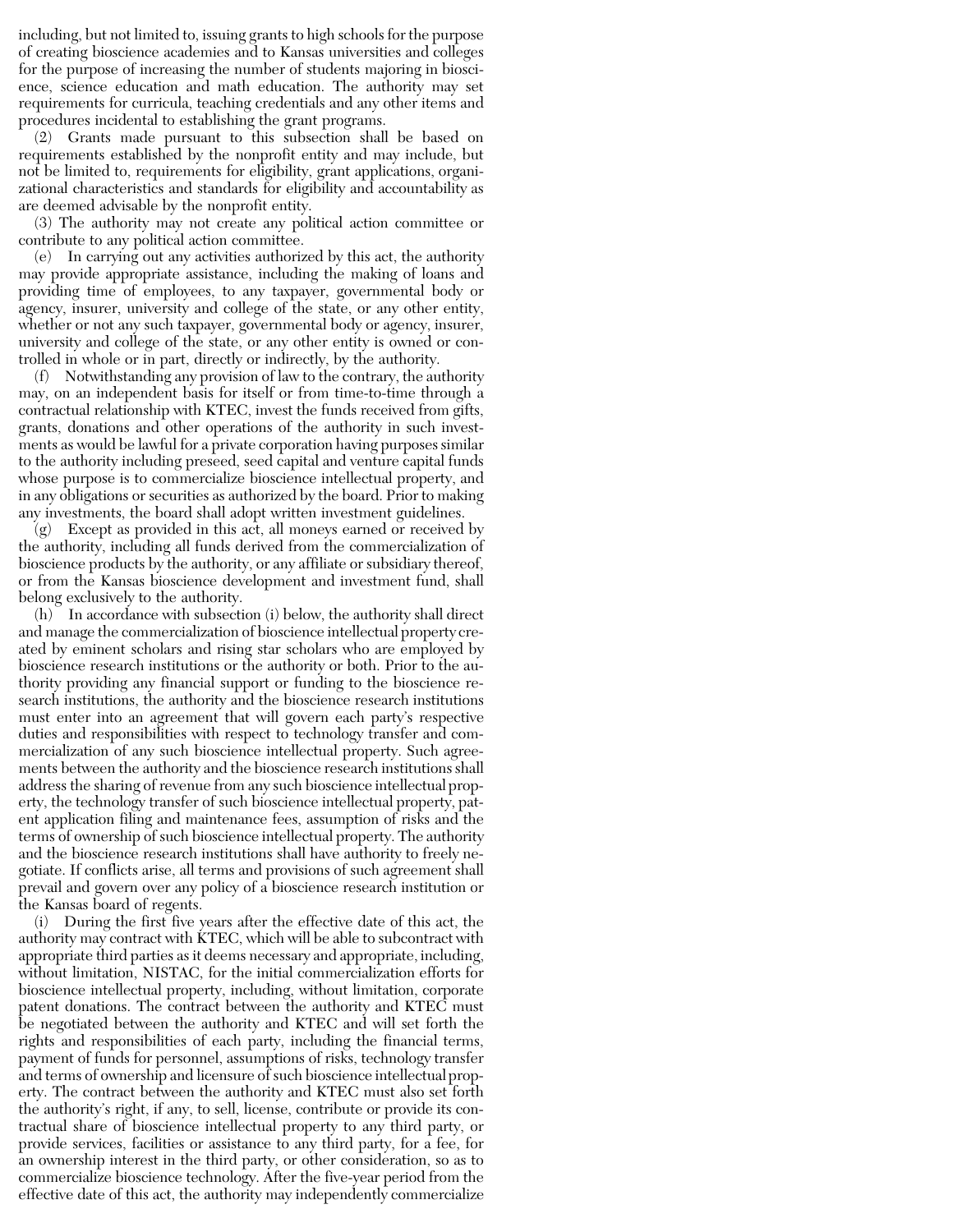or enter into contracts with third parties for the commercialization of bioscience intellectual property and for technology transfer. The authority will take steps to reasonably ensure that it does not duplicate existing commercialization efforts already located in the state and recognizes the important role KTEC plays in the state. After the five-year period from the effective date of this act, the authority may sell, license, contribute or provide bioscience intellectual property to any third party, or provide services, facilities or assistance to any third party, for a fee, for an ownership interest in the third party, or other consideration, so as to commercialize bioscience technology. The authority may take all such actions necessary to commercialize any technology in which the authority has an interest.

(j) For the five-year period following the effective date of this act, the authority may transfer funds to KTEC for the operation and management of authority-owned facilities, including, without limitation, funds for KTEC to employ the personnel necessary to assist the authority, the exact amount of such transfer to be negotiated between the authority and KTEC. After consulting with and in accordance with recommendations by the board, KTEC may use such funds to identify, recruit and employ personnel who will perform management and other services at such authority-owned facilities.

(k) During the five-year period after the effective date of this act, the authority shall contract with KTEC at least once a year for KTEC to submit a report to the board identifying all patents secured, licenses granted, the number of eminent scholars and rising star scholars in the state, a complete accounting of interests in technology sold, transferred, licensed or otherwise disposed of, including, without limitation, the names of buyers, the buyers' location, the date the technology was transferred, revenue generated by the transfer of such technology, and any other information that the board deems appropriate. After the five-year period from the effective date of this act, on at least an annual basis, the authority shall conduct, either independently or through a contract with a third party, including KTEC if chosen by the authority, a report of the foregoing information to be submitted to the board.

 $(l)$  The authority shall prepare an annual report to the legislature and the governor on all distributions from the bioscience development and investment fund, and income, investment and income tax credits and exemptions attributed to bioscience authority activity. The authority with assistance from the department of revenue shall prepare an annual report summarizing the growth of bioscience research and industry in Kansas.

(m) The authority shall be subject to review by Kansas, inc. In the review, Kansas, inc. shall evaluate and report on the effectiveness of the activities of the bioscience authority in the manner provided in K.S.A. 74- 8010, and amendments thereto.

New Sec. 10. (a) The Kansas development finance authority is hereby authorized to issue bonds pursuant to the Kansas development finance authority act, K.S.A. 74-8901 et seq., and amendments thereto, to finance: (1) Facilities, as defined in the Kansas development finance authority act; for the conduct of bioscience programs, activities and research of the authority, a bioscience company or a bioscience research institute; (2) bioscience programs, activities and research of the authority, a bioscience company or a bioscience research institute; and (3) to provide sufficient funds to the authority necessary or convenient to carry out the authority's purposes and powers under this act. No bonds may be issued pursuant to this section unless the Kansas development finance authority has received a resolution of the board of the authority requesting the issuance of such bonds. Bonds issued pursuant to this section shall not be subject to the notice requirements of K.S.A. 74-8905(c), and amendments thereto.

(b) Any resolution by the board of the authority requesting bonds to be issued by the Kansas development finance authority may (1) contain such requirements, parameters and provisions as deemed appropriate by the board for the purpose of carrying out the authority's purposes under this act and (2) authorize such contracts or obligations of the authority deemed appropriate by the board to secure the payment of such bonds, including a pledge of all or any part of the revenues and assets of the authority, including without limitation moneys in the bioscience development and investment fund.

(c) The state does hereby pledge to, and agree with, the holders of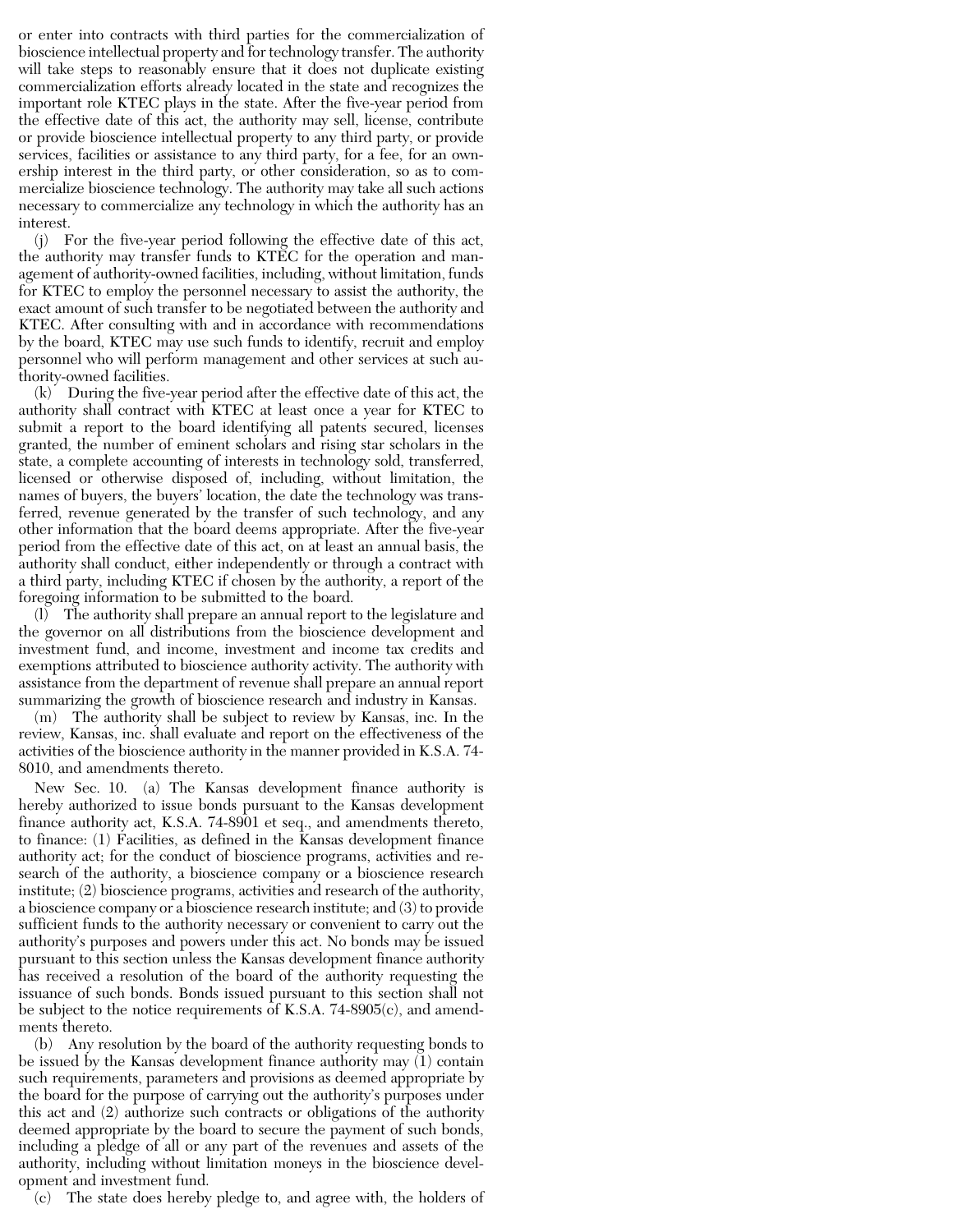any bonds issued under this act that the state will not limit or alter the rights hereby vested in the authority to fulfill the terms of any agreements made with the Kansas development finance authority or in any way impair the rights and remedies of the Kansas development finance authority with respect to such bonds, or any holders of such bonds until the payment of principal and interest on such bonds and all costs and expenses in connection with any action or proceeding by or on behalf of such holders is fully paid and discharged. The authority is authorized to include this pledge and agreement of the state in any agreement with the Kansas development finance authority and the Kansas development finance authority is authorized to include this pledge and agreement in an agreement for the benefit of the holders of such bonds. Nothing in this section shall be construed to limit the constitutional powers of the legislature.

New Sec. 11. (a) The authority may employ such employees as it may require and upon such terms and conditions as it may establish. The authority shall establish personnel, payroll, benefit and other such systems as authorized by the board, such systems to be initially established or contracted as designated by the board. The authority shall determine the qualifications and duties of its employees. The board shall develop and adopt policies and procedures that will afford its employees grievance rights, ensure that employment decisions shall be based upon merit and fitness of applicants and shall prohibit discrimination because of race, religion, color, sex or national origin.

(b) Nothing in this act or any act of which it is amendatory shall be construed as placing any officer or employee of the authority or member of the board in the classified or the unclassified service under the Kansas civil service act.

(c) The authority is authorized to establish a health insurance plan for the benefit of its employees.

New Sec. 12. The authority shall be exempt from any real and personal property taxes upon any property of the authority acquired and used for its public purposes, and from any taxes or assessments upon any projects or upon any operations of the authority or the income therefrom, and from any taxes or assessments upon any project or any property or local obligation acquired or used by the authority under the provisions of this act or upon the income therefrom. Purchases by the authority to be used for its public purposes shall not be subject to sales or use tax under K.S.A. 79-3601 et seq., K.S.A. 79-3701 et seq. and subsection (b) of K.S.A. 79-3606 et seq. and amendments thereto. The exemptions hereby granted shall not extend to persons or entities conducting business on the authority's property for which payment of state and local taxes would otherwise be required.

New Sec. 13. Notwithstanding any other provision of law to the contrary, the authority, its officers, directors, employees and agents shall be subject to and covered by the Kansas tort claims act K.S.A. 75-6101 et seq. and amendments thereto.

New Sec. 14. Insofar as the provisions of this act are inconsistent with the provisions of any other law, general, specific or local, the provisions of this act shall be controlling.

New Sec. 15. Nothing in this act should be construed as allowing the board to sell the authority or substantially all of the assets of the authority, or to merge the authority with another institution, without prior legislative authorization by statute.

New Sec. 16. (a) As used in this section, unless the context expressly provides otherwise:

(1) ''Ancillary technical services'' include, but shall not be limited to, geology services and other soil or subsurface investigation and testing services, surveying, adjusting and balancing of air conditioning, ventilating, heating and other mechanical building systems, testing and consultant services that are determined by the bioscience authority to be required for a project;

(2) ''architectural services'' means those services described by subsection (e) of K.S.A. 74-7003, and amendments thereto;

(3) ''construction services'' means the work performed by a construction contractor to commence and complete a project;

(4) ''construction management at-risk services'' means the services provided by a firm which has entered into a contract with the bioscience authority to be the construction manager at risk for the value and schedule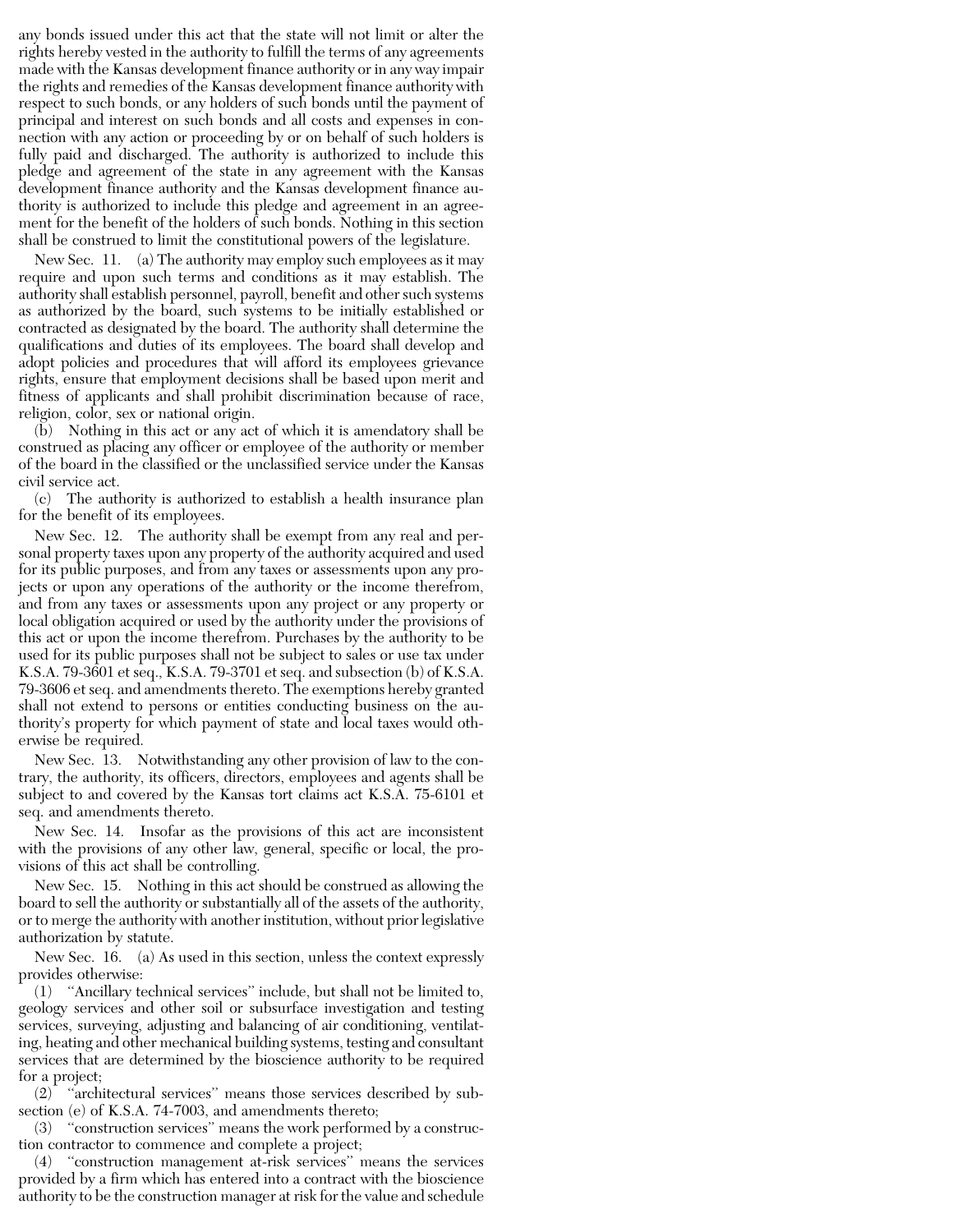of the contract for a project, which is to hold the trade contracts and execute the work for a project in a manner similar to a general contractor and which is required to solicit competitive bids for the trade packages developed for a project and to enter into the trade contracts for a project with the lowest responsible bidder therefor, and may include, but are not limited to, such services as scheduling, value analysis, systems analysis, constructability reviews, progress document reviews, subcontractor involvement and prequalification, subcontractor bonding policy, budgeting and price guarantees, and construction coordination;

(5) ''division of facilities management'' means the division of facilities management of the department of administration;

(6) ''engineering services'' means those services described by subsection (i) of K.S.A. 74-7003, and amendments thereto;

(7) ''firm'' means (A) with respect to architectural services, an individual, firm, partnership, corporation, association or other legal entity which is: (i) permitted by law to practice the profession of architecture; and (ii) maintaining an office in Kansas staffed by one or more architects who are licensed by the board of technical professions; or (iii) not maintaining an office in Kansas, but which is qualified to perform special architectural services that are required in special cases where in the judgment of the bioscience authority it is necessary to go outside the state to obtain such services; (B) with respect to engineering services or land surveying, an individual, firm, partnership, corporation, association or other legal entity permitted by law to practice the profession of engineering and provide engineering services or practice the profession of land surveying and provide land surveying services, respectively; (C) with respect to construction management at-risk services, a qualified individual, firm, partnership, corporation, association or other legal entity permitted by law to perform construction management at-risk services; (D) with respect to ancillary technical services or other services that are determined by the bioscience authority to be required for a project, a qualified individual, firm, partnership, corporation, association or other legal entity permitted by law to practice the required profession or perform the other required services, as determined by the bioscience authority; and (E) with respect to construction services, a qualified individual, firm, partnership, corporation, association, or other legal entity permitted by law to perform construction services for a project;

(8) ''land surveying'' means those services described in subsection (j) of K.S.A. 74-7003, and amendments thereto;

(9) ''negotiating committee'' means the board of directors of the subsidiary corporation formed under K.S.A. 2003 Supp. 76-781, and amendments thereto;

(10) ''project'' means a project undertaken by the Kansas bioscience authority;

(11) ''project services'' means architectural services, engineering services, land surveying, construction management at-risk services, construction services, ancillary technical services or other construction-related services determined by the bioscience authority to be required for a project; and

 $(12)$  "state building advisory commission" means the state building advisory commission created by K.S.A. 75-3780, and amendments thereto.

(b) The bioscience authority, when acting under authority of this act, and each project authorized by the bioscience authority under this act are exempt from the provisions of K.S.A. 75-1269, 75-3738 through 75- 3741b, 75-3742 through 75-3744, and 75-3783, and amendments thereto, except as otherwise specifically provided by this act.

(c) Notwithstanding the provisions of K.S.A. 75-3738 through 75- 3744, and amendments thereto, or the provisions of any other statute to the contrary, all contracts for any supplies, materials or equipment for a project authorized by the bioscience authority under this act, shall be entered into in accordance with procurement procedures determined by the bioscience authority, subject to the provisions of this section, except that, in the discretion of the bioscience authority, any such contract may be entered into in the manner provided in and subject to the provisions of any such statute otherwise applicable thereto. Notwithstanding the provisions of K.S.A. 75-3738 through 75-3744, and amendments thereto, if the bioscience authority does not obtain construction management atrisk services for a project, the construction services for such project shall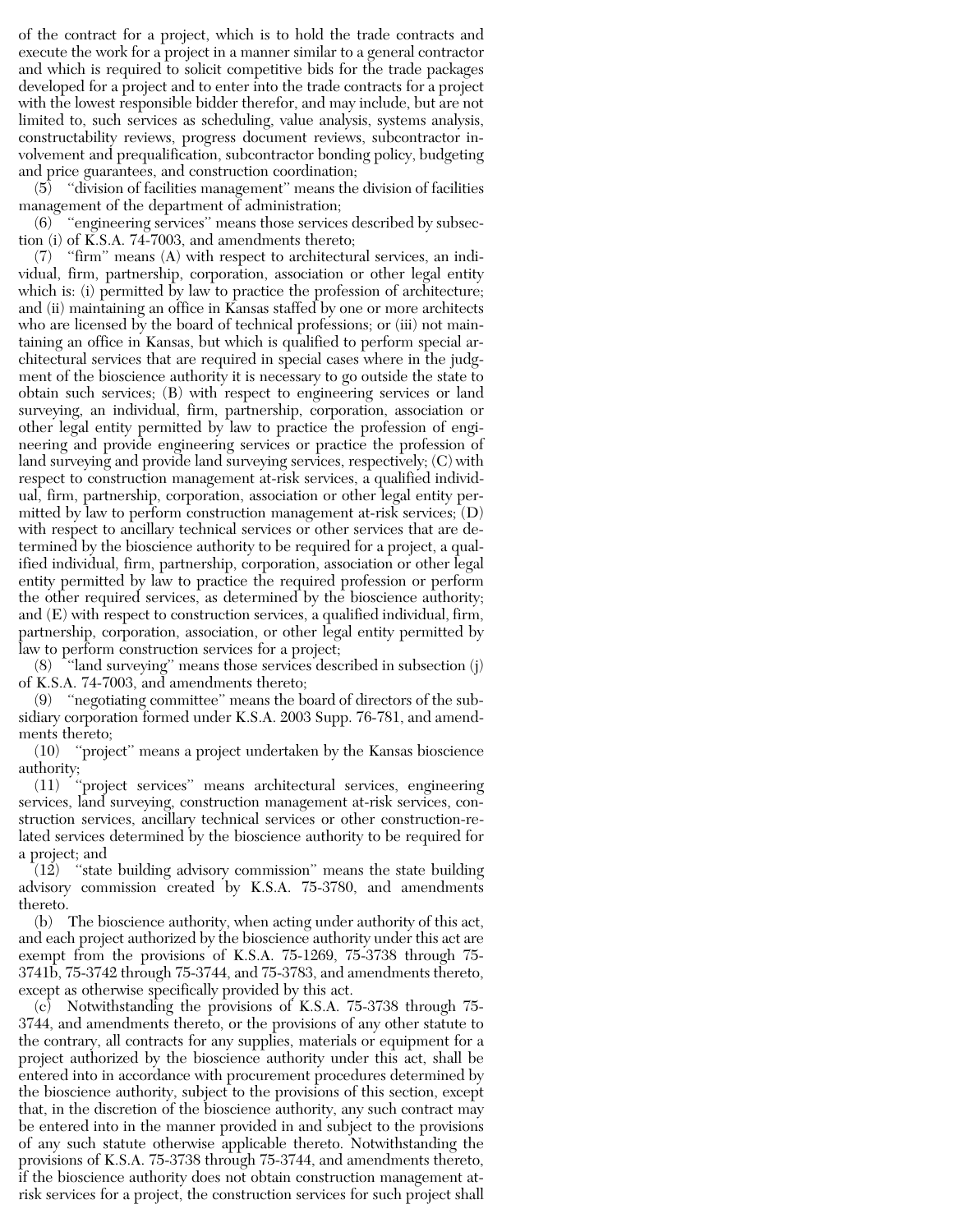be obtained pursuant to competitive bids and all contracts for construction services for such project shall be awarded to the lowest responsible bidder in accordance with procurement procedures determined and administered by the bioscience authority which shall be consistent with the provisions of K.S.A. 75-3738 through 75-3744, and amendments thereto.

(d) When it is necessary in the judgment of the bioscience authority to obtain project services for a particular project by conducting negotiations therefor, the bioscience authority shall publish a notice of the commencement of negotiations for the required project services at least 15 days prior to the commencement of such negotiations in the Kansas register in accordance with K.S.A. 75-430a, and amendments thereto, and in such other appropriate manner as may be determined by the bioscience authority.

(e)  $(1)$  Notwithstanding the provisions of subsection  $(b)$  of K.S.A. 75-1251, and amendments thereto, or the provisions of any other statute to the contrary, as used in K.S.A. 75-1250 through 75-1270, and amendments thereto, with respect to the procurement of architectural services for a project authorized by the bioscience authority under this act, ''negotiating committee'' shall mean the board of directors of the subsidiary corporation formed under K.S.A. 2003 Supp. 76-781, and amendments thereto, and such board of directors shall negotiate a contract with a firm to provide any required architectural services for the project in accordance with the provisions of K.S.A. 75-1250 through 75-1270, and amendments thereto, except that no limitation on the fees for architectural services for the project shall apply to the fees negotiated by the board of directors for such architectural services.

(2) Notwithstanding the provisions of subsection (e) of K.S.A. 75- 5802, and amendments thereto, or the provisions of any other statute to the contrary, as used in K.S.A. 75-5801 through 75-5807, and amendments thereto, with respect to the procurement of engineering services or land surveying services for a project authorized by the bioscience authority under this act, ''negotiating committee'' shall mean the board of directors of the subsidiary corporation formed under K.S.A. 2003 Supp. 76-781, and amendments thereto, and such board of directors shall negotiate a contract with a firm to provide any required engineering services or land surveying services for the project in accordance with the provisions of K.S.A. 75-5801 through 75-5807, and amendments thereto.

(3) In any case of a conflict between the provisions of this section and the provisions of K.S.A. 75-1250 through 75-1270, or 75-5801 through 75-5807, and amendments thereto, with respect to a project authorized by the bioscience authority under this act, the provisions of this section shall govern.

 $(f)$  (1) For the procurement of construction management at-risk services for projects under this act, the secretary of administration shall encourage firms engaged in the performance of construction management at-risk services to submit annually to the secretary of administration and to the state building advisory commission a statement of qualifications and performance data. Each statement shall include data relating to (A) the firm's capacity and experience, including experience on similar or related projects, (B) the capabilities and other qualifications of the firm's personnel, and (C) performance data of all consultants the firm proposes to use.

(2) Whenever the bioscience authority determines that a construction manager at risk is required for a project under this act, the bioscience authority shall notify the state building advisory commission and the state building advisory commission shall prepare a list of at least three and not more than five firms which are, in the opinion of the state building advisory commission, qualified to serve as construction manager at risk for the project. Such list shall be submitted to the negotiating committee, without any recommendation of preference or other recommendation. The negotiating committee shall have access to statements of qualifications of and performance data on the firms listed by the state building advisory commission and all information and evaluations regarding such firms gathered and developed by the secretary of administration under K.S.A. 75-3783, and amendments thereto.

(3) The negotiating committee shall conduct discussions with each of the firms so listed regarding the project. The negotiating committee shall determine which construction management at-risk services are desired and then shall proceed to negotiate with and attempt to enter into a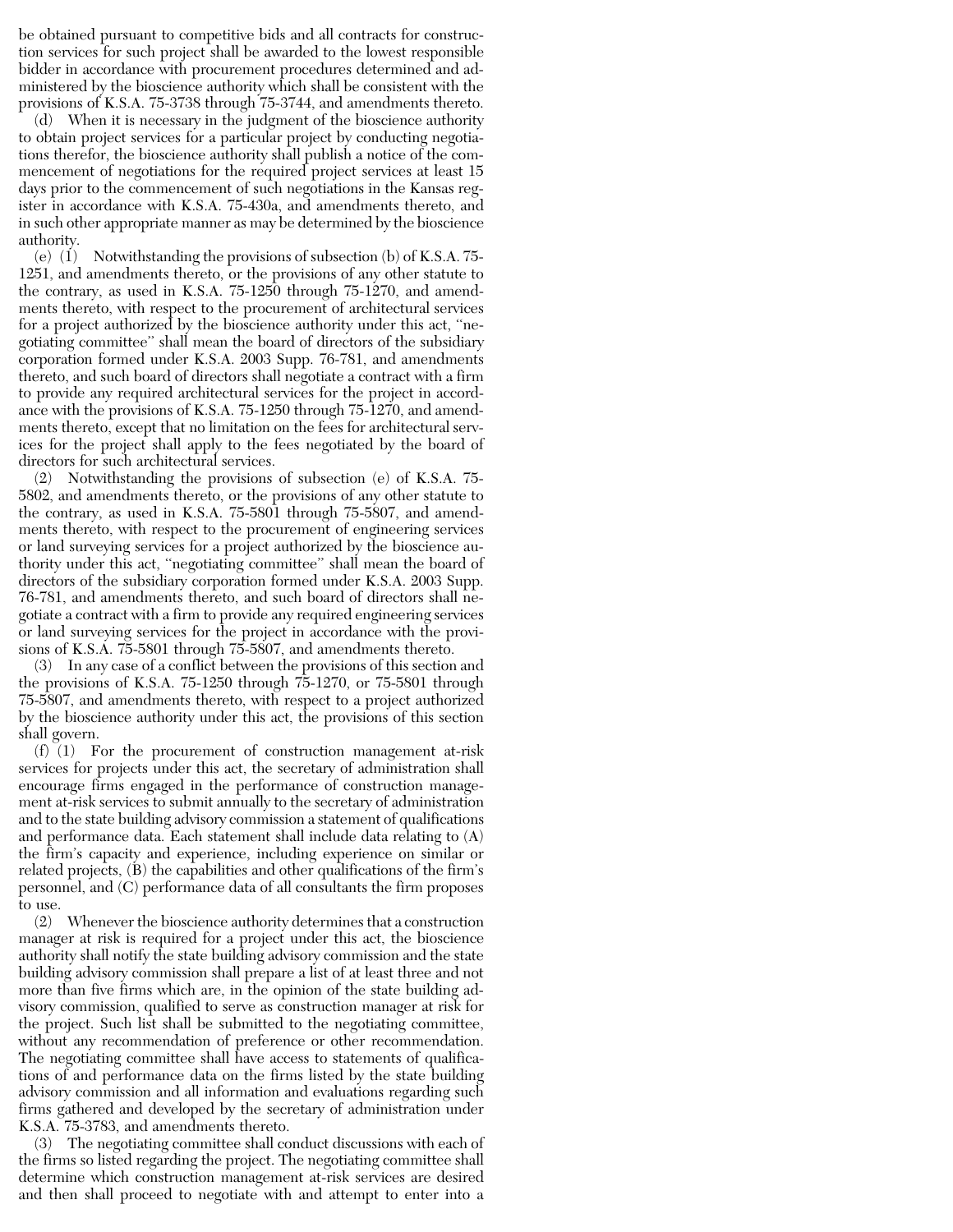contract with the firm considered to be most qualified to serve as construction manager at risk for the project. The negotiating committee shall proceed in accordance with the same process with which negotiations are undertaken to contract with a firm to be a project architect under K.S.A. 75-1257, and amendments thereto, to the extent that such provisions can be made to apply. Should the negotiating committee be unable to negotiate a satisfactory contract with the firm considered to be most qualified, negotiations with that firm shall be terminated and shall undertake negotiations with the second most qualified firm, and so forth, in accordance with that statute.

(4) The contract to perform construction management at-risk services for a project shall be prepared by the division of facilities management and entered into by the bioscience authority with the firm contracting to perform such construction management at-risk services.

 $(g)$  (1) To assist in the procurement of construction services for projects under this act, the secretary of administration shall encourage firms engaged in the performance of construction services to submit annually to the secretary of administration and to the state building advisory commission a statement of qualifications and performance data. Each statement shall include data relating to (A) the firm's capacity and experience, including experience on similar or related projects, (B) the capabilities and other qualifications of the firm's personnel, (C) performance data of all subcontractors the firm proposes to use, and  $(D)$  such other information related to the qualifications and capability of the firm to perform construction services for projects as may be prescribed by the secretary of administration.

(2) The construction manager at risk shall publish a construction services bid notice in the Kansas register and in such other appropriate manner as may be determined by the bioscience authority. Each construction services bid notice shall include the request for bids and other bidding information prepared by the construction manager at risk and the state bioscience authority with the assistance of the division of facilities management. The current statements of qualifications of and performance data on the firms submitting bid proposals shall be made available to the construction manager at risk and the bioscience authority by the state building advisory commission along with all information and evaluations developed regarding such firms by the secretary of administration under K.S.A. 75-3783, and amendments thereto. Each firm submitting a bid proposal shall be bonded in accordance with K.S.A. 60-1111, and amendments thereto, and shall present evidence of such bond to the construction manager at risk prior to submitting a bid proposal. If a firm submitting a bid proposal fails to present such evidence, such firm shall be deemed unqualified for selection under this subsection. At the time for opening the bids, the construction manager at risk shall evaluate the bids and shall determine the lowest responsible bidder. The construction manager at risk shall enter into contracts with each firm performing the construction services for the project and make a public announcement of each firm selected in accordance with this subsection.

(h) The division of facilities management shall provide such information and assistance as may be requested by the bioscience authority or the negotiating committee for a project, including all or part of any project services as requested by the bioscience authority, and (1) shall prepare the request for proposals and publication information for each publication of notice under this section, subject to the provisions of this section, (2) shall prepare each contract for project services for a project, including each contract for construction services for a project, (3) shall conduct design development reviews for each project, (4) shall review and approve all construction documents for a project prior to soliciting bids or otherwise soliciting proposals from construction contractors or construction service providers for a project, (5) shall obtain and maintain copies of construction documents for each project, and (6) shall conduct periodic inspections of each project, including jointly conducting the final inspection of each project.

(i) Notwithstanding the provisions of any other statute, the bioscience authority shall enter into one or more contracts with the division of facilities management for each project for the services performed by the division of facilities management for the project as required by this section or at the request of the bioscience authority. The division of facilities management shall receive fees from the bioscience authority to recover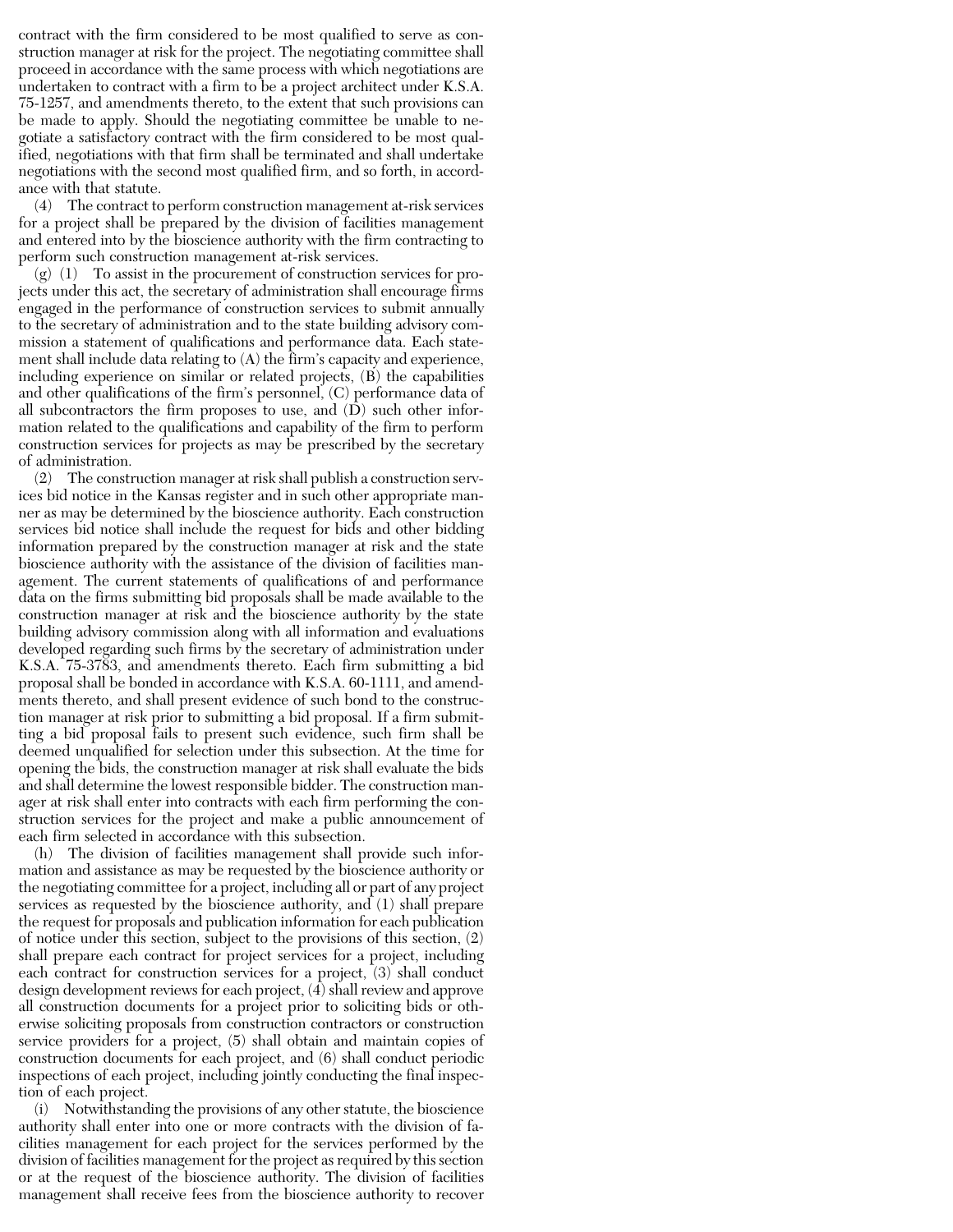the costs incurred to provide such services pursuant to such contracts.

(j) Design development reviews and construction document reviews conducted by the division of facilities management shall be limited to ensuring only that the construction documents do not change the project description and that the construction documents comply with the standards established under K.S.A. 75-3783, and amendments thereto, by the secretary of administration for the planning, design and construction of buildings and major repairs and improvements to buildings for state agencies, including applicable building and life safety codes and appropriate and practical energy conservation and efficiency standards.

(k) Each project for a bioscience research institution shall receive a final joint inspection by the division of facilities management and the bioscience authority. Each such project shall be officially accepted by the bioscience authority before such project is occupied or utilized by the bioscience research institution, unless otherwise agreed to in writing by the contractor and the bioscience authority as to the satisfactory completion of the work on part of the project that is to be occupied and utilized, including any corrections of the work thereon.

(l) (1) The bioscience authority shall issue monthly reports of progress on each project and shall advise and consult with the joint committee on state building construction regarding each project. Change orders and changes of plans for a project shall be authorized or approved by the bioscience authority.

(2) No change order or change of plans for a project involving either cost increases of \$75,000 or more or involving a change in the proposed use of a project shall be authorized or approved by the bioscience authority without having first advised and consulted with the joint committee on state building construction.

(3) Change orders or changes in plans for a project involving a cost increase of less than \$75,000 and any change order involving a cost reduction, other than a change in the proposed use of the project, may be authorized or approved by the bioscience authority without prior consultation with the joint committee on state building construction. The bioscience authority shall report to the joint committee on state building construction all action relating to such change orders or changes in plans.

(4) If the bioscience authority determines that it is in the best interest of the state to authorize or approve a change order, a change in plans or a change in the proposed use of any project that the bioscience authority is required to first advise and consult with the joint committee on state building construction prior to issuing such approval and if no meeting of the joint committee is scheduled to take place within the next 10 business days, then the bioscience authority may use the procedure authorized by subsection (d) of K.S.A. 75-1264, and amendments thereto, in lieu of advising and consulting with the joint committee at a meeting. In any such case, the bioscience authority shall mail a summary description of the proposed change order, change in plans or change in the proposed use of any project to each member of the joint committee on state building construction and to the director of the legislative research department. If the bioscience authority provides notice and information to the members of the joint committee and to such director in the manner required and subject to the same provisions and conditions that apply to the secretary of administration under such statute, and if less than two members of the joint committee contact the director of the legislative research department within seven business days of the date the summary description was mailed and request a presentation and review of any such proposed change order, change in plans or change in use at a meeting of the joint committee, then the bioscience authority shall be deemed to have advised and consulted with the joint committee about such proposed change order, change in plans or change in proposed use and may authorize or approve such proposed change order, change in plans or change in proposed use.

(m) The provisions of this section shall apply to each project authorized by the bioscience authority under this act and shall not apply to any other capital improvement project of the bioscience authority or bioscience research institution that is specifically authorized by any other statute.

New Sec. 17. The authority may, at the election of the board, affiliate with the Kansas public employees retirement system with respect to any or all employees employed by the authority on or after the effective date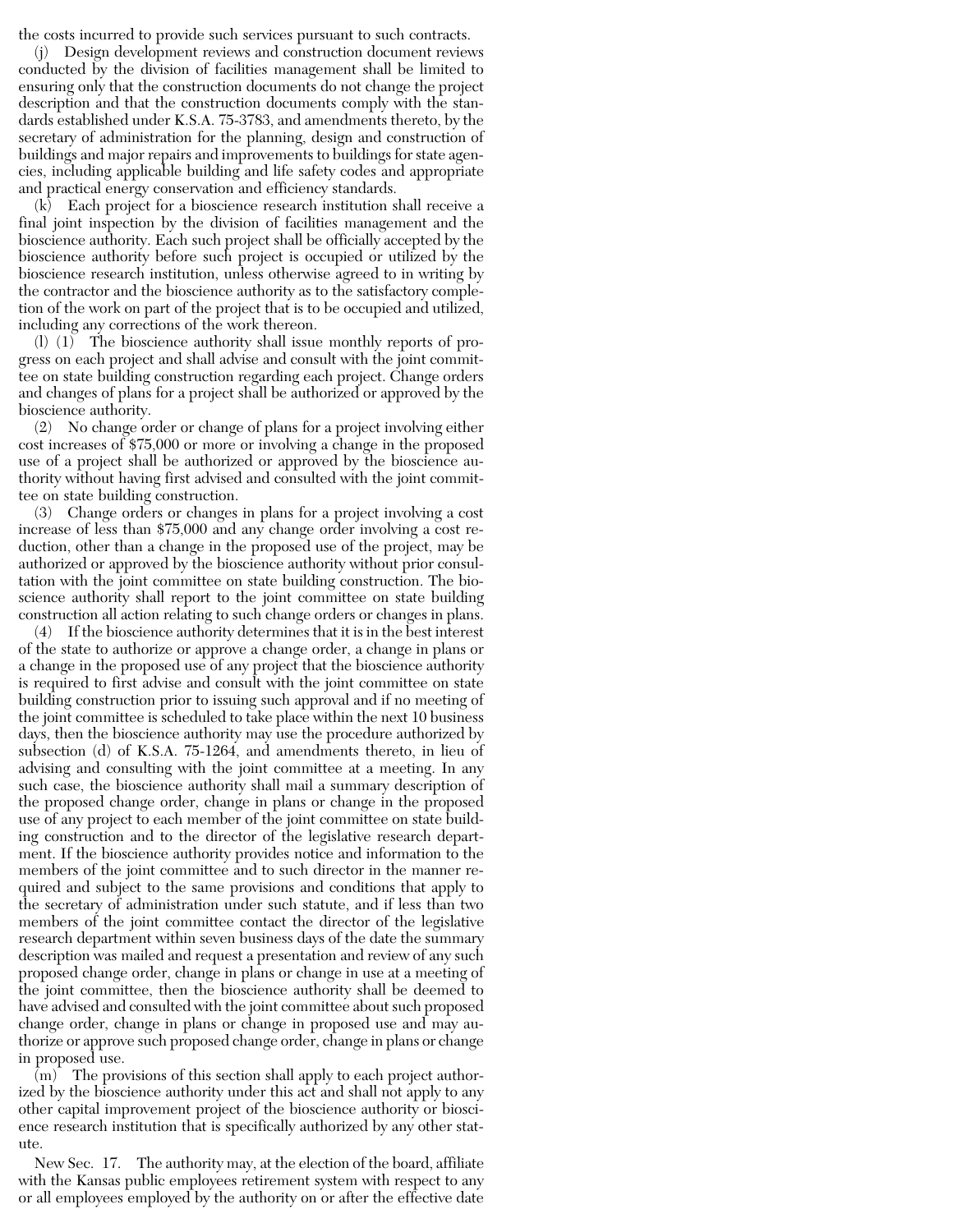of this act, in accordance with the provisions of K.S.A. 74-4910 and amendments thereto. The authority may, at the election of the board, adopt, in accordance with requirements of the federal internal revenue code, a retirement plan or plans sponsored by the authority with respect to employees employed by the authority on or after the effective date of this act. The authority may, at the discretion of the board, provide death and disability benefits as provided in K.S.A. 74-4927a and 74-4927g and amendments thereto.

New Sec. 18. Sections 18 to 22, inclusive, and amendments thereto, shall be known and may be cited as the emerging industry investment act.

New Sec. 19. The purpose of the emerging industry investment act is to foster the growth of the bioscience in Kansas, to make Kansas a national leader in bioscience, and to make Kansas a desirable location for bioscience entities to locate and grow. In so doing, the emerging industry investment act will foster employment, encourage research and development, investment in real property and improvements, investment in equipment and supplies, the employment of eminent scholars and rising star scholars by the state universities and the Kansas bioscience authority, or both, and will lead to bioscience discoveries and products.

New Sec. 20. As used in the emerging industry investment act, and amendments thereto, the following words and phrases shall have the following meanings unless a different meaning clearly appears from the content:

(a) ''Authority'' means the Kansas bioscience authority as created by section 4, and amendments thereto.

(b) ''Base year taxation'' means the 2003 state taxes payable by all bioscience companies, state universities and 95% of withholding of bioscience employees currently located in or operating in the state.

(c) ''Bioscience'' means the use of compositions, methods and organisms in cellular and molecular research, development and manufacturing processes for such diverse areas as pharmaceuticals, medical therapeutics, medical diagnostics, medical devices, medical instruments, biochemistry, microbiology, veterinary medicine, plant biology, agriculture, industrial, environmental, and homeland security applications of bioscience and future developments in the biosciences. Bioscience includes biotechnology and life sciences.

(d) ''Bioscience company'' or ''bioscience companies'' means a corporation, limited liability company, S corporation, partnership, registered limited liability partnership, foundation, association, nonprofit entity, sole proprietorship, business trust, person, group or other entity that is engaged in the business of bioscience in the state and has business operations in the state, including, without limitation, research, development or production directed towards developing or providing bioscience products or processes for specific commercial or public purposes and are identified by the following NAICS codes: 325411, 325412, 325413, 325414, 325193, 325199, 325311, 32532, 334516, 339111, 339112, 339113, 334510, 334517, 339115, 621511, 621512, 54171, 54138, 54194.

(e) ''Bioscience development and investment fund'' means the fund created by section 21, and amendments thereto.

(f) ''Bioscience employee'' means any employee, officer or director of a bioscience company who is employed in the 2003 tax year or after December 31, 2003 and who is also a state taxpayer and any employee of state universities who is associated with bioscience research in the 2003 tax year or after December 31, 2003 and who is also a state taxpayer.

(g) ''Bioscience research'' means any original investigation for the advancement of scientific or technological knowledge of bioscience and any activity that seeks to utilize, synthesize, or apply existing knowledge, information or resources to the resolution of a specific problem, question or issue of bioscience.

(h) ''Biotechnology'' means those fields focusing on technological developments in such areas as molecular biology, genetic engineering, genomics, proteomics, physiomics, nanotechnology, biodefense, biocomputing and bioinformatics and future developments associated with biotechnology.

(i) ''Board'' means the board of directors of the authority.

(j) ''Eminent scholar'' means world-class, distinguished and established investigators recognized nationally for their research, achievements and ability to garner significant federal funding on an annual basis. Em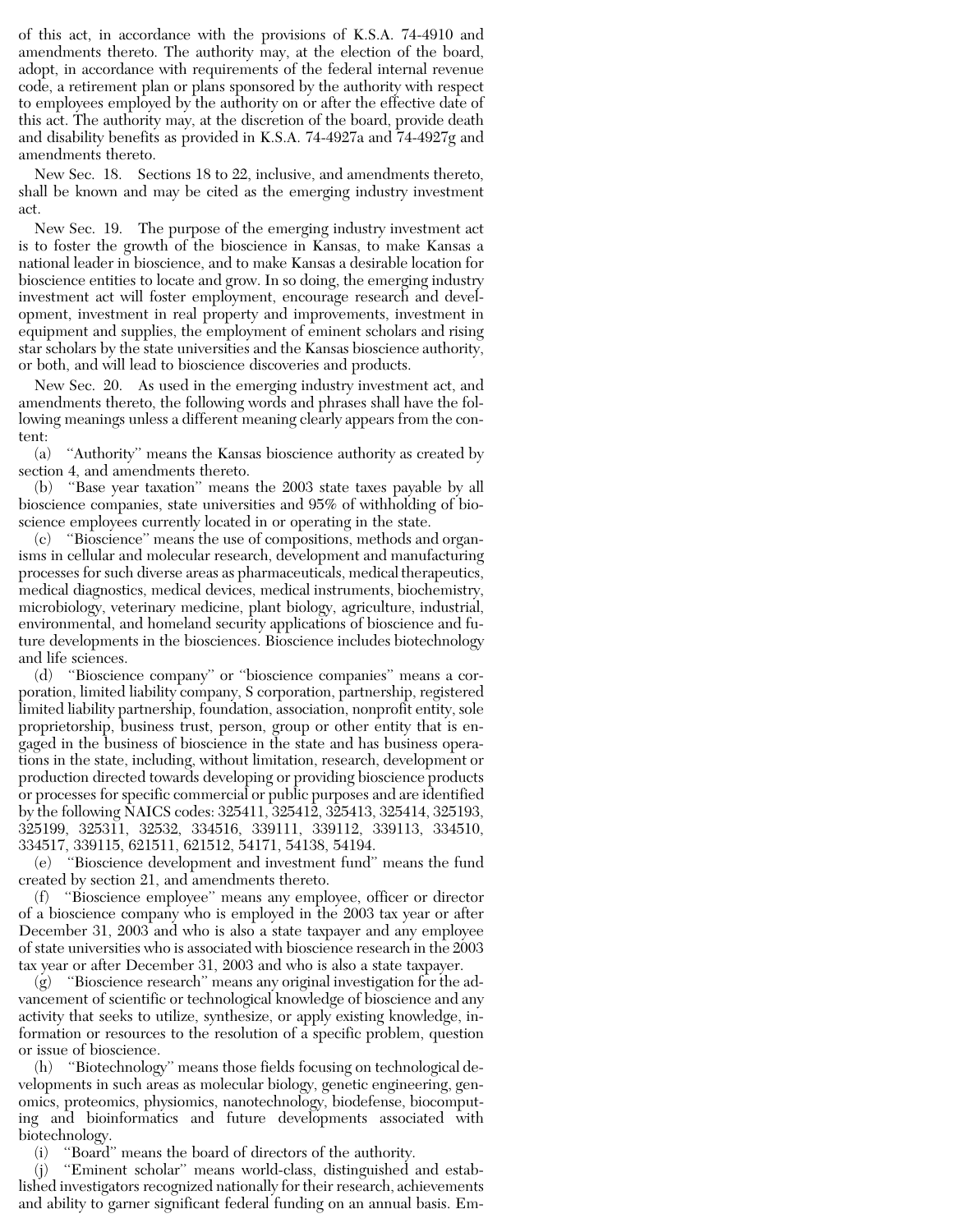inent scholars are recognized for their scientific knowledge and entrepreneurial spirit to enhance the innovative research that leads to economic gains. Eminent scholars are either members of or likely candidates for the national academy of sciences or other prominent national academic science organizations.

(k) ''Life sciences'' means, without limitation, the areas of medical sciences, pharmaceutical sciences, biological sciences, zoology, botany, horticulture, ecology, toxicology, organic chemistry, physical chemistry and physiology and any future advances associated with the life sciences.

(l) ''NAICS'' means the north American industry classification system.

(m) ''Rising star scholar'' means up-and-coming distinguished investigators growing in their national reputations in their fields, who are active and demonstrate leadership in their associated professional societies, and who attract significant federal research grant support. Rising star scholars would be likely candidates for the national academy of science or other prominent national academic science organizations in the future.

(n) ''State'' means the state of Kansas.

(o) ''State income taxes'' means all of the taxes levied pursuant to K.S.A 79-3201 et seq., and amendments thereto.

(p) ''State taxes'' means all taxes on property, sales and use, license, individual income tax and corporate net income tax pursuant to law except for property taxes levied for schools.

(q) ''State universities'' includes state educational institutions as defined in K.S.A. 76-711, and amendments thereto, and the municipal university as defined in K.S.A. 74-3201b, and amendments thereto.

(r) ''Subsequent year taxation'' means all state taxes payable by bioscience companies that commence operating in the state after December 31, 2003, and 95% of withholding associated with new bioscience employees added to bioscience companies and state universities and associated with growth of the existing bioscience employee withholding base after December 31, 2003.

(s) ''Taxpayer'' means a person, corporation, limited liability company, S corporation, partnership, registered limited liability partnership, foundation, association, nonprofit entity, sole proprietorship, business trust, group or other entity that is subject to the Kansas income tax act, K.S.A. 79-3201 et seq. and amendments thereto.

(t) ''This act'' means the emerging industry investment act.

New Sec. 21. (a) The bioscience development and investment fund is hereby created. The bioscience development and investment fund shall not be a part of the state treasury and the funds in the bioscience development and investment fund shall belong exclusively to the authority.

(b) Distributions from the bioscience development and investment fund shall be for the exclusive benefit of the authority, under the control of the board and used to fulfill the purpose, powers and duties of the authority pursuant to the provisions of section 1 et seq., and amendments thereto.

(c) The secretary of revenue and the authority shall establish the base year taxation for all bioscience companies and state universities. The secretary of revenue, the authority and the board of regents shall establish the number of bioscience employees associated with state universities and report annually and determine the increase from the taxation base annually.

(d) For a period of 15 years from the effective date of this act, the state treasurer shall pay to the bioscience development and investment fund the state taxes in excess of the base year taxation from all bioscience companies as certified by the secretary of revenue.

(e) In addition, the state treasurer shall pay annually, 95% of withholding above the base, as certified by the secretary of revenue upon Kansas wages paid by bioscience employees to the bioscience development and investment fund. On or before the 10th day of each month, the director of accounts and reports shall transfer from the state general fund to the bioscience development and investment fund interest earnings based on:

(1) The average daily balance of moneys in the bioscience development and investment fund for the preceding month; and

(2) the net earnings rate of the pooled money investment portfolio for the preceding month.

(f) The division of post audit is hereby authorized to conduct a post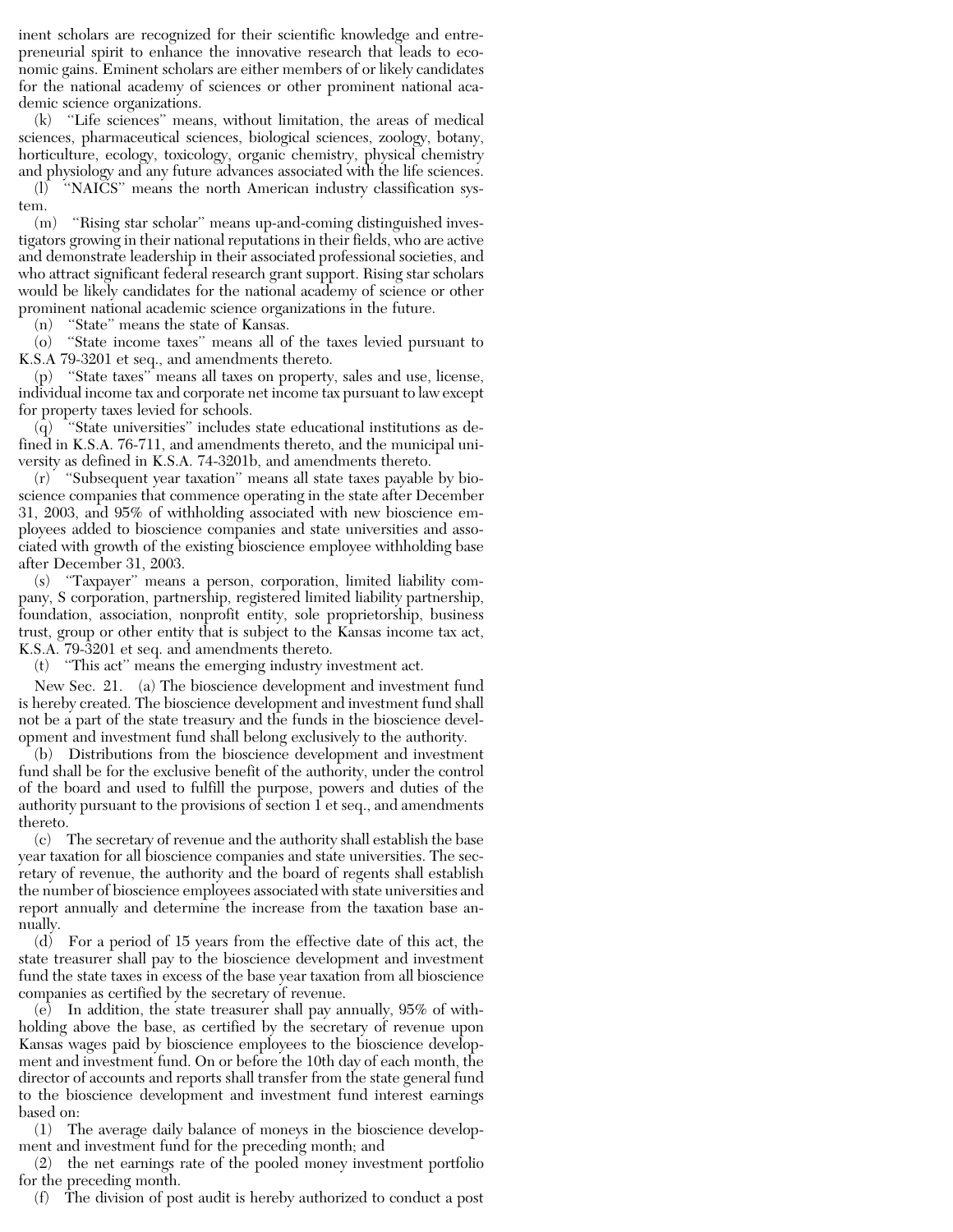audit in accordance with the provisions of the state post audit act to K.S.A. 46-1106 *et seq*. and amendments thereto.

(g) At the direction of the authority, the fund may be held in the custody of and invested by the state treasurer, provided that the bioscience development and investment fund shall at all times be accounted for in a separate report from all other funds of the authority and the state.

New Sec. 22. On and after January 1, 2006, it shall be the duty of the department of revenue to prepare an annual report evaluating the cost effectiveness of the various income tax credits and sales tax exemptions enacted to encourage economic development within this state and submit the same to the standing committees on taxation and economic development of the house and assessment and taxation and commerce of the senate at the beginning of each regular session of the legislature.

New Sec. 23. Sections 23 to 30, inclusive, and amendments thereto, shall be known and may be cited as the bioscience development financing act.

New Sec. 24. The purpose of the bioscience development financing act is to foster the growth of bioscience in Kansas, to make Kansas a national leader in bioscience, and to make Kansas a desirable location for bioscience entities to locate and grow. In so doing, the Kansas bioscience development financing act will foster employment, encourage research and development, investment in real property and improvements, investment in equipment and supplies and lead to bioscience discoveries and products.

Sec. 25. K.S.A. 2003 Supp. 12-1770a is hereby amended to read as follows: 12-1770a. As used in the bioscience development act, and amendments thereto, the following words and phrases shall have the following meanings unless a different meaning clearly appears from the content:

(a) ''Auto race track facility'' means: (1) An auto race track facility and facilities directly related and necessary to the operation of an auto race track facility, including, but not limited to, grandstands, suites and viewing areas, concessions, souvenir facilities, catering facilities, visitor and retail centers, signage and temporary hospitality facilities, but excluding (2) hotels, motels, restaurants and retail facilities, not directly related to or necessary to the operation of such facility.

(b) ''Base year assessed valuation'' means the assessed valuation of all real property within the boundaries of a redevelopment district on the date the redevelopment district was established.

(c) ''Blighted area'' means an area which:

(1) Because of the presence of a majority of the following factors, substantially impairs or arrests the development and growth of the municipality or constitutes an economic or social liability or is a menace to the public health, safety, morals or welfare in its present condition and use:

- (A) A substantial number of deteriorated or deteriorating structures;
- (B) predominance of defective or inadequate street layout;
- (C) unsanitary or unsafe conditions;
- (D) deterioration of site improvements;

(E) tax or special assessment delinquency exceeding the fair market value of the real property;

(F) defective or unusual conditions of title including but not limited to cloudy or defective titles, multiple or unknown ownership interests to the property;

(G) improper subdivision or obsolete platting or land uses;

(H) the existence of conditions which endanger life or property by fire or other causes; or

(I) conditions which create economic obsolescence; or

(2) has been identified by any state or federal environmental agency as being environmentally contaminated to an extent that requires a remedial investigation; feasibility study and remediation or other similar state or federal action; or

(3) previously was found by resolution of the governing body to be a slum or a blighted area under K.S.A. 17-4742 *et seq.*, and amendments thereto.

(d) ''Conservation area'' means any improved area comprising 15% or less of the land area within the corporate limits of a city in which 50% or more of the structures in the area have an age of 35 years or more, which area is not yet blighted, but may become a blighted area due to the existence of a combination of two or more of the following factors: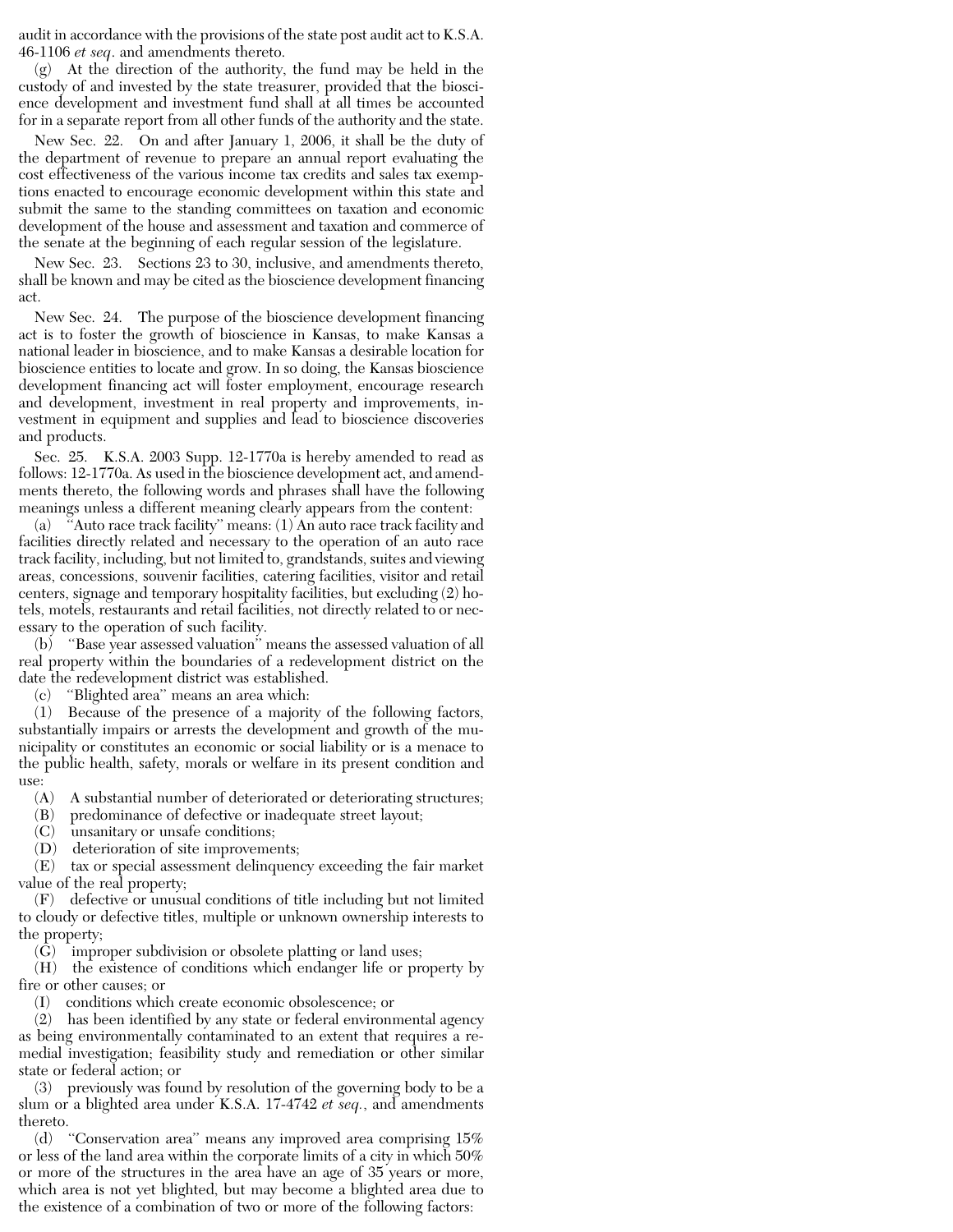- (1) Dilapidation, obsolescence or deterioration of the structures;
- (2) illegal use of individual structures;
- (3) the presence of structures below minimum code standards;
- (4) building abandonment;
- (5) excessive vacancies;
- (6) overcrowding of structures and community facilities; or
- (7) inadequate utilities and infrastructure.

(e) ''De minimus'' means an amount less than 15% of the land area within a redevelopment district.

(f) ''Developer'' means any person, firm, corporation, partnership or limited liability company, other than a city *and other than an agency, political subdivision or instrumentality of the state or a county when relating to a bioscience development district*.

(g) ''Eligible area'' means a blighted area, conservation area, enterprise zone, historic theater, major tourism area or a major commercial entertainment and tourism area *or bioscience development area* as determined by the secretary.

(h) ''Enterprise zone'' means an area within a city that was designated as an enterprise zone prior to July 1, 1992, pursuant to K.S.A. 12-17,107 through 12-17,113, and amendments thereto, prior to its repeal and the conservation, development or redevelopment of the area is necessary to promote the general and economic welfare of such city.

(i) ''Environmental increment'' means the increment determined pursuant to subsection (b) of K.S.A. 12-1771a, and amendments thereto.

(j) ''Environmentally contaminated area'' means an area of land having contaminated groundwater or soil which is deemed environmentally contaminated by the department of health and environment or the United States environmental protection agency.

(k) ''Feasibility study'' means a study which shows whether a redevelopment or *project's,* special bond project's *or bioscience development project's* benefits and tax increment revenue and other available revenues under K.S.A. 12-1774 (a)(1), and amendments thereto, are expected to exceed or be sufficient to pay for the redevelopment or special bond *or bioscience development* project costs and the effect, if any, the redevelopment *project costs* or special bond project will have on any outstanding special obligation bonds as authorized pursuant to subsection  $(a)(1)(D)$ of K.S.A. 12-1774, and amendments thereto.

(l) ''Historic theater'' means a building constructed prior to 1940 which was constructed for the purpose of staging entertainment, including motion pictures, vaudeville shows or operas, that is operated by a nonprofit corporation and is designated by the state historic preservation officer as eligible to be on the Kansas register of historic places or is a member of the Kansas historic theatre association.

(m) ''Historic theater sales tax increment'' means the amount of state and local sales tax revenue imposed pursuant to K.S.A. 12-187 *et seq.*, 79- 3601 *et seq.* and 79-3701 *et seq.*, and amendments thereto, collected from taxpayers doing business within the historic theater that is in excess of the amount of such taxes collected prior to the designation of the building as a historic theater for purposes of this act.

(n) ''Major tourism area'' means an area for which the secretary has made a finding the capital improvements costing not less than \$100,000,000 will be built in the state to construct an auto race track facility.

(o) ''Real property taxes'' means all taxes levied on an ad valorem basis upon land and improvements thereon*, except that when relating to a bioscience development district, as defined in this section, ''real property taxes'' does not include property taxes levied for schools, pursuant to K.S.A. 72-6431, and amendments thereto*.

(p) ''Redevelopment project area'' or ''project area'' means an area designated by a city within a redevelopment district.

(q) ''Redevelopment project costs'' means those costs necessary to implement a redevelopment plan *or a bioscience development project plan*, including, but not limited to costs incurred for:

- (1) Acquisition of property within the redevelopment project area;
- (2) payment of relocation assistance;
- (3) site preparation including utility relocations;
- (4) sanitary and storm sewers and lift stations;
- (5) drainage conduits, channels, levees and river walk canal facilities;
- (6) street grading, paving, graveling, macadamizing, curbing, gutter-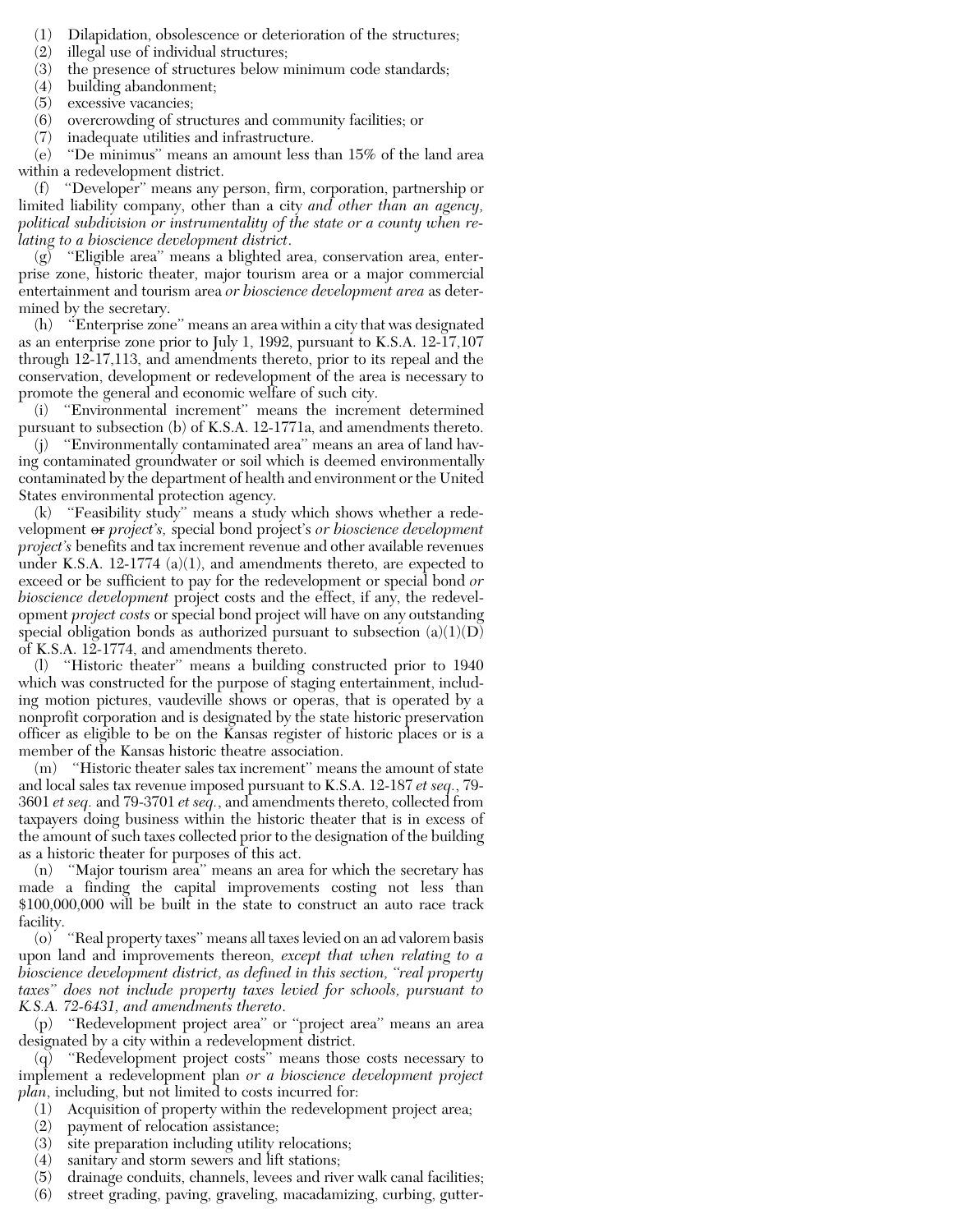ing and surfacing;

(7) street light fixtures, connection and facilities;

(8) underground gas, water, heating and electrical services and connections located within the public right-of-way;

(9) sidewalks and pedestrian underpasses or overpasses;

(10) drives and driveway approaches located within the public rightof-way;

(11) water mains and extensions;

(12) plazas and arcades;

(13) parking facilities;

(14) landscaping and plantings, fountains, shelters, benches, sculptures, lighting, decorations and similar amenities; and

(15) all related expenses to redevelop and finance the redevelopment project.

Redevelopment project costs shall not include costs incurred in connection with the construction of buildings or other structures to be owned by or leased to a developer, however, the ''redevelopment project costs'' shall include costs incurred in connection with the construction of buildings or other structures to be owned or leased to a developer which includes an auto race track facility or is in a redevelopment district including some or all of the land and buildings comprising a state mental institution closed pursuant to section 2 of chapter 219 of the 1995 Session Laws of Kansas.

(r) ''Redevelopment district'' means the specific area declared to be an eligible area in which the city may develop one or more redevelopment projects.

(s) ''Redevelopment district plan'' or ''district plan'' means the preliminary plan that identifies all of the proposed redevelopment project areas and identifies in a general manner all of the buildings, facilities and improvements in each that are proposed to be constructed or improved in each redevelopment project area.

(t) ''Redevelopment project'' means the approved project to implement a project plan for the development of the established redevelopment district.

(u) ''Redevelopment project plan'' or ''project plan'' means the plan adopted by a municipality for the development of a redevelopment project or projects which conforms with K.S.A. 12-1772, and amendments thereto, in a redevelopment district.

(v) ''Secretary'' means the secretary of commerce.

(w) ''Substantial change'' means, as applicable, a change wherein the proposed plan or plans differ substantially from the intended purpose for which the district plan or project plan was approved.

(x) ''Tax increment'' means that amount of real property taxes collected from real property located within the redevelopment district that is in excess of the amount of real property taxes which is collected from the base year assessed valuation.

(y) ''Taxing subdivision'' means the county, city, unified school district and any other taxing subdivision levying real property taxes, the territory or jurisdiction of which includes any currently existing or subsequently created redevelopment district *including a bioscience development district*.

(z) ''Special bond project'' means a redevelopment project with at least a \$50,000,000 capital investment and \$50,000,000 in projected gross annual sales revenues or for areas outside of metropolitan statistical areas, as defined by the federal office of management and budget the secretary finds the project meets the requirements of subsection (g) and would be of regional or statewide importance, but a ''special bond project'' shall not include a project for a gambling casino.

(aa) ''Marketing study'' means a study conducted to examine the impact of the redevelopment *project* or special bond project upon similar businesses in the projected market area.

(bb) ''Projected market area'' means any area within the state in which the redevelopment *project* or special bond project is projected to have a substantial fiscal or market impact upon businesses in such area.

(cc) ''River walk canal facilities'' means a canal and related water features located adjacent to a river which flows through a major commercial entertainment and tourism area and facilities related or contiguous thereto, including, but not limited to pedestrian walkways and promenades, landscaping and parking facilities.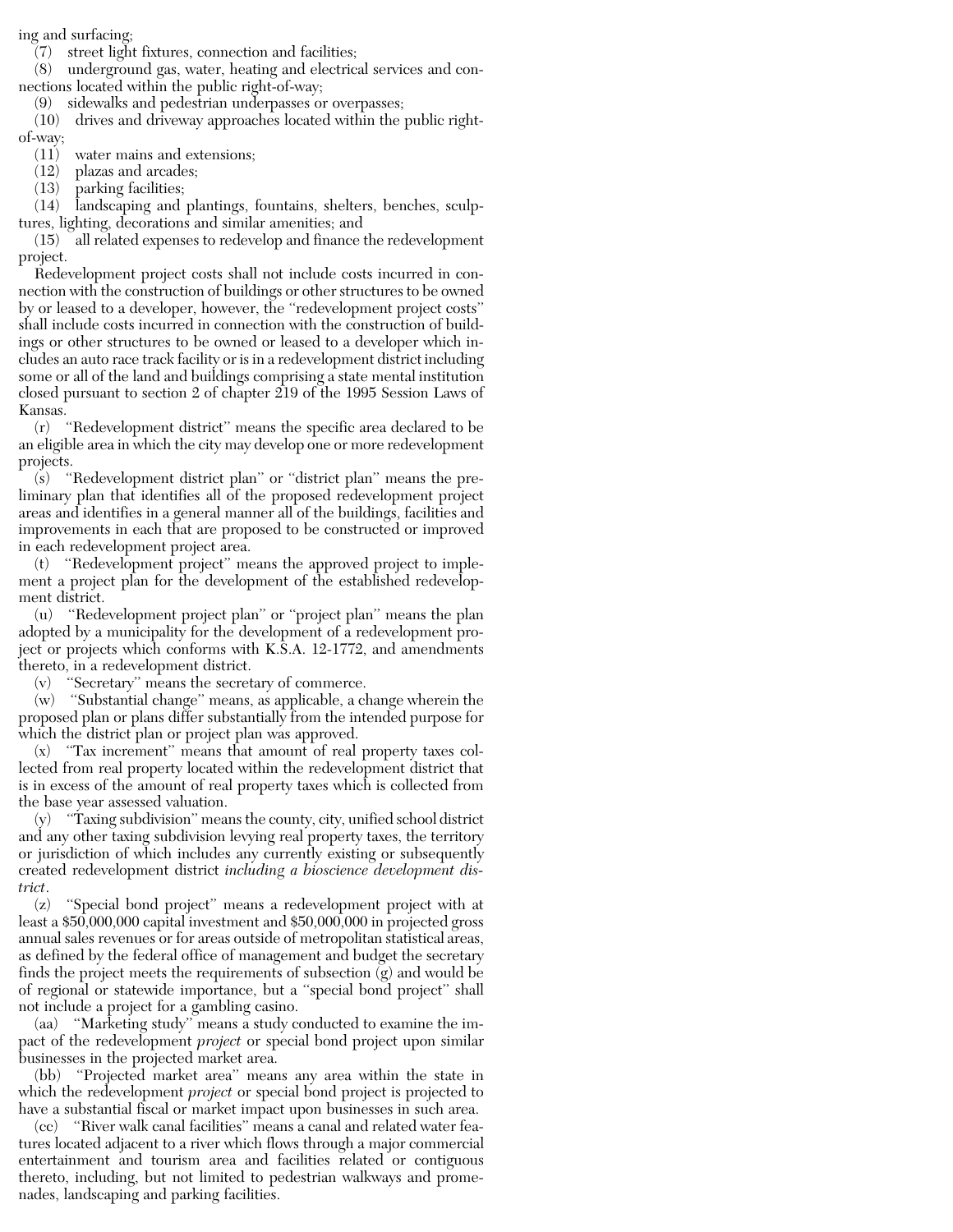(dd) ''Commence work'' means the manifest commencement of actual operations on the development site, such as, erecting a building, excavating the ground to lay a foundation or a basement or work of like description which a person with reasonable diligence can see and recognize as being done with the intention and purpose to continue work until the project is completed.

(ee) ''Major commercial entertainment and tourism area'' may include, but not be limited to, a major multi-sport athletic complex.

(ff) ''Major multi-sport athletic complex'' means an athletic complex that is utilized for the training of athletes, the practice of athletic teams, the playing of athletic games or the hosting of events. Such project may include playing fields, parking lots and other developments.

*(gg) ''Bioscience'' means the use of compositions, methods and organisms in cellular and molecular research, development and manufacturing processes for such diverse areas as pharmaceuticals, medical therapeutics, medical diagnostics, medical devices, medical instruments, biochemistry, microbiology, veterinary medicine, plant biology, agriculture, industrial environmental and homeland security applications of bioscience and future developments in the biosciences. Bioscience includes biotechnology and life sciences.*

*(hh) ''Bioscience development area'' means an area that:*

*(1) Is or shall be owned, operated, or leased by, or otherwise under the control of the Kansas bioscience authority;*

*(2) is or shall be used and maintained by a bioscience company; or*

*(3) includes a bioscience facility.*

*(ii) ''Bioscience development district'' means the specific area, created under K.S.A. 12-1771, and amendments thereto, where one or more bioscience development projects may be undertaken.*

*(jj) ''Bioscience development project'' means an approved project to implement a project plan in a bioscience development district.*

*(kk) ''Bioscience development project plan'' or ''project plan'' means the plan adopted by the authority for a bioscience development project pursuant to K.S.A. 12-1772, and amendments thereto, in a bioscience development district.*

*(ll) ''Bioscience facility'' means real property and all improvements thereof used to conduct bioscience research, including, without limitation, laboratory space, incubator space, office space and any and all facilities directly related and necessary to the operation of a bioscience facility.*

*(mm) ''Bioscience project area'' or ''project area'' means an area designated by the authority within a bioscience development district.*

*(nn) ''Biotechnology'' means those fields focusing on technological developments in such area as molecular biology, genetic engineering, genomics, proteomics, physiomics, nanotechnology, biodefense, biocomputing, bioinformatics and future developments associated with biotechnology.*

*(oo) ''Board'' means the board of directors of the Kansas bioscience authority.*

*(pp) ''Life sciences'' means the areas of medical sciences, pharmaceutical sciences, biological sciences, zoology, botany, horticulture, ecology, toxicology, organic chemistry, physical chemistry, physiology and any future advances associated with life sciences.*

*(qq) ''Revenue increase'' means that amount of real property taxes collected from real property located within the bioscience development district that is in excess of the amount of real property taxes which is collected from the base year assessed valuation.*

*(rr) ''Taxpayer'' means a person, corporation, limited liability company, S corporation, partnership, registered limited liability partnership, foundation, association, nonprofit entity, sole proprietorship, business trust, group or other entity that is subject to the Kansas income tax act, K.S.A. 79-3201 et seq., and amendments thereto.*

Sec. 26. K.S.A. 12-1771 is hereby amended to read as follows: 12- 1771. (a) *Resolution procedure for a redevelopment district.* Any city proposing to establish a redevelopment district within an eligible area shall adopt a resolution stating that the city is considering the establishment of a redevelopment district *or when the Kansas bioscience authority proposes to establish a bioscience development district*. Such resolution shall:

(1) Give notice that a public hearing will be held to consider the establishment of a redevelopment *district or bioscience development* dis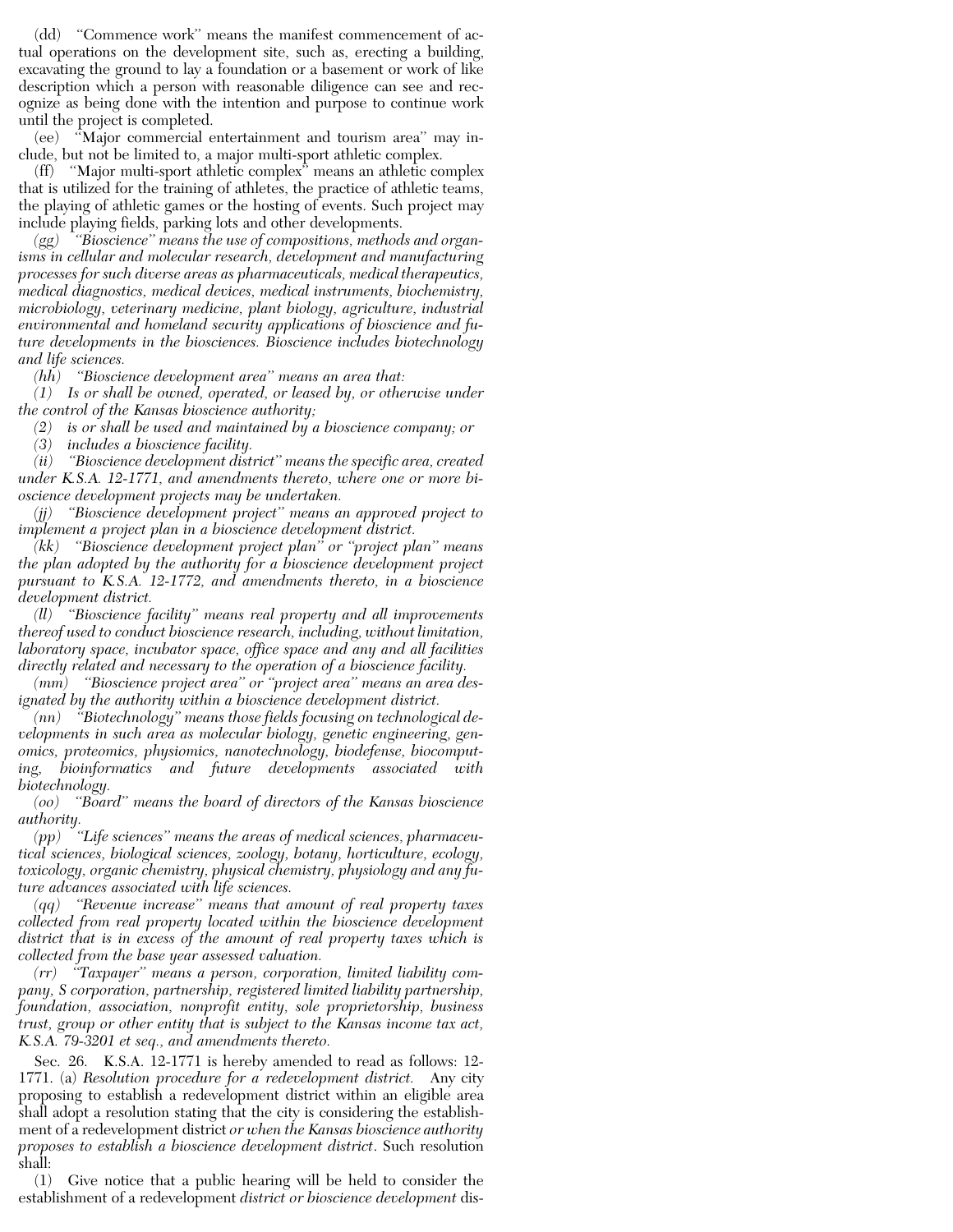trict and fix the date, hour and place of such public hearing;

(2) describe the proposed boundaries of the redevelopment *district or bioscience development* district;

(3) describe the district plan;

(4) state that a description and map of the proposed redevelopment *district or bioscience development* district are available for inspection at a time and place designated;

(5) state that the governing body will consider findings necessary for the establishment of a redevelopment *district or bioscience development* district.

Notice shall be given as provided in subsection (b) of K.S.A. 12-1772, and amendments thereto.

(b) *Posthearing procedure.* Upon the conclusion of the public hearing, the governing body may pass an ordinance. Such *(1) An* ordinance *for a redevelopment district* shall:  $\langle 1 \rangle$  *(A)* Make a finding *findings* that:  $\langle A \rangle$  the redevelopment district proposed to be developed is an eligible area; and  $\langle B \rangle$  the conservation, development or redevelopment of such area is necessary to promote the general and economic welfare of the city;  $\langle 2 \rangle$  *(B)* contain the district plan as approved; and  $\langle 3 \rangle$  *(C)* contain the legal description of the redevelopment district and may establish the redevelopment district. Such ordinance shall contain a district plan that identifies all of the proposed redevelopment project areas and identifies in a general manner all of the buildings and facilities that are proposed to be constructed or improved in each redevelopment project area. The boundaries of such district shall not include any area not designated in the notice required by subsection (a).

*(2) An ordinance for a bioscience development district shall make findings that the area satisfies the definition of a bioscience area and the creation of a bioscience district will contribute to the development of bioscience in the state and promote the general and economic welfare of the city. Such ordinance shall also contain the district plan as approved and contain the legal description of the bioscience development district. Such ordinance shall contain a development district plan that identifies all of the proposed bioscience development project areas and identifies in a general manner all of the buildings and facilities that are proposed to be constructed or improved in each bioscience development project area. The boundaries of such district shall not include any area not designated in the notice required by subsection (a). No bioscience development district shall be established without the approval of the bioscience authority. In creating a bioscience development district, eminent domain shall not be used to acquire agricultural land.*

(c) The governing body of a city may establish a redevelopment district within that city *, and, with the bioscience authority's approval, may establish a bioscience development district within that city*. Such city may establish a district inclusive of land outside the boundaries of the city upon written consent of the board of county commissioners. Prior to providing written consent, the board of county commissioners shall be subject to the same procedure for public notice and hearing as is required of a city pursuant to subsection (a) for the establishment of a redevelopment *district or bioscience development* district. One or more redevelopment *projects or bioscience development* projects may be undertaken by a city within a redevelopment *district or bioscience development* district after such redevelopment *district or bioscience development* district has been established in the manner provided by this section.

(d) No privately owned property subject to ad valorem taxes shall be acquired and redeveloped under the provisions of K.S.A. 12-1770 *et seq.*, and amendments thereto, if the board of county commissioners or the board of education levying taxes on such property determines by resolution adopted within 30 days following the conclusion of the hearing for the establishment of the redevelopment *district or bioscience development* district required by subsection (b) that the proposed redevelopment *district or bioscience development* district will have an adverse effect on such county or school district. The board of county commissioners or board of education shall deliver a copy of such resolution to the city. The city shall within 30 days of receipt of such resolution pass an ordinance terminating the redevelopment *district or bioscience development* district.

(e) *Addition to area; substantial change.* Any addition of area to the redevelopment *district or bioscience development* district or any substantial change as defined in K.S.A. 12-1770a, and amendments thereto, to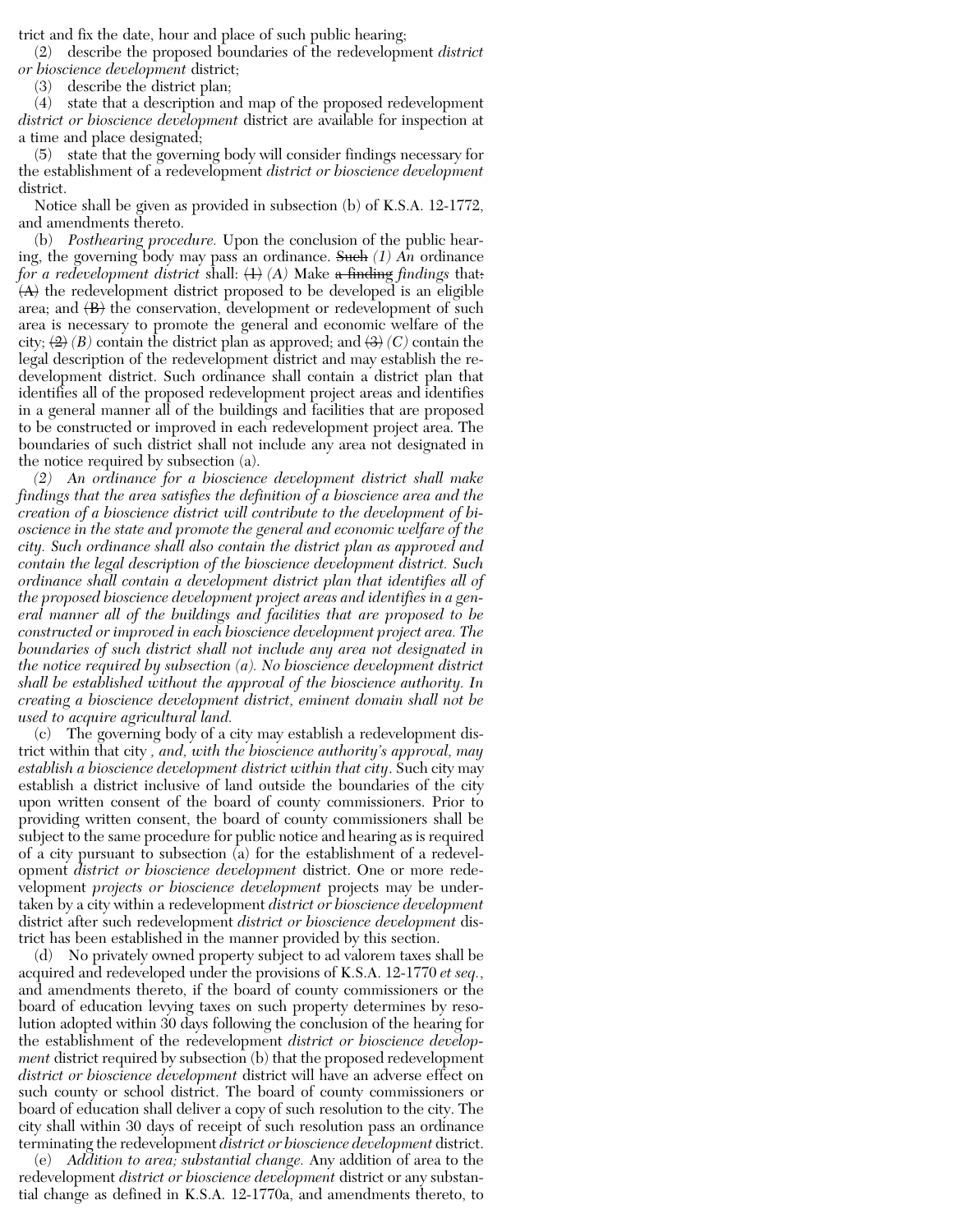the district plan shall be subject to the same procedure for public notice and hearing as is required for the establishment of the district.

(f) Any addition of any area to the redevelopment *district or bioscience development* district shall be subject to the same procedure for public notice and hearing as is required for the establishment of the redevelopment *district or bioscience development* district. The base year assessed valuation of the redevelopment *district or bioscience development* district following the addition of area shall be revised to reflect the base year assessed valuation of the original area and the added area as of the date of the original establishment of the redevelopment *district or bioscience development* district.

(g) A city may remove real property from a redevelopment *district or bioscience development* district by an ordinance of the governing body. If more than a de minimus amount of real property is removed from a redevelopment *district or bioscience development* district, the base year assessed valuation of the redevelopment *district or bioscience development* district shall be revised to reflect the base year assessed valuation of the remaining real property as of the date of the original establishment of the redevelopment *district or bioscience development* district.

(h) A city may divide the real property in a redevelopment *district or bioscience development* district, including real property in different redevelopment *district or bioscience development* project areas within a redevelopment *district or bioscience development* district, into separate redevelopment *districts or bioscience development* districts. The base year assessed valuation of each resulting redevelopment *district or bioscience development* district following such division of real property shall be revised to reflect the base year assessed valuation of the area of each resulting redevelopment *district or bioscience development* district as of the date of the original establishment of the redevelopment *district or bioscience development* district. Any division of real property within a redevelopment *district or bioscience development* district into more than one redevelopment *district or bioscience development* district shall be subject to the same procedure  $\Theta$  of public notice and hearing as is required for the establishment of the redevelopment *district or bioscience development* district.

(i) If a city has undertaken a redevelopment *project or bioscience development* project within a redevelopment *district or bioscience development* district, and either the city wishes to subsequently remove more than a de minimus amount of real property from the redevelopment *district or bioscience development* district or the city wishes to subsequently divide the real property in the redevelopment *district or bioscience development* district into more than one redevelopment *district or bioscience development* district, then prior to any such removal or division the city must provide a feasibility study which shows that the tax increment revenue from the resulting redevelopment *district or bioscience development* district within which the redevelopment *district or bioscience development* project is located is expected to be sufficient to pay the redevelopment *project costs or bioscience development* project costs.

(j) Removal of real property from one redevelopment *district or bioscience development* district and addition of all or a portion of that real property to another redevelopment *district or bioscience development* district may be accomplished by the adoption of an ordinance and in such event the determination of the existence or nonexistence of an adverse effect on the county or school district under subsection (d) shall apply to both such removal and such addition of real property to a redevelopment *district or bioscience development* district.

*(k) Any addition to, removal from or division of real property or a substantial change as defined in K.S.A. 12-1770a, and amendments thereto, to a bioscience development district may be made only with the approval of the bioscience authority.*

*(l) A bioscience development district may be established in the unincorporated area of a county by resolution of the board of county commissioners governing the area if:*

*(1) The Kansas bioscience authority has proposed to establish a bioscience development district there; and*

*(2) the board of county commissioners follows the notice, hearing and approval procedures required of a city to establish a bioscience development district.*

*(m) When establishing a bioscience development district as described*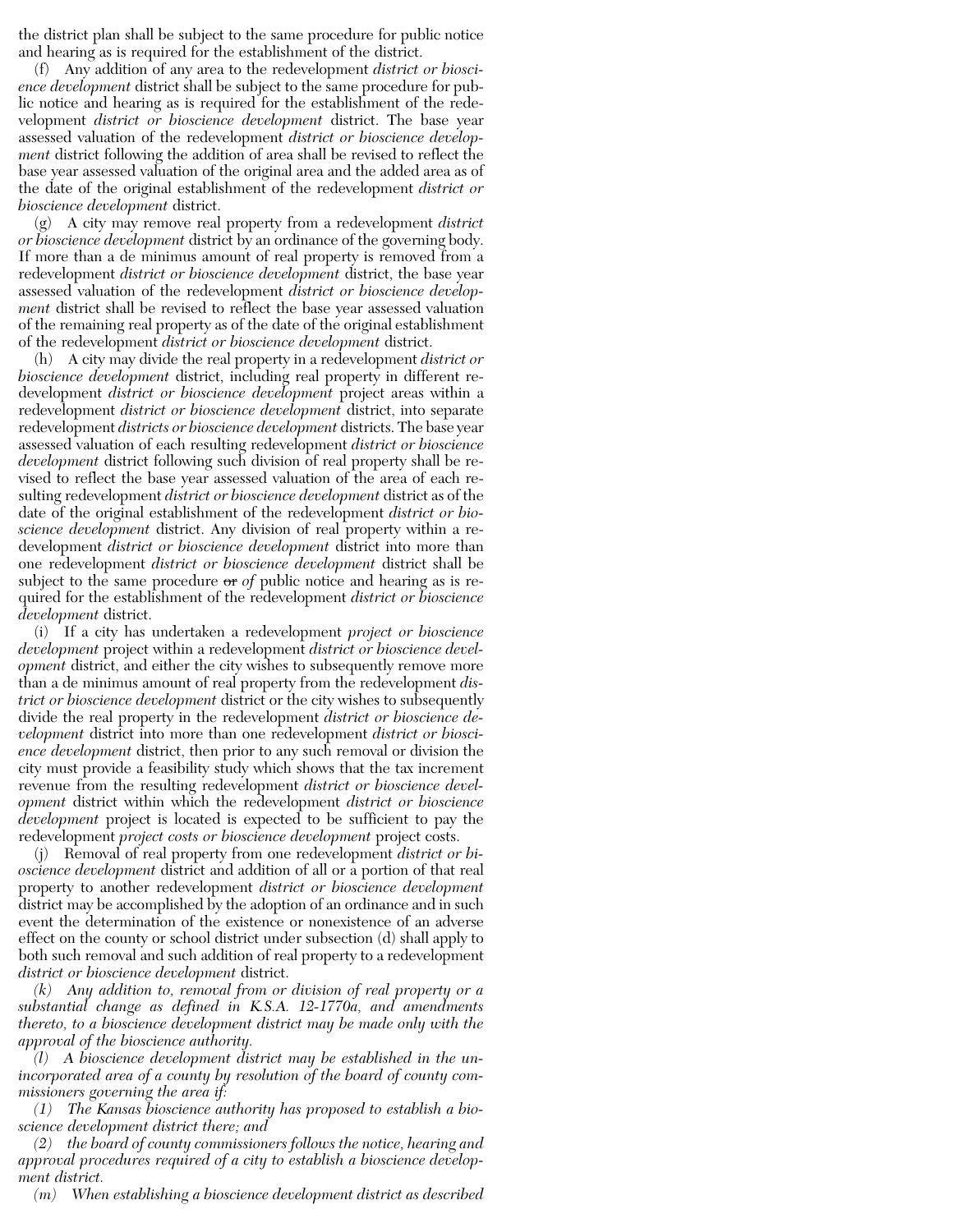*in subsection (1), any references to ''city'' contained in this section shall mean ''county''.*

Sec. 27. K.S.A. 12-1772 is hereby amended to read as follows: 12- 1772. (a) *Redevelopment projects.* One or more redevelopment *projects or bioscience development* projects may be undertaken by a city within an established redevelopment *district or bioscience development* district. Any such project plan may be implemented in separate development stages. Any city proposing to undertake a redevelopment *project or bioscience development* project within a redevelopment *district or bioscience development* district established pursuant to K.S.A. 12-1771, and amendments thereto, shall prepare a project plan in consultation with the planning commission of the city *and, in the case of a bioscience development district, with the approval of the bioscience authority*. The project plan shall include:

(1) A summary of the feasibility study done as defined in K.S.A. 12- 1770a, and amendments thereto, which will be an open record;

(2) a reference to the district plan established under K.S.A. 12-1771, and amendments thereto, that identifies the redevelopment *or bioscience development* project area that is set forth in the project plan that is being considered;

(3) a description and map of the redevelopment *or bioscience development* project area to be redeveloped;

(4) the relocation assistance plan required by K.S.A. 12-1777, and amendments thereto;

(5) a detailed description of the buildings and facilities proposed to be constructed or improved in such area; and

(6) any other information the governing body deems necessary to advise the public of the intent of the project plan.

(b) *Resolution requirements*. A copy of the redevelopment *project plan or bioscience development* project plan shall be delivered to the board of county commissioners of the county and the board of education of any school district levying taxes on property within the proposed redevelopment *project area or bioscience development* project area. Upon a finding by the planning commission that the project plan is consistent with the intent of the comprehensive plan for the development of the city, the governing body of the city shall adopt a resolution stating that the city is considering the adoption of the project plan. Such resolution shall:

(1) Give notice that a public hearing will be held to consider the adoption of the redevelopment *project plan or bioscience development* project plan and fix the date, hour and place of such public hearing;

(2) describe the boundaries of the redevelopment *district or bioscience development* district within which the redevelopment *or bioscience development* project will be located and the date of establishment of such district;

(3) describe the boundaries of the area proposed to be included within the redevelopment *project area or bioscience development* project area; and

(4) state that the project plan, including a summary of the feasibility study, relocation assistance plan and financial guarantees of the prospective developer and a description and map of the area to be redeveloped *or developed* are available for inspection during regular office hours in the office of the city clerk.

Except as provided in paragraph (3) of subsection (b) of K.S.A. 12- 1774, and amendments thereto, if the governing body determines that it may issue full faith and credit tax increment bonds to finance the redevelopment *project or bioscience development* project, in whole or in part, the resolution also shall include notice thereof.

(c) (1) *Hearing*. The date fixed for the public hearing shall be not less than 30 nor more than 70 days following the date of the adoption of the resolution fixing the date of the hearing.

(2) A copy of the resolution providing for the public hearing shall be by certified mail, return receipt requested sent to the board of county commissioners of the county*, the Kansas development finance authority* and the board of education of any school district levying taxes on property within the proposed redevelopment *project area or bioscience development district* project area. Copies also shall be sent by certified mail, return receipt requested to each owner and occupant of land within the proposed redevelopment *project area or bioscience development* project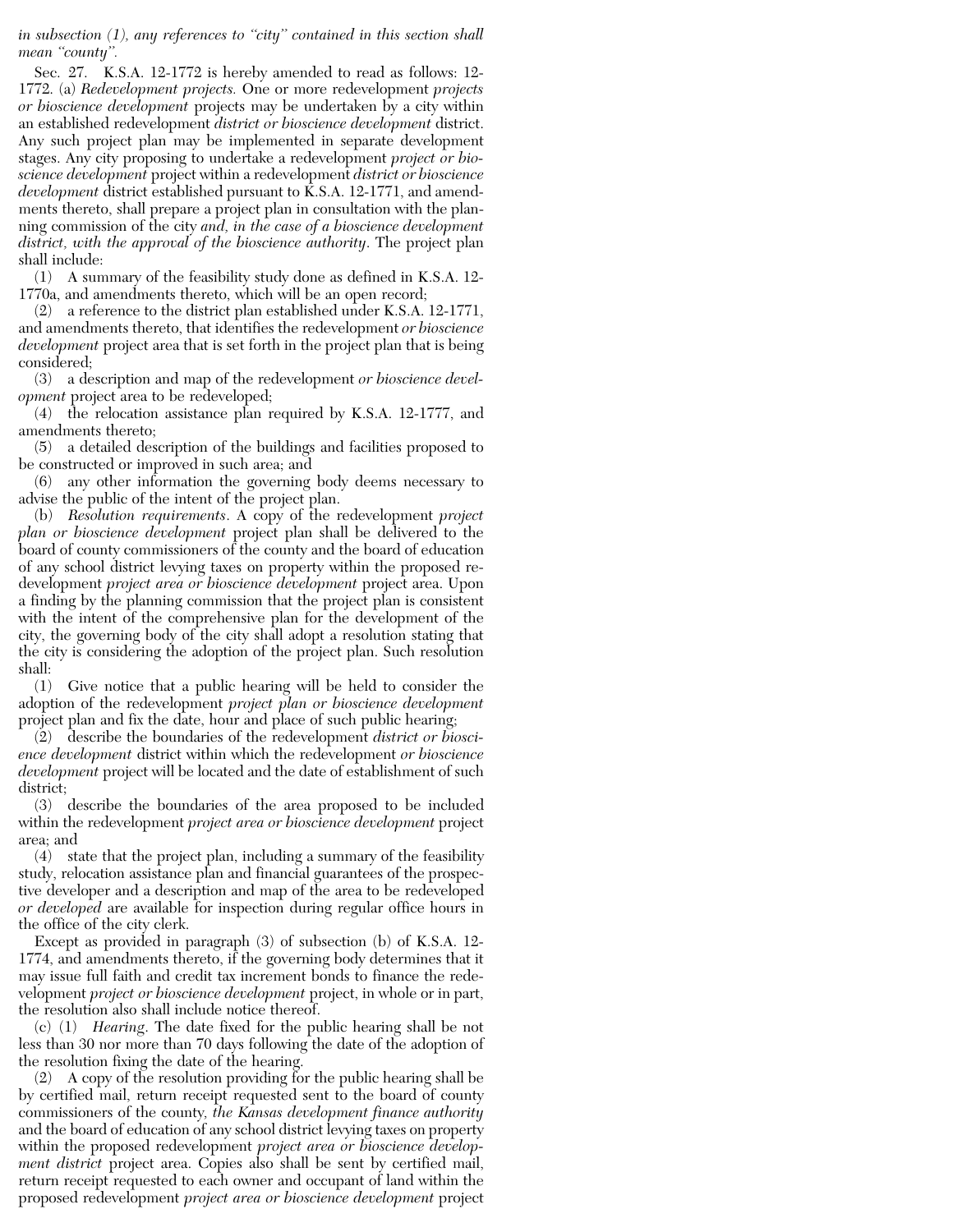area not more than 10 days following the date of the adoption of the resolution. The resolution shall be published once in the official city newspaper not less than one week nor more than two weeks preceding the date fixed for the public hearing. A sketch clearly delineating the area in sufficient detail to advise the reader of the particular land proposed to be included within the project area shall be published with the resolution.

(3) At the public hearing, a representative of the city shall present the city's proposed project plan*. If the hearing is for a proposed bioscience development project, a representative of the Kansas bioscience authority shall assist in presenting the proposed bioscience project plan*. Following the presentation of the project plan, all interested persons shall be given an opportunity to be heard. The governing body for good cause shown may recess such hearing to a time and date certain, which shall be fixed in the presence of persons in attendance at the hearing.

(d) The public hearing records and feasibility study shall be subject to the open records act, K.S.A. 45-215, and amendments thereto.

(e) *Posthearing procedure*. Following the public hearing, the governing body may adopt the project plan by ordinance passed upon a <sup>2</sup> ⁄3 vote *and, in the case of a bioscience project plan, with the approval of the bioscience authority*.

(f) Any substantial changes as defined in K.S.A. 12-1770a, and amendments thereto, to the project plan as adopted shall be subject to a public hearing following publication of notice thereof at least twice in the official city newspaper.

(g) Any project shall be completed within 20 years from the date of the approval of the project plan.

*(h) A bioscience development project may be undertaken in a bioscience development district in the unincorporated area of a county by resolution of the board of county commissioners governing the area if:*

*(1) The bioscience development project is approved by the Kansas bioscience authority; and*

*(2) the board of county commissioners follows the notice, hearing and approval procedures required of a city to establish a bioscience development project.*

*(i) When establishing a bioscience development project as described in subsection (h), any references to ''city'' contained in this section shall mean ''county''.*

New Sec. 28. (a) The Kansas development finance authority is hereby authorized to issue special obligation bonds pursuant to K.S.A. 74-8901 et seq., and amendments thereto, in one or more series to finance the undertaking of any bioscience development project in accordance with the provisions of this act. No special obligation bonds may be issued pursuant to this section unless the Kansas development finance authority has received a resolution of the board of the authority requesting the issuance of such bonds. Such special obligation bonds shall be made payable, both as to principal and interest from one or more of the following, as directed by the authority:

(1) From ad valorem tax increments allocated to, and paid into the bioscience development bond fund for the payment of the project costs of a bioscience development project under the provisions of this section;

(2) from any private sources, contributions or other financial assistance from the state or federal government;

(3) from a pledge of a portion or all of the revenue received from transient guest, sales and use taxes collected pursuant to K.S.A. 12-1696 et seq., 79-3601 et seq., 79-3701 et seq. and 12-187 et seq., and amendments thereto, and which are collected from taxpayers doing business within that portion of the bioscience development district and paid into the bioscience development bond fund;

(4) from a pledge of a portion or all increased revenue received by any city from franchise fees collected from utilities and other businesses using public right-of-way within the bioscience development district; or

(5) by any combination of these methods.

(b) All tangible taxable property located within a bioscience development district shall be assessed and taxed for ad valorem tax purposes pursuant to law in the same manner that such property would be assessed and taxed if located outside such district, and all ad valorem taxes levied on such property shall be paid to and collected by the county treasurer in the same manner as other taxes are paid and collected. Except as otherwise provided in this section, the county treasurer shall distribute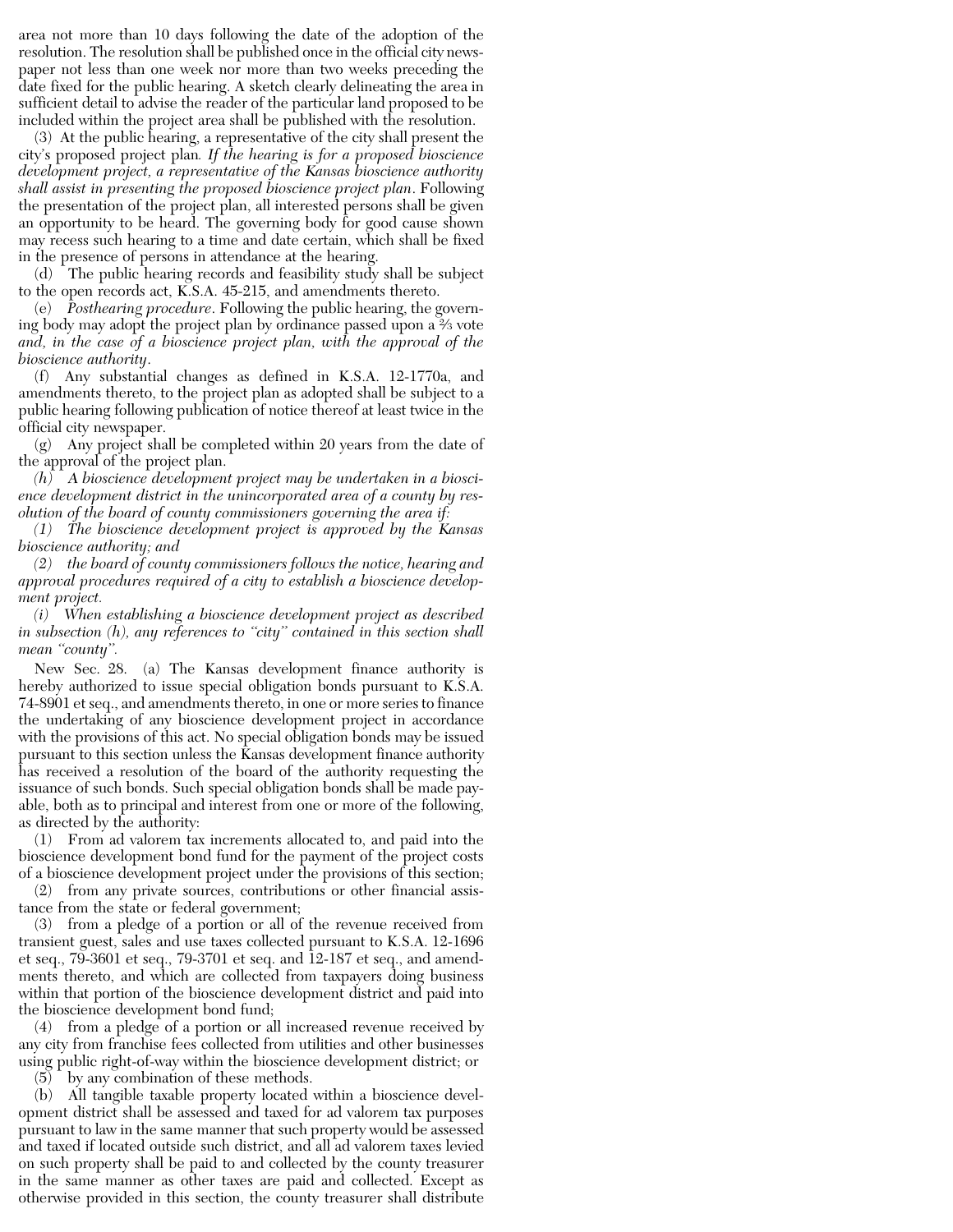such taxes as may be collected in the same manner as if such property were located outside a bioscience development district. Each bioscience development district established under the provisions of this act shall constitute a separate taxing unit for the purpose of the computation and levy of taxes.

(c) Beginning with the first payment of taxes which are levied following the date of the establishment of the bioscience development district real property taxes received by the county treasurer resulting from taxes which are levied subject to the provisions of this act by and for the benefit of a taxing subdivision, as defined in section 25, and amendments thereto, on property located within such bioscience development district constituting a separate taxing unit under the provisions of this section, shall be divided as follows:

(1) From the taxes levied each year subject to the provisions of this act by or for each of the taxing subdivisions upon property located within a bioscience development district constituting a separate taxing unit under the provisions of this act, the county treasurer first shall allocate and pay to each such taxing subdivision all of the real property taxes collected which are produced from the base year assessed valuation.

(2) Any real property taxes, except for property taxes levied for schools pursuant to K.S.A. 72-6431, and amendments thereto, produced from that portion of the current assessed valuation of real property within the bioscience development district constituting a separate taxing unit under the provisions of this section in excess of the base year assessed valuation shall be allocated and paid by the county treasurer to the bioscience development bond fund to pay the bioscience development project costs including the payment of principal and interest on any special obligation bonds to finance, in whole or in part, such bioscience development projects.

(d) The authority may pledge the bioscience development bond fund or other available revenue to the repayment of such special obligation bonds prior to, simultaneously with, or subsequent to the issuance of such special obligation bonds.

(e) Any bonds issued under the provisions of this act and the interest paid thereon, unless specifically declared to be taxable in the authorizing resolution of the Kansas development finance authority, shall be exempt from all state, county and municipal taxes, and the exemption shall include income, estate and property taxes.

New Sec. 29. (a) The bioscience development bond fund is hereby created. The bioscience development bond fund shall not be a part of the state treasury and the funds in the bioscience development bond fund shall belong exclusively to the authority. A separate account within the bioscience development bond fund will be created for each bioscience development district created pursuant to this act and subaccounts may be created for each bioscience development project or portion thereof.

(b) Distributions from a bioscience development bond fund shall be used to pay the bioscience development project costs undertaken in a bioscience development district, including principal and interest on special obligation bonds or other obligations issued by the Kansas development finance authority to finance, in whole or in part, a bioscience development.

(c) The state treasurer shall credit all revenue collected or received from a bioscience development district as certified by the secretary of revenue to that bioscience development district's account in the bioscience development bond fund. On or before the 10th day of each month, the director of accounts and reports shall transfer from the state general fund to the bioscience development bond fund interest earnings based on:

(1) The average daily balance of moneys in the bioscience development bond fund for the preceding month; and

(2) the net earnings rate of the pooled money investment portfolio for the preceding month.

(d) At the direction of the authority, the fund may be held in the custody of and invested by the department of administration or the state treasurer provided that the bioscience development bond fund shall at all times be accounted for separate and apart from all other funds of the authority and the state.

New Sec. 30. Notwithstanding any other provision of law, it is hereby stated that it is an object of all ad valorem taxes levied by or for the benefit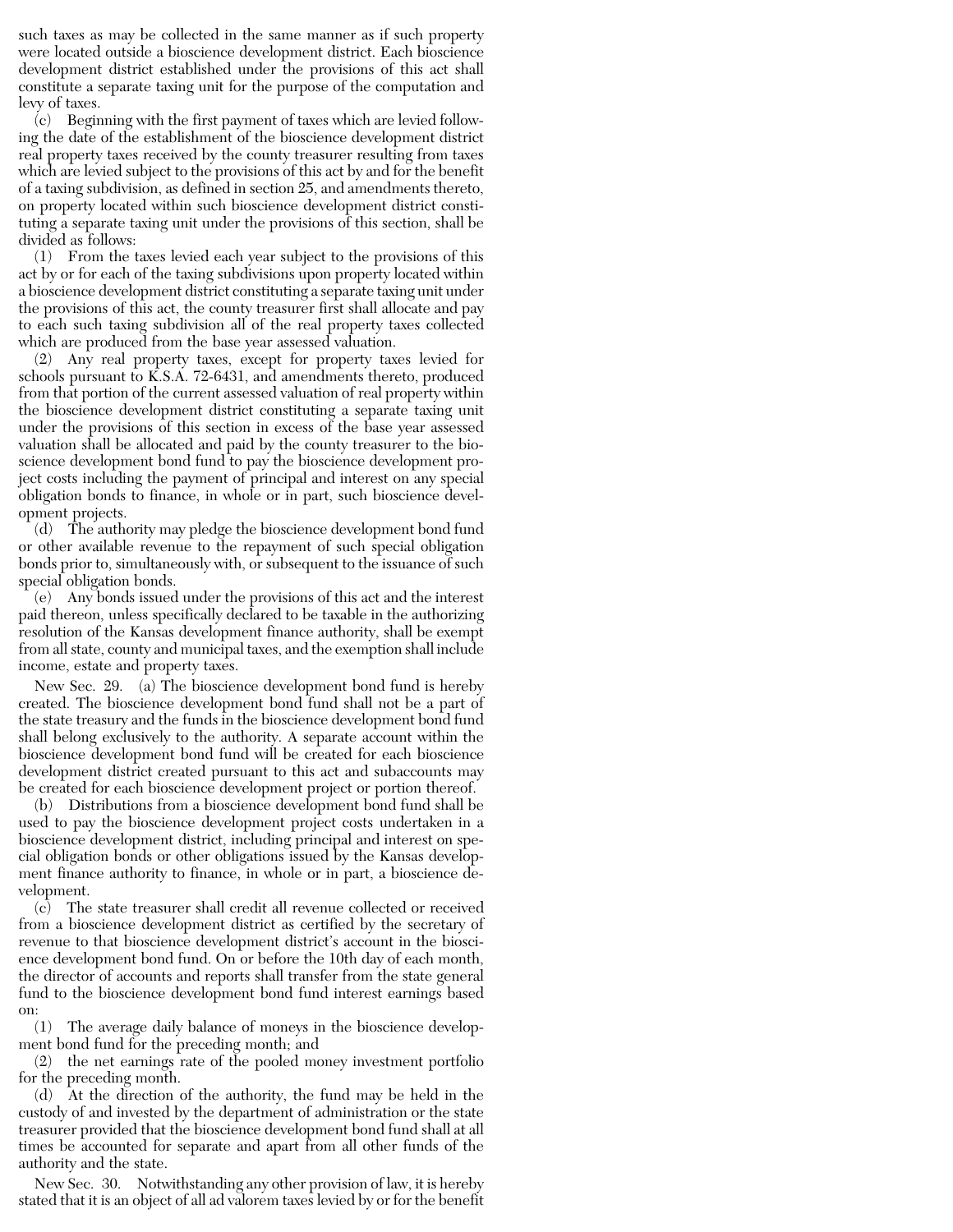of any city or county on taxable tangible real property located within any bioscience development district created pursuant to this act, that such taxes may be applied and allocated to and when collected paid into the bioscience development bond fund pursuant to the procedures and limitations of this act to pay the cost of a bioscience development project, including principal and interest on special obligation bonds issued to finance, in whole or in part, such bioscience development project.

New Sec. 31. Sections 31 to 33, inclusive, and amendments thereto, shall be known and may be cited as the bioscience tax investment incentive act.

New Sec. 32. The purpose of the bioscience tax investment incentive act is to make Kansas the most desirable state in which to conduct the business of bioscience. The bioscience tax investment incentive act will incentivize individuals and organizations engaged in the business of bioscience to locate and grow in the state in order to make Kansas a national leader in bioscience, create new jobs, foster economic growth, advance scientific knowledge and improve the quality of life for the citizens of the state. The bioscience tax investment incentive act promotes private research and development, investment in real property and improvements, and investment in equipment and supplies to enhance bioscience research and commercialization of bioscience products and technologies in the state.

New Sec. 33. (a) For taxable years commencing after December 31, 2004, any bioscience company as defined in section 20, and amendments thereto, may be allowed a payment from the bioscience authority not to exceed 50% of such bioscience company's Kansas net operating loss incurred during the claimed taxable year.

(b) In no event shall the total amount of payments authorized and made by the bioscience authority pursuant to subsection (a) exceed \$1,000,000 for any one fiscal year.

(c) The department of revenue shall annually certify to the bioscience authority any bioscience company claiming the payment, the amount of Kansas net operating loss claimed and the payment due to the bioscience company. The bioscience authority may thereafter make the payment to the bioscience company.

(d) The secretary of revenue shall adopt rules and regulations to implement the provisions of this section.

New Sec. 34. Sections 34 to 40, inclusive, and section 51, and amendments thereto, shall be known and may be cited as the bioscience research and development voucher program act.

New Sec. 35. The bioscience research and development voucher program act will incentivize individuals and organizations engaged in the business of bioscience to locate and grow in the state in order to make Kansas a national leader in bioscience, advance scientific knowledge, promote research and development, and improve the quality of life for the citizens of the state.

New Sec. 36. As used in the bioscience research and development voucher program act, and amendments thereto, the following words and phrases have the following meanings unless a different meaning clearly appears from the content:

(a) ''Authority'' means the Kansas bioscience authority as created by section 4 and amendments thereto.

(b) ''Bioscience'' means, without limitation, the use of compositions, methods and organisms in cellular and molecular research, development and manufacturing processes for such diverse areas as pharmaceuticals, medical therapeutics, medical diagnostics, medical devices, medical instruments, biochemistry, microbiology, veterinary medicine, plant biology, agriculture, industrial, environmental and homeland security applications of bioscience and future developments in the biosciences. Bioscience includes biotechnology and life sciences.

(c) ''Bioscience research'' means any investigation for the advancement of scientific or technological knowledge of bioscience and any activity that seeks to utilize, synthesize, or apply existing knowledge, information or resources to the resolution of a specific problem, question or issue of bioscience.

(d) ''Bioscience research institutions'' means all universities and colleges located in the state of Kansas conducting bioscience research.

(e) ''Biotechnology'' means, without limitation, those fields focusing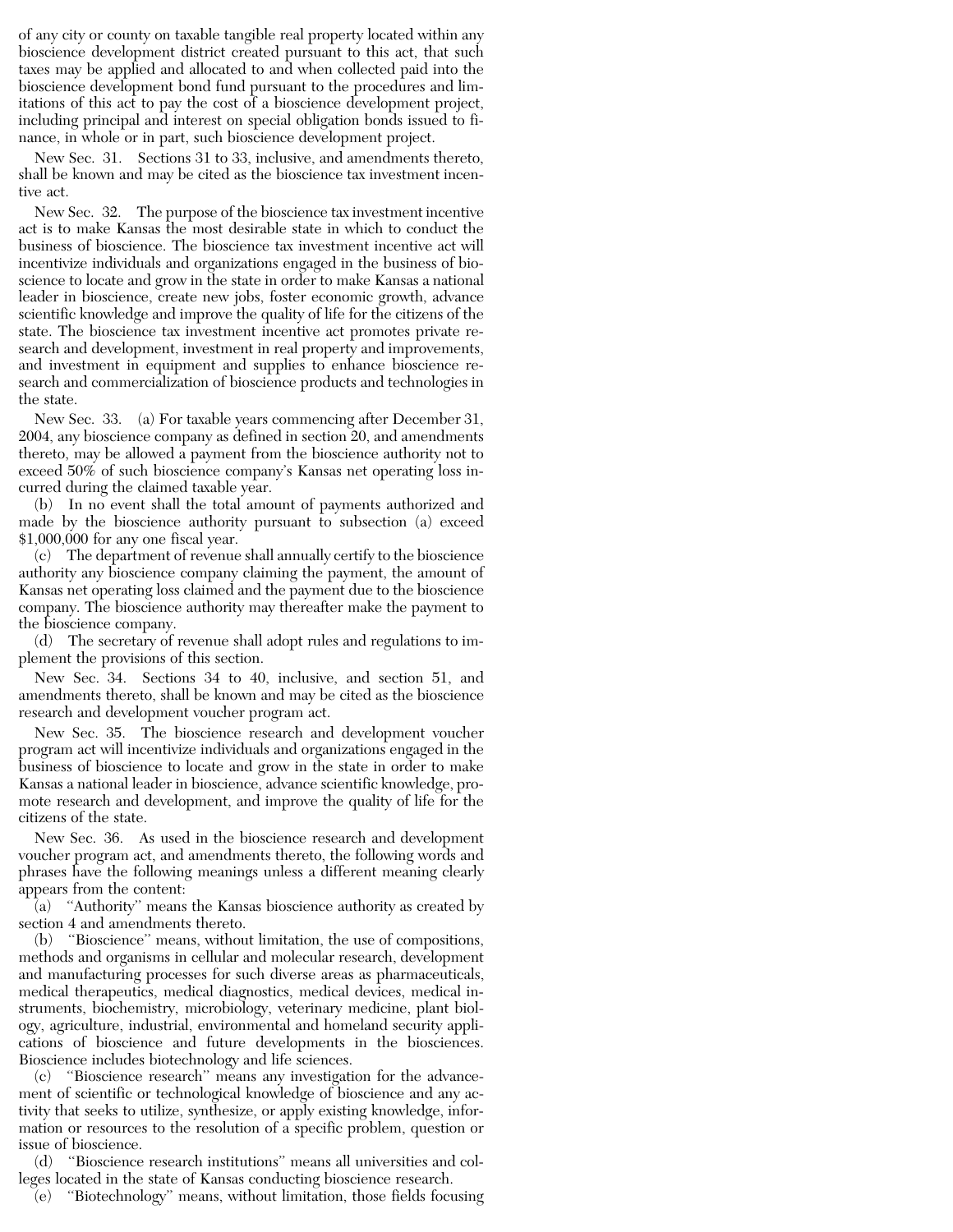on technological developments in such areas as molecular biology, genetic engineering, genomics, proteomics, physiomics, nanotechnology, biodefense, biocomputing, bioinformatics and future developments associated with biotechnology.

(f) ''KTEC'' means the Kansas technology enterprise corporation created by K.S.A. 74-8101 et seq., and amendments thereto.

(g) ''Life sciences'' means the areas of medical sciences, pharmaceutical sciences, biological sciences, zoology, botany, horticulture, ecology, toxicology, organic chemistry, physical chemistry, physiology and any future advances associated with life sciences.

(h) ''Qualified company'' means a Kansas company conducting bioscience research and development that may be granted a funding voucher.

(i) ''State'' means the state of Kansas.

(j) ''This act'' means the bioscience research and development voucher program act.

New Sec. 37. (a) There is established and created in the state treasury a fund entitled the bioscience research and development voucher fund for the purpose of enabling Kansas companies conducting bioscience research and development to undertake bioscience research and development work in the state in partnership with bioscience research institutions.

(b) The bioscience research and development voucher fund may receive state appropriations, gifts, grants, federal funds, revolving funds and any other public or private funds.

(c) Moneys deposited in the bioscience research and development voucher fund shall be disbursed by the state treasurer with the consent of the chairperson of the authority.

(d) Any unallocated or unencumbered balances in the bioscience research and development voucher fund shall not be subject to appropriation and shall be invested in the bioscience authority, and any income earned from the investments along with the unallotted or unencumbered balances in the bioscience research and development voucher fund shall not lapse, and shall be made available solely for the purposes and benefits of the bioscience research and development voucher program act.

New Sec. 38. (a) There is created and established under the authority a bioscience research and development voucher program to provide vouchers to Kansas companies conducting bioscience research and development to undertake bioscience research and development work in partnership with bioscience research institutions.

(b) The purpose of the bioscience research and development voucher program is to:

(1) Accelerate the transfer of bioscience knowledge and technological innovation, improve economic competitiveness and stimulate economic growth in Kansas companies conducting bioscience research and development;

(2) support bioscience research and development activities in order to develop commercial products, processes or services;

(3) stimulate bioscience enterprises within the state; and

(4) encourage partnerships and collaborative bioscience projects between private enterprises, Kansas companies conducting bioscience research and development and bioscience research institutions.

New Sec. 39. (a) On terms mutually acceptable to the authority and KTEC the authority may contract with KTEC, to review applications and to certify whether an applicant is a qualified company.

(b) On terms mutually acceptable to the authority and KTEC, the authority may contract with KTEC to develop application criteria and an application process subject to the following limitations. The proposed bioscience research and development project must be likely to:

(1) Produce a measurable result and be technically sound;

(2) lead to innovative technology or new knowledge;

(3) lead to commercially successful products, processes or services;

(4) stimulate economic growth; or

(5) enhance employment opportunities within the state.

(c) As part of the application process, the applicant shall provide the following information to the authority:

(1) Verification that the applicant is a Kansas company conducting bioscience research and development;

(2) a technical research plan that is sufficient for outside expert re-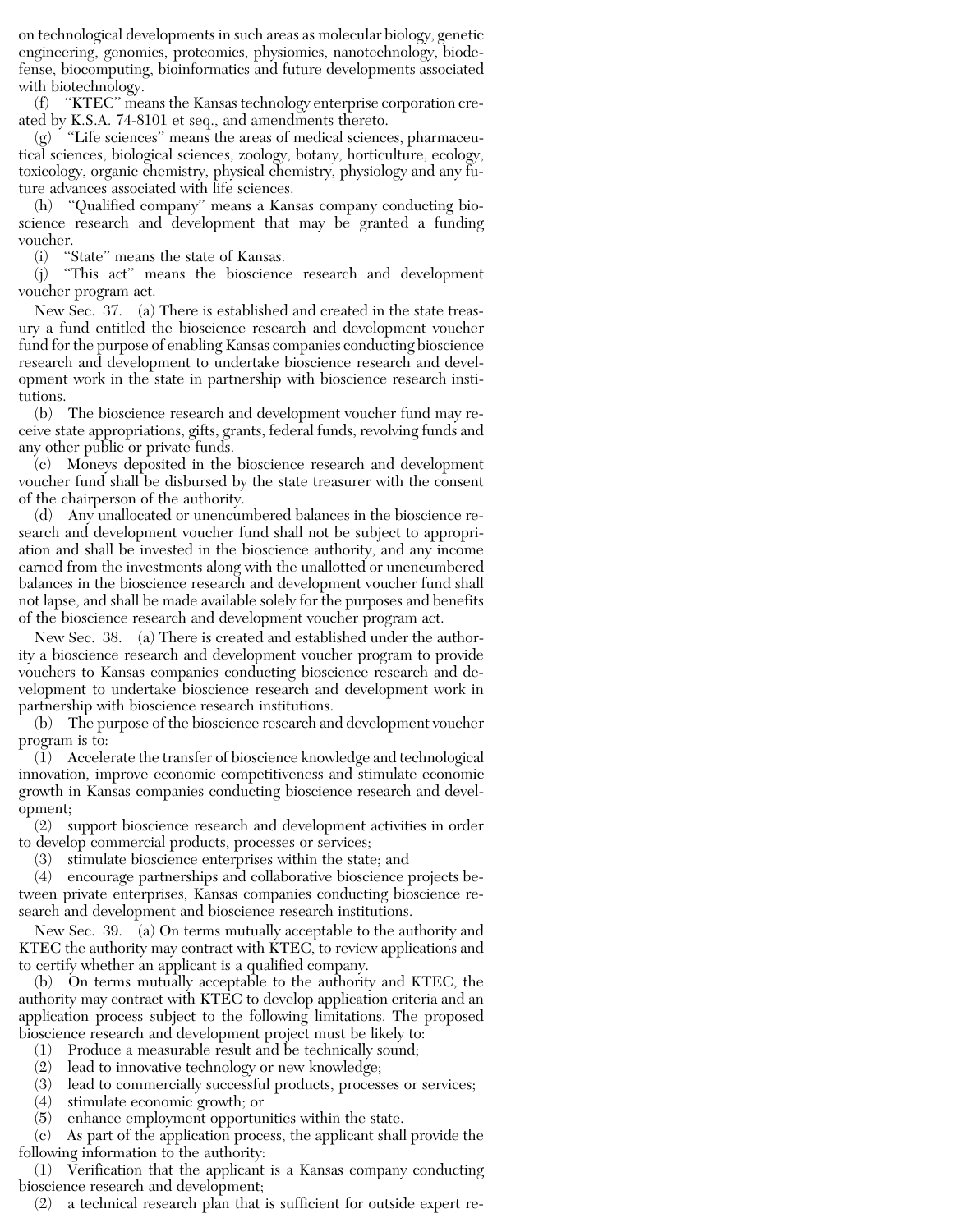view;

(3) a detailed financial analysis that includes the commitment of resources by the applicant and others;

(4) sufficient detail concerning proposed project partners, type and amount of work to be performed by each partner and expected product or service with estimated costs to be reflected in the negotiated contract or agreement; and

(5) a statement of the economic development potential of the project.

(d) Before providing the qualified company with a certificate authorizing voucher funding from the authority through KTEC, the authority may negotiate with the qualified company the ownership of patents, copyrights, trademarks, proprietary technology and any other intellectual property rights, royalties and equity relating to the bioscience research and development project on behalf of the research and development voucher fund for the purpose of reinvesting and sustaining a continuous fund to carry out the provisions of this act.

New Sec. 40. (a) Project funding in the bioscience research and development voucher program shall have the following limitations:

 $(1)$  At least 51% of any voucher award funds from the bioscience research and development fund shall be expended with the bioscience research institution under contract and shall not exceed 50% of the cost of the research;

(2) the maximum amount of voucher funds awarded to a qualified company shall not exceed \$1,000,000, each year for two years, equal to a maximum of \$2,000,000 and shall be up to and not exceed 50% cost of the research; and

(3) at a minimum, the qualified company shall match the project award by a one-to-one dollar ratio for each year of the project. The authority has sole discretion to authorize an in-kind contribution in lieu of part of the industry match if the authority determines that the financial limitations of the qualified company warrant this authorization.

New Sec. 41. Sections 41 to 49, inclusive, and amendments thereto, shall be known and may be cited as the bioscience research matching funds act.

New Sec. 42. In order to be competitive in our economic and educational endeavors, it is critical that Kansas make bioscience research and development a priority that is specifically targeted to improving our national ranking in bioscience research and development at bioscience research institutions. The commitment necessary to improve Kansas' performance requires significant investment in bioscience research and development. Matching funds will be available to match research dollars from federal, private and other sources of funding.

New Sec. 43. As used in the bioscience research matching funds acts, and amendments thereto, the following words and phrases have the following meanings unless a different meaning clearly appears from the content:

(a) ''Authority'' means the Kansas bioscience authority as created by section 4 and amendments thereto.

(b) ''Board'' means the board of directors of the authority.

(c) ''Bioscience'' means the use of compositions, methods and organisms in cellular and molecular research, development and manufacturing processes for such diverse areas as pharmaceuticals, medical therapeutics, medical diagnostics, medical devices, medical instruments, biochemistry, microbiology, veterinary medicine, plant biology, agriculture, industrial, environmental and homeland security applications of bioscience and future developments in the biosciences. Bioscience includes biotechnology and life sciences.

(d) ''Bioscience research'' means any investigation for the advancement of scientific or technological knowledge of bioscience and any activity that seeks to utilize, synthesize, or apply existing knowledge, information or resources to the resolution of a specific problem, question or issue of bioscience.

(e) ''Bioscience research institutions'' means all universities and colleges located in the state of Kansas conducting bioscience research.

(f) ''Biotechnology'' means, without limitation, those fields focusing on technological developments in such areas as molecular biology, genetic engineering, genomics, proteomics, physiomics, nanotechnology, biodefense, biocomputing, bioinformatics and future developments associated with biotechnology.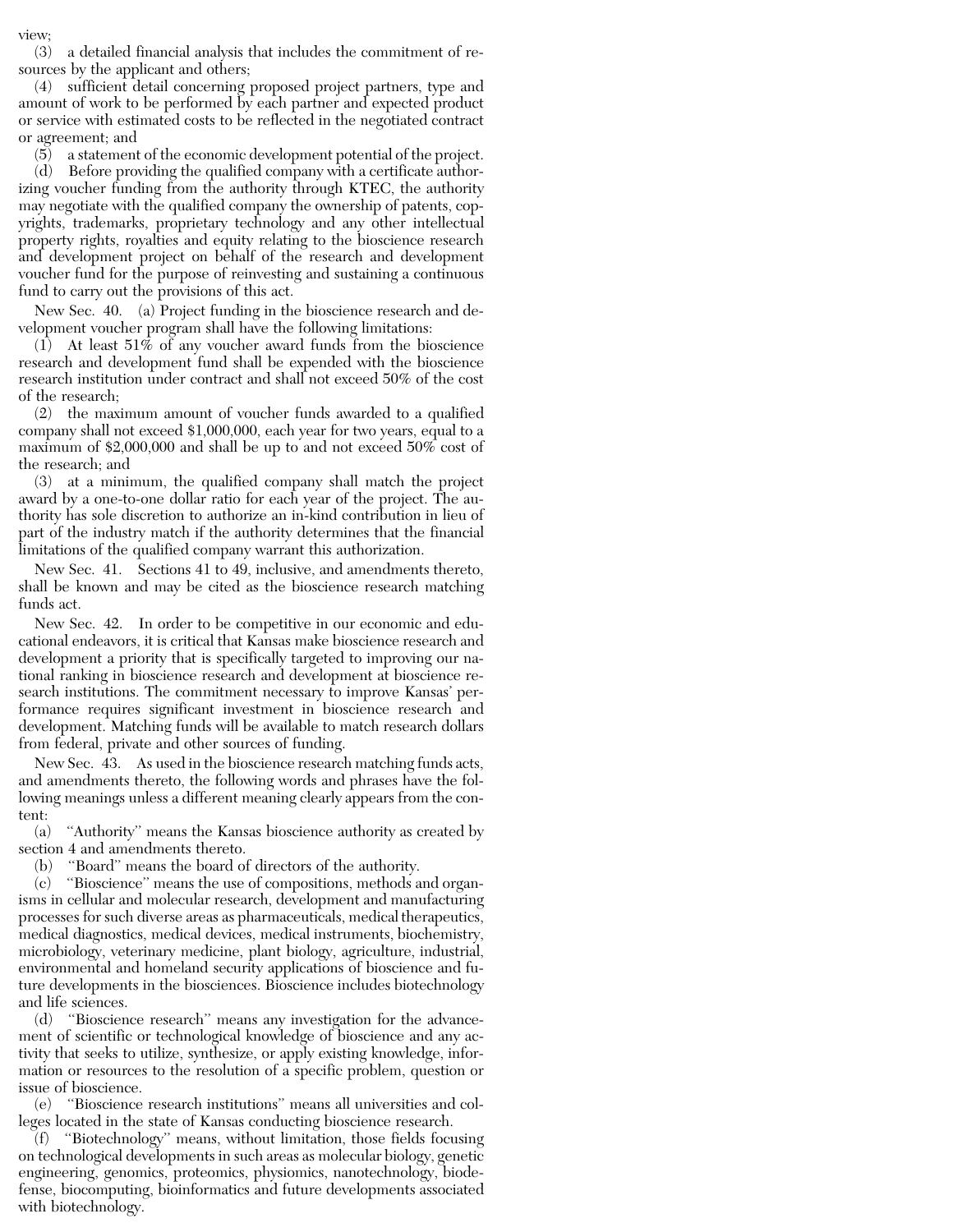(g) ''Life sciences'' means, without limitation, the areas of medical sciences, pharmaceutical sciences, biological sciences, zoology, botany, horticulture, ecology, toxicology, organic chemistry, physical chemistry, physiology and any future advances associated with life sciences.

(h) ''State'' means the state of Kansas.

(i) ''This act'' means the bioscience research matching funds act.

New Sec. 44. (a) There is hereby created the bioscience research matching fund.

(b) The bioscience research matching fund shall be administered by the authority and shall be for the benefit of bioscience research institutions.

(c) In order to qualify for the bioscience research and development moneys to be made available through the bioscience research matching fund, recipients must be a bioscience research institution. Bioscience research institutions are eligible and encouraged to jointly apply for funds from the bioscience research matching fund. The bioscience research matching fund shall be used to promote bioscience research and to recruit, employ, fund and endow bioscience faculty, research positions and scientists at universities in the state.

New Sec. 45. (a) In order to obtain moneys from the bioscience research matching fund:

(1) A bioscience research institution must provide the authority with the research grant proposal for federal, state or private funds submitted with a letter of intent to apply for a match to one of the funding agencies identified in section 47, and amendments thereto; and

(2) a bioscience research institution shall apply to the authority for a match from the bioscience research matching fund in writing within two weeks of the notice of a grant award of federal, state or private funds, and include an approved budget and an official notice of the grant award from the funding agency.

(b) Upon receipt of an application to receive funds to match federal funds from one of the funding agencies identified in section 47, and amendments thereto, the authority shall determine the eligibility for matching funds based on a finding that the bioscience research will have economic or commercial value to the state.

(c) The authority shall promptly review applications for matching funds for consistency with this act.

(d) The board shall ensure that no commitments for matching funds shall be made in excess of funds available for any given year.

New Sec. 46. (a) The matching funds authorized by this act are to be used to attract federal funds to the state for bioscience research and to create endowment-funded positions for bioscience faculty, research positions and scientists at bioscience research institutions.

(b) The board may approve multi-year bioscience research grants.

New Sec. 47. Funds used under the provisions of this act shall adhere to the following criteria:

(a) Be used for the purposes of matching an approved grant from a federal agency, including, without limitation, any of the following:

- (1) The national science foundation;
- (2) the national institutes of health;
- (3) the department of agriculture;
- (4) the environmental protection agency;
- (5) the department of education;
- (6) the national aeronautics and space administration;
- (7) the department of energy;
- (8) the department of defense;
- (9) the department of homeland security;
- (10) the department of transportation; and
- (11) the department of commerce.

(b) Proposals for federal funds that contain a specific state or federal match requirement, for the purposes of this act, shall not be matched at a rate of more than 50%, except that any portion of the match over 50% may be borne by the bioscience research institution;

(c) proposals for federal funds that do not contain a specific state or federal match requirement, for the purposes of this article, shall not be matched at a rate of more than 10%, provided that the state share is matched dollar for dollar by the college or bioscience research institution for a combined match of not more than 20%, except that any portion of the match over 20% may be borne by the bioscience research institution;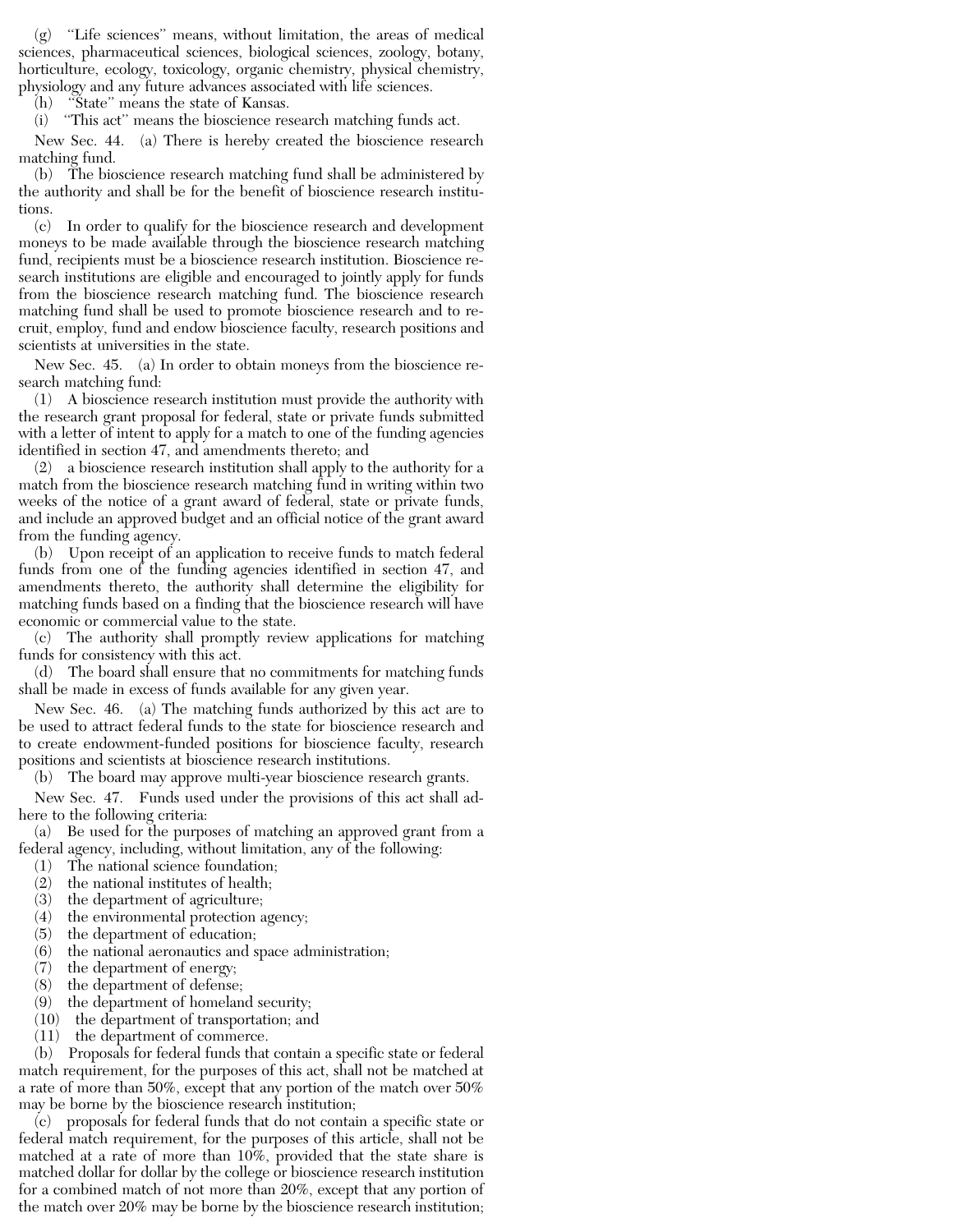(d) a state financial match requirement of at least \$20,000 for equipment matching and at least \$50,000 for research project matching.

New Sec. 48. The authority shall present a report on the use of funds from the bioscience research matching fund by April 1 of each evennumbered year to the governor's office and the Kansas legislature.

New Sec. 49. The authority has the authority to establish guidelines by which eligible bioscience research institutions may receive funds from the bioscience research matching fund.

New Sec. 50. If any provision of this act, or the acts contained in this act, or the application thereof is held invalid, the invalidity shall not affect other provisions or applications of the act, or the acts contained in this act, which can be given effect without the invalid provision or application, and to this end the provisions of this act, and the acts contained in this act, are severable.

New Sec. 51. (a) There is hereby established in the state treasury the bioscience research and development voucher—federal fund for the purpose of providing matching federal moneys to enable qualified companies to undertake authority approved bioscience research and development projects in partnership with bioscience research institutions.

(b) The bioscience research and development voucher—federal fund shall receive all federal moneys obtained from federal sources for bioscience research and development.

(c) Federal moneys deposited in the bioscience research and development voucher—federal fund shall be disbursed by the state treasurer with the consent of the chairperson of the authority.

(d) On or before the 10th day of each month, the director of accounts and reports shall transfer from the state general fund to the bioscience research and development voucher—federal fund interest earnings based on the average daily balance of moneys in the bioscience research and development voucher—federal fund for the preceding month.

New Sec. 52. Each bioscience company or qualified company receiving grants, awards, tax credits or any other financial assistance, including financing for any bioscience development project, under the provisions of the bioscience authority act, the emerging industry investment act, the bioscience development financing act, the tax investment incentive act, the bioscience research and development voucher program act, or the bioscience research matching funds act, shall repay such financial assistance to the authority, in the amount determined by the authority, if such bioscience company or qualified company relocates operations, in which the authority invested, outside Kansas within 10 years after receiving such financial assistance. Each such bioscience company or qualified company shall enter into a repayment agreement with the authority specifying the terms of such repayment obligation.

Sec. 53. K.S.A. 2003 Supp. 74-8004 is hereby amended to read as follows: 74-8004. (a) In order to achieve its purpose as provided in this act, Kansas, Inc. shall:

(1) Serve in an advisory capacity to the governor, the Kansas department of commerce and the standing committee on commerce of the senate, the standing committee on new economy *economic development* of the house of representatives and the joint committee on economic development.

(2) Assume central responsibility to develop, with the guidance of both the private and public sectors, all facets of a comprehensive long term economic development strategy.

(3) Coordinate the strategy development with all other state and local agencies and offices and state educational institutions which do research work, develop materials and programs, gather statistics, or which perform functions related to economic development; and such state and local agencies and offices and state educational institutions shall advise and cooperate with Kansas, Inc. in the planning and accomplishment of the strategy.

(4) Evaluate and analyze the state's economy to guide the direction of future public and private actions, and report and make recommendations to the governor, the department of commerce, and the standing committee on commerce of the senate, the standing committee on new economy *economic development* of the house of representatives and the joint committee on economic development with respect to the state's

and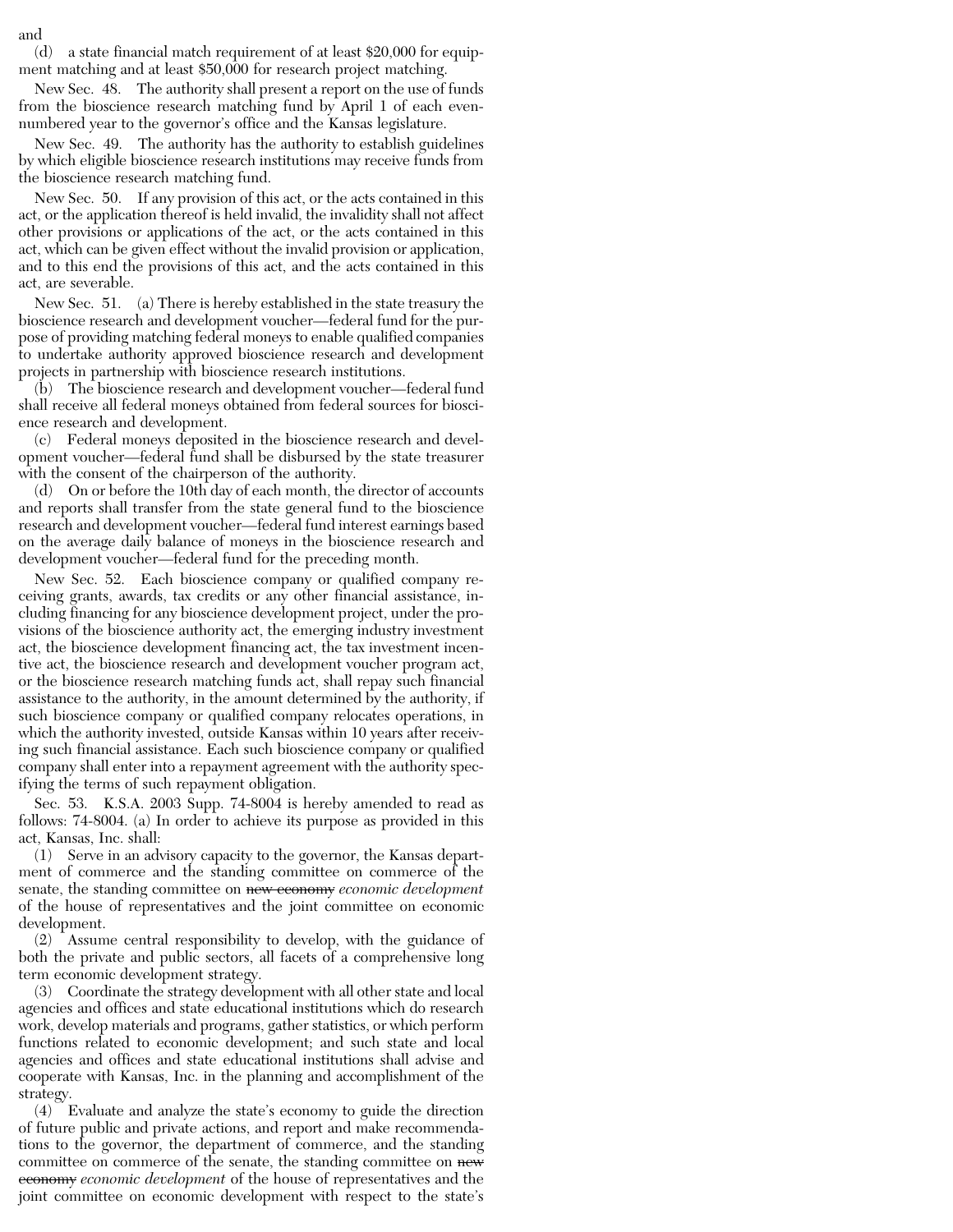economy. The report to the committee on commerce of the senate, the committee on new economy *economic development* of the house of representatives and the joint committee on economic development under this subsection shall be made by Kansas, Inc., either  $(A)$  by publishing such report on the internet and by notifying each member of the committees that the report is available and providing, as part of such notice, the uniform resource locator (URL) at which such report is available, or (B) by submitting copies of such report on CD-ROM or other electronically readable media to such committees.

(5) Oversee and evaluate the state's economic development activities on an ongoing basis through the establishment of goals, priorities performance standards and the periodic program audit of those goals, priorities and performance standards.

(6) Oversee the implementation of the state's economic development plan and monitor updates of that plan.

(7) Provide appropriate oversight to ensure the successful implementation of Kansas Venture Capital, Inc.

(8) Oversee the targeting of scarce state resources by size and sector of economic activity and by geographic location within the state in order to enhance the state's potential comparative economic advantages.

(9) Review and evaluate the annual reports of the department of commerce, Kansas technology enterprise corporation and Kansas Venture Capital, Inc. Kansas, Inc., shall transmit recommendations concerning the agencies' activities to the governor and the legislature no later than September 1 of each year.

*(10) Evaluate and report on the effectiveness of the activities of the Kansas bioscience authority as provided in section 9.*

(b) Kansas, Inc., shall seek advice from the general public and from professional associations, academic groups and institutions and individuals with knowledge of and interest in areas of economic development and planning.

(c) The department of commerce and all other interested state agencies shall cooperate with Kansas, Inc., in providing information and other assistance as may be requested for the performance of its duties with respect to the state's economic development plan.

New Sec. 54. The authority is exempt from the provisions of K.S.A. 12-1675 through 12-1677, 45-401 through 45-413, 75-2925 through 75- 2975, 75-3701 through 75-37,119, 75-4363, 75-4701 through 75-4744, and 77-501 through 77-550 and 75-4362, and amendments thereto.

New Sec. 55. Sections 55 through 65, and amendments thereto, shall be known and may be cited as the center for entrepreneurship act.

New Sec. 56. As used in this act, unless the context clearly requires otherwise:

(a) ''Banking industry'' means banks, savings and loan associations and credit unions;

(b) ''cash donation'' means money or its equivalent contributed to the Kansas community entrepreneurship fund;

(c) ''center'' means the Kansas center for entrepreneurship;

(d) ''department'' means the department of commerce;

(e) ''distressed community'' means an area in which 20% or more of the population of all ages for each census tract located within the area has an income below poverty level as reported in the most recently completed decennial census published by the United States bureau of the census;<br>(f)

"fund" means the Kansas community entrepreneurship fund;

(g) ''investor'' means a person making a cash donation in the Kansas community entrepreneurship fund in an amount of \$250 or more;

(h) ''Kansas business'' means any business owned by an individual, any partnership, association or corporation domiciled in Kansas, or any corporation, even if a wholly owned subsidiary of a foreign corporation, that does business primarily in Kansas or does substantially all of its production in Kansas;

(i) ''member'' means a member of the board of directors;

(j) ''qualified entrepreneur'' means an entrepreneur who has exhibited a financial commitment to the business and who has proven business experience or who possesses either a bachelor or master of business administration degree or who has completed course work as directed by the Kansas center for entrepreneurship that certifies the individual as a qualified entrepreneur;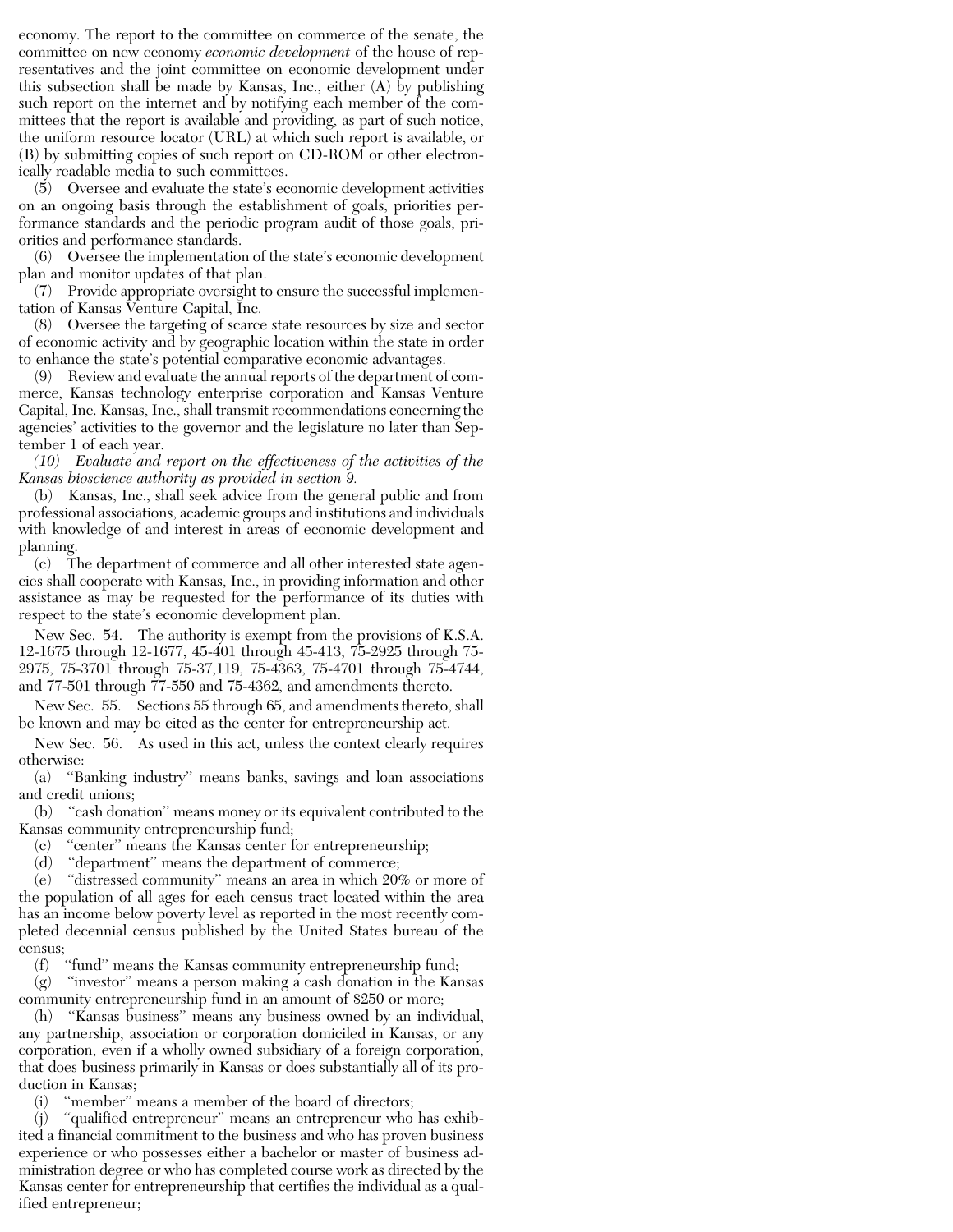(k) ''regional and community organization'' means a not-for-profit organization properly organized under Kansas statutes to provide funds to start-up entrepreneurs through loans, grants or agreements with financial institutions;

(l) ''rural community'' means any city having a population of fewer than 50,000 or except as otherwise provided, any unincorporated area. Unincorporated areas within any county having a population of more than 100,000 are not eligible;

 $(m)$  "secretary" means the secretary of the department of commerce; and

(n) ''seed capital'' means financing that is provided for the development, refinement and commercialization of a product, process or innovation whether for the startup of a new firm, the expansion or the restructuring of a small firm.

New Sec. 57. (a) There is hereby created a body politic and corporate to be known as the Kansas center for entrepreneurship. The secretary of commerce, after consulting with the board of directors, shall enter into a contractual agreement for the operation of the center. The center's exercise of all the rights, powers and privileges conferred by this act and shall be deemed and held to be the performance of an essential government function.

(b) The center shall be governed by a board of 11 directors. The board of directors shall be appointed by the secretary of commerce and shall be comprised of individuals who have demonstrated entrepreneurial success, including one member from each of the following organizations:

(1) Three at-large entrepreneurs,

- (2) An agricultural entrepreneur knowledgeable in biosciences,
- (3) banking industry,
- (4) travel/tourism industry,
- (5) enterprise facilitation,
- (6) Kansas chamber of commerce and industry,
- (7) Kansas small business development centers,
- (8) Kansas technology enterprise corporation and
- (9) national federation of independent businesses.

(c) (1) Members shall serve for a term of four years and until such members' successors are appointed, except that, of the members first appointed, three shall serve for a term of two years, three shall serve for a term of three years and two shall serve for a term of four years.

(2) In case of a vacancy by a member, a successor shall be appointed in like manner and subject to the same qualifications and conditions as the original appointment of the member creating the vacancy and shall serve the remainder of the unexpired portion of the term.

(d) The secretary of commerce shall organize and schedule the first meeting of the board, at which time the board shall choose a chairperson and may appoint committees from its members as necessary.

(e) The board of directors shall meet at least four times a year and at such other times as it deems appropriate or upon call of the chairperson or upon the written request of a majority of the members of the board.

(f) Members of the board of directors attending board meetings or committee meetings thereof authorized by the center, shall be paid amounts provided in subsection (e) of K.S.A. 75-3223, and amendments thereto.

(g) Members of the board of directors, in their dealings with enterprises that may receive financing through the corporation, shall declare any potential conflict of interest and abstain from voting prior to taking any actions relating to that transaction.

(h) The board of directors shall hold all board meetings within the state of Kansas.

(i) Members of the board of directors may serve multiple terms.

(j) A member appointed to the board of directors may be removed by the secretary for cause, stated in writing, after a hearing thereon.

(k) A majority of the total voting membership of the board shall constitute a quorum for meetings. The board may act by a majority of those at any meeting where a quorum of the board is present.

(l) Before assuming office, each person appointed as a member of the board of directors shall complete and file with the office of the secretary of state a statement containing the information required in a statement of substantial interest pursuant to K.S.A. 46-247, and amendments thereto;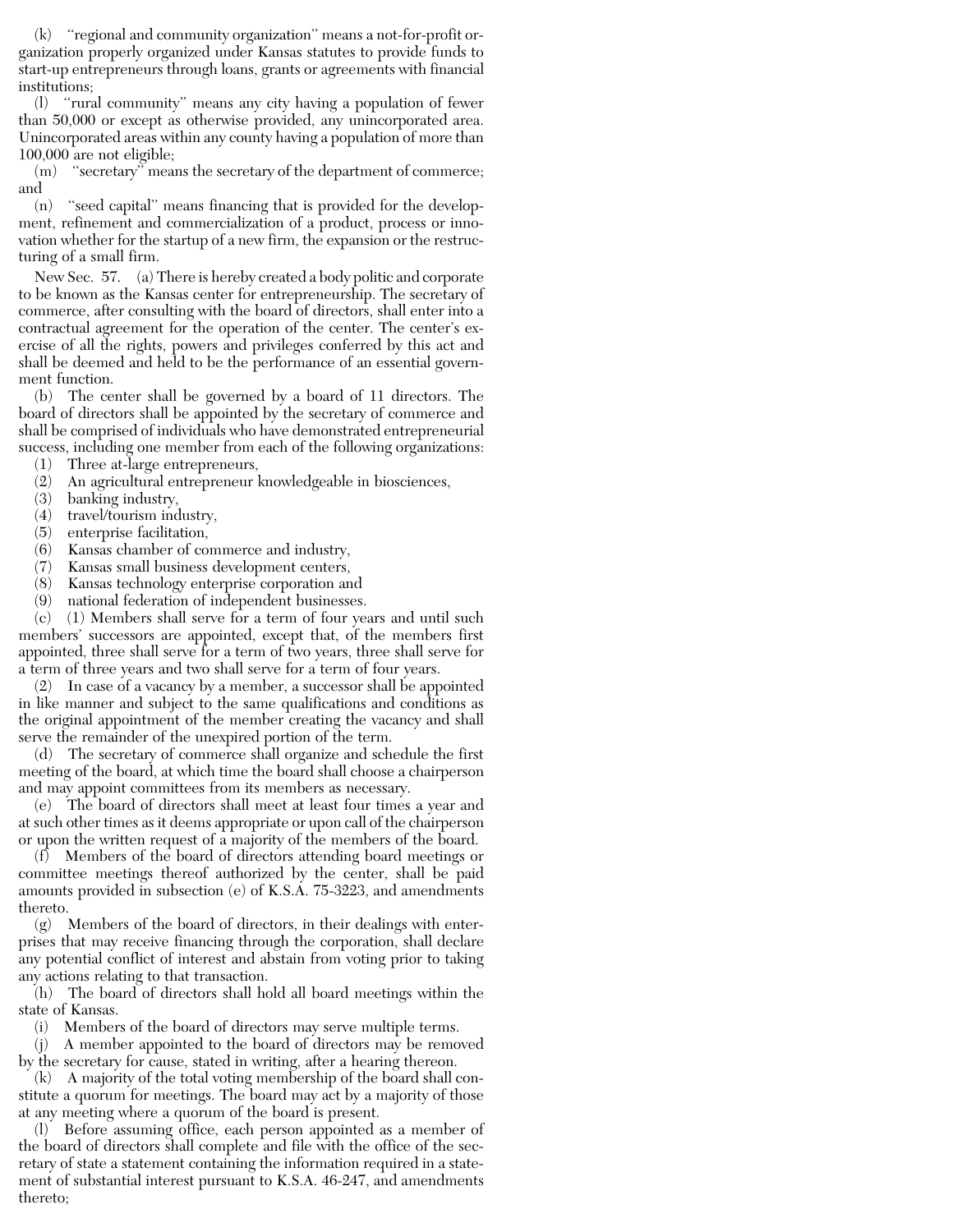(m) The board of directors shall:

(1) Consult with and make a recommendation to the secretary concerning the awarding of the contract for the Kansas center for entrepreneurship;

(2) make recommendations to the Kansas center for entrepreneurship regarding its policies and procedures;

 $(3)$  review and evaluate the Kansas center for entrepreneurships' annual report in light of this act's purpose, policy and procedures and current economic conditions, and, report its conclusions and recommendations to the secretary and the center;

(4) advise the secretary regarding any matter of impropriety involving the Kansas center for entrepreneurship of which it becomes aware; and

(5) carry out any other advisory or oversight function the secretary deems necessary to fulfill and further the purpose and intent of this act.

New Sec. 58. (a) The purpose of the Kansas center for entrepreneurship is to enhance the quality of life for citizens of this state by providing increased availability of an accessibility to capital, particularly at the seed capital investment stage, encouraging wealth creation through new jobs that increase the wage base promoting new business development and encouraging individuals to invest in the Kansas community entrepreneurship fund and to assist regional and community organizations in providing seed funding for entrepreneurs. The Kansas center for entrepreneurship shall:

(1) Create and review policies that support and grow traditional corporate, government, nonprofit and university entrepreneurs in Kansas;

(2) serve as the central portal for entrepreneurs seeking business assistance and financing options in Kansas by providing a seamless resource center clearinghouse and referral source, to include establishment of a website and a toll free telephone number;

(3) lead collaborative efforts between education, research and outreach services to serve potential entrepreneurs across the state;

(4) manage the Kansas community entrepreneurship fund and develop policies and procedures to assure that funds are distributed to qualified entrepreneurs;

(5) organize a summit to recommend policy to foster an economic climate conducive to the development of an agricultural bioscience industry;

(6) work with the board of regents and Kansas board of education to create training and coursework in entrepreneurship for dissemination to elementary, secondary and vocational-technical schools, community colleges and universities; and

(7) prepare an annual report to the governor and the legislature detailing the operational and fund activity of the center and recommending a legislative agenda that will encourage growth in entrepreneurship.

(b) The Kansas center for entrepreneurship shall have all the powers necessary to achieve its purposes including the power to make contracts and execute all instruments necessary or convenient for carrying out its business.

New Sec. 59. (a) The state shall provide an annual appropriation to fund the salaries and operating expenses of the center, as well as research and evaluation activities conducted at the request of the executive or legislative branches. Private funds shall be raised to support the economic development research and education programs and related activities.

(b) The center may use the Kansas community entrepreneurship fund, created in section 63, and amendments thereto, to carry out the purposes of this act by awarding funds to regional and community organizations that provide seed capital to qualified entrepreneurs with an emphasis on those located in distressed and rural communities, as defined in section 56, and amendments thereto. Up to 10% of the fund balance on July 1 of the year may be used for operations of the center. Awards of the remainder of the funds shall be made on a competitive basis.

(c) The Kansas center for entrepreneurship is authorized to enter into contracts with, and to receive donations, contributions and grants from individuals, corporations, private foundations and other governmental and non-governmental entities for the purpose of fulfilling its mission and duties. It may also receive in-kind contributions in the form of personnel, services, equipment or other items of value.

(d) An annual financial report shall be made to the board of directors which itemizes and accounts for the receipt and expenditure of all state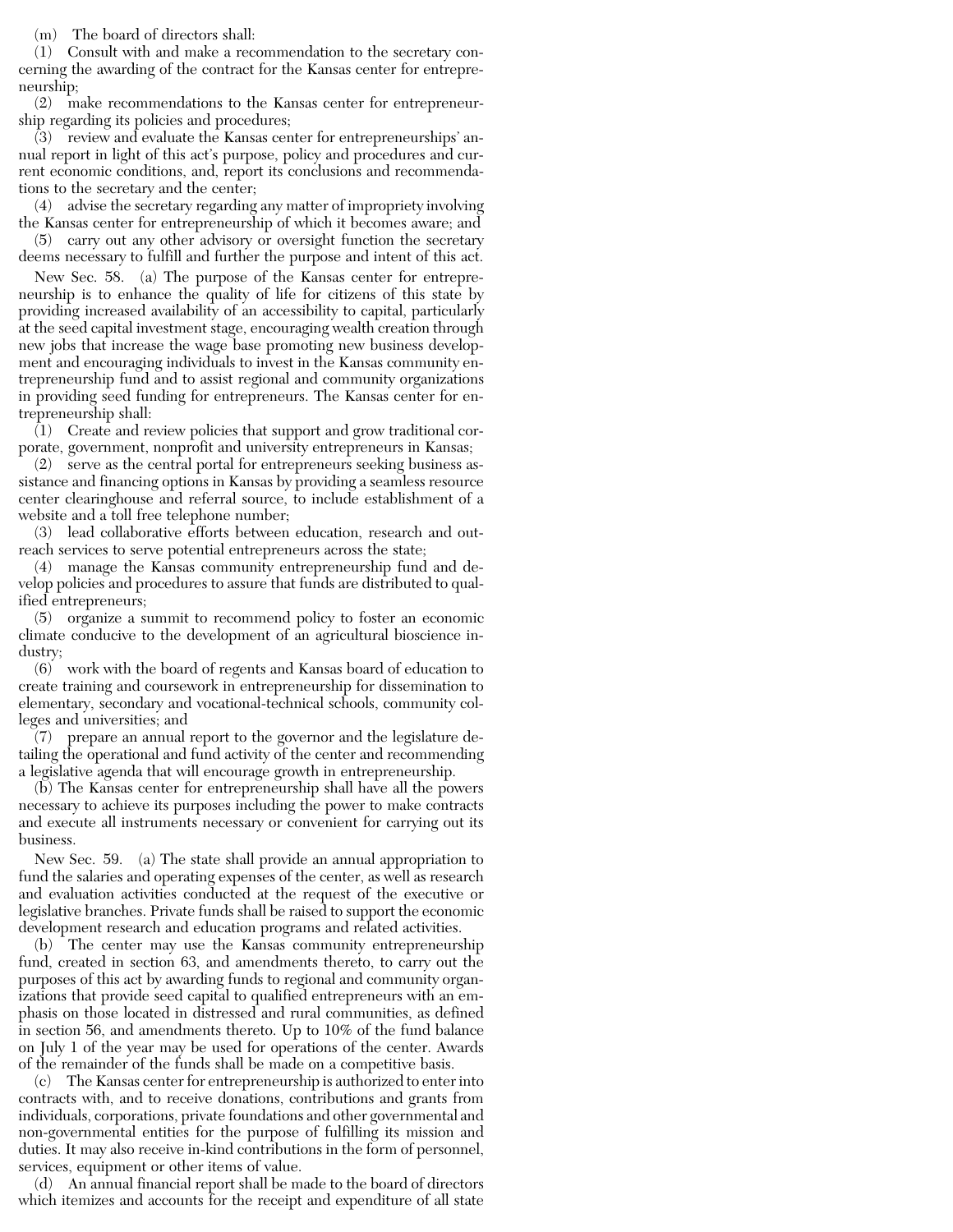and non-state funds and contributions received.

New Sec. 60. (a) All state appropriations to or grants of state appropriations to the Kansas center for entrepreneurship shall remain in the state treasury until expended or transferred to other state agencies pursuant to the Kansas center for entrepreneurship act.

(b) Except as provided in subsection (a), all moneys received by the Kansas center for entrepreneurship from gifts, donations, grants or any other source outside the state treasury shall be remitted to the state treasurer and deposited in the state treasury and credited to the Kansas community entrepreneurship fund until expended or otherwise disposed of pursuant to the Kansas center for entrepreneurship act.

New Sec. 61. (a) The Kansas center for entrepreneurship shall transmit annually to the governor, the secretary, the standing committee on commerce in the senate, the standing committee on economic development in the house of representatives, the joint committee on economic development and Kansas Inc. a report stating what tax credits have been issued during the preceding year and based on information provided by the regional or local community seed capital fund or economic development agency, describing the following: (1)the manner in which the purpose, as described in this act, has been carried out, (2) the total grants given to community seed capital funds or economic development agencies during the preceding year and cumulatively since the inception of this act, (3) the number of companies and jobs created or preserved by the grants given under this act and their location, and (4) an estimate of the multiplier effect on the Kansas economy of the grants made pursuant to this act.

(b) The center shall be subject to an audit by the legislative division of post audit.

New Sec. 62. (a) Officers and employees of the Kansas center for entrepreneurship shall not be considered state employees, as such term is defined in any other statute or regulation, and shall be paid from appropriations to the center and moneys allocated in sections 59 and 60, and amendments thereto, for salaries and operating expenses. Subject to policies established by the Kansas center for entrepreneurship, the president of the Kansas center for entrepreneurship or the president's designee shall be authorized to approve all travel and travel expenses of such officers and employees.

(b) Nothing in this act or the act of which it is amendatory shall be construed as placing any officer of the Kansas center for entrepreneurship in the classified service under the Kansas civil service act.

New Sec. 63. (a) The Kansas community entrepreneurship fund is hereby created in the state treasury to which shall be credited any state or other funds specifically so designated. The secretary may budget moneys to the Kansas community entrepreneurship fund from the economic development initiatives fund subject to appropriations. The secretary also shall credit the fund with gifts, donations, investments or grants received from any source for the center, some of which shall qualify for the income tax credit allowed pursuant to this section and amendments thereto. All expenditures from such fund shall be made upon warrants of the director of accounts and reports pursuant to vouchers approved by the president of the center or by a person or persons designated by the president of the center.

(b) The state treasurer shall credit all revenue collected or received by the center to the fund. On or before the 10th day of each month, the director of accounts and reports shall transfer from the state general fund to the Kansas community entrepreneurship fund interest earnings based on:

(1) The average daily balance of moneys in the Kansas community entrepreneurship fund for the preceding month; and

(2) the net earnings rate of the pooled money investment portfolio for the preceding month. Expenditures from the fund shall be made only for the purposes of this act. Moneys in the fund shall not be subject to further legislative appropriation acts.

(c) Oversight and management of the fund shall be provided by the Kansas center for entrepreneurship under guidelines developed and implemented with the approval of the secretary.

(d) A credit against the tax imposed by the Article 32, Chapter 79 of the Kansas Statutes Annotated on the Kansas taxable income of an investor and against the tax imposed by K.S.A. 40-252, and amendments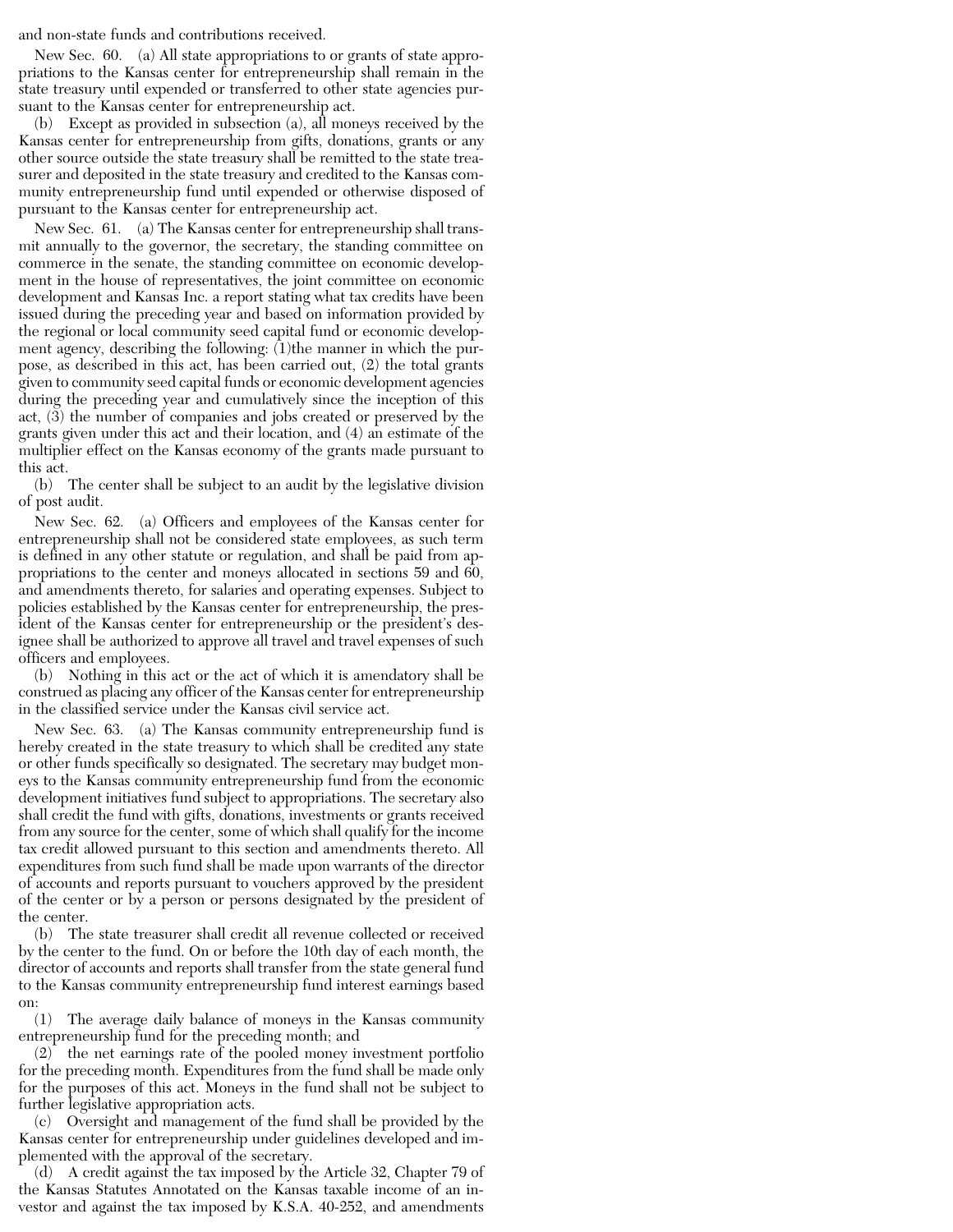thereto, shall be allowed for a cash donation in the Kansas community entrepreneurship fund. The credit shall be a total maximum amount equal to 50% of an investor's cash donation in the Kansas community entrepreneurship fund, subject to the limitation set forth. This tax credit may be used in its entirety in the taxable year in which the cash donation is made, except that, no tax credit shall be allowed in a year prior to 2006. If the amount by which that portion of the credit allowed by this section exceeds the investor's liability in any one taxable year, beginning in the year 2006, the remaining portion of the credit may be carried forward until the total amount of the credit is used. If the investor is a corporation having an election in effect under subchapter S of the federal internal revenue code or a partnership, the credit provided by this section shall be claimed by the shareholders of these corporations or the partners of a partnership in the same manner as these shareholders or partners account for their proportionate shares of the income or loss of these corporations or partnerships.

(e) The secretary of revenue shall not allow tax credits of more than \$50,000 that are attributable to an individual investor of cash donations in the Kansas community entrepreneurship fund each year. In no event shall the total amount of tax credits allowed under this section exceed \$2,000,000 for any one fiscal year.

(f) The Kansas center for entrepreneurship shall be reimbursed for the reasonable costs of the administration of this act and for the processing, issuance and costs incurred in authorizing tax credits from the Kansas community entrepreneurship fund.

(g) The Kansas center for entrepreneurship, along with the department, shall develop a system for application for registration of an authorization of tax credits authorized pursuant to this act and shall control distribution of all tax credits to investors pursuant to this act. The Kansas center for entrepreneurship, along with the department, shall also develop rules for the administration of and disbursements from the Kansas community entrepreneurship fund.

(h) The Kansas community entrepreneurship fund shall be distributed to regional or local community seed capital funds or economic development agencies based on the following criteria: (1) The organization can provide a 40% match; (2) the organization provides a plan that assures grant funds will be used as seed capital for qualified entrepreneurs; (3) the grant will be used in a distressed or rural community and (4) other criteria as deemed necessary by the Kansas center for entrepreneurship.

New Sec. 64. Three years from the effective date of this act, Kansas, Inc. shall conduct a review of the center for entrepreneurship and the community entrepreneurship fund to determine program and cost effectiveness. A report, including findings and recommendations, shall be submitted to the legislature by January 1, 2008.

New Sec. 65. If any provision of this act or the application thereof to any person or circumstances is held invalid, the invalidity shall not affect other provisions or applications of the act which can be given effect without the invalid provision or application, and to this end the provisions of this act are severable.

Sec. 66. K.S.A. 2003 Supp. 74-50,103 is hereby amended to read as follows: 74-50,103. As used in the IMPACT act unless the context clearly requires otherwise:

 $\bar{a}$  "Act" means the Kansas investments in major projects and comprehensive training act.

(b) ''Agreement'' means the agreement among an employer, an educational institution and the secretary of commerce concerning a SKILL project or a combined SKILL project and major project investment and the agreement between an employer and the secretary of commerce concerning a major project investment.

(c) ''Bond'' means a public purpose bond issued for IMPACT projects by the Kansas development finance authority.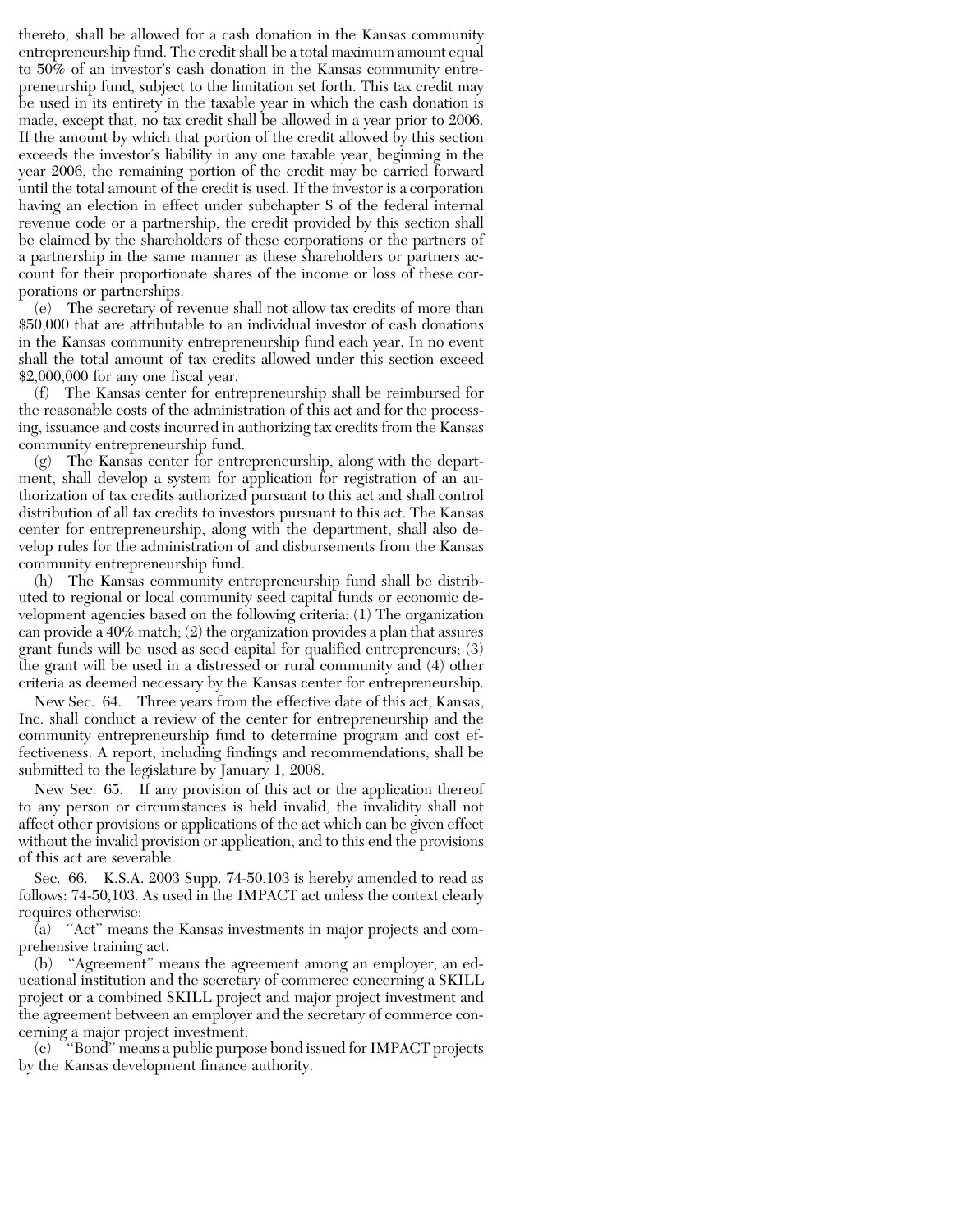(d) ''Date of commencement of the project'' means the date of the agreement.

(e) ''Educational institution'' means a community college, as defined by K.S.A. 71-701, and amendments thereto, an area vocational school or area vocational-technical school, as defined by K.S.A. 72-4412, and amendments thereto, a university, as defined by K.S.A. 72-6501, and amendments thereto,  $\theta$  a state educational institution, as defined by K.S.A. 76-711, and amendments thereto*, or a technical college as established by K.S.A. 72-4468, and amendments thereto*.

(f) ''Employee'' means a person employed in a new or retained job. (g) ''Employer'' means a Kansas basic enterprise providing new jobs or retaining existing jobs in conjunction with a project.

(h) ''IMPACT program'' or ''program'' means the major project investments and SKILL projects undertaken by the department of commerce in accordance with the provisions of this act for a new or expanding Kansas basic enterprise.

(i) ''IMPACT project'' or ''project'' means a SKILL project, major project investment or a combination of the two.

"Kansas basic enterprise" means any enterprise:

(1) Which is located or principally based in Kansas; and

(2) which can provide demonstrable evidence that:

(A) It is primarily engaged in any one or more of the Kansas basic industries; or

(B) it is primarily engaged in the development or production of goods or the provision of services for out-of-state sale; or

(C) it is primarily engaged in the production of goods or the provision of services which will attract out-of-state buyers or consumers into the state; or

(D) it is primarily engaged in the production of raw materials, ingredients, or components for other enterprises which export the majority of their products from the state; or

(E) it is a national or regional enterprise which is primarily engaged in interstate commerce or an affiliated management company of such an enterprise; or

(F) it is primarily engaged in the production of goods or the provision of services which will supplant goods or services which would be imported into the state; or

(G) it is the corporate or regional headquarters of a multistate enterprise which is primarily engaged in out-of-state industrial activities.

(k) ''Kansas basic industry'' means:

- (1) Agriculture;
- (2) mining;
- (3) manufacturing;

(4) interstate transportation;

(5) wholesale trade which is primarily multistate in activity or which has a major import supplanting effect within the state;

(6) financial services which are provided primarily for interstate or international transactions;

(7) business services which are provided primarily in out-of-state markets;

(8) research and development of new products, processes, or technologies; or

(9) tourism activities which are primarily engaged in for the purpose of attracting out-of-state tourists.

(l) ''Major project investment'' or ''investment'' means financial assistance to an employer to defray business costs including, but not limited to, relocation expenses, building and equipment purchases, labor recruitment and job retention.

(m) ''New job'' means a job in a new or expanding Kansas basic enterprise not including jobs of recalled workers, or existing jobs that are vacant or other jobs that formerly existed in the Kansas basic enterprise in Kansas.

(n) ''Primarily engaged'' means engagement in an activity by an enterprise to the extent that not less than 51% of the gross income of the enterprise is derived from such engagement.

(o) ''Program costs'' means all necessary and incidental costs of providing program services, except that program costs shall not include: (1) Any wages paid to persons receiving education or training under a project, (2) any costs for purchase or lease of training equipment that exceed 50% of total program costs for the project,  $\frac{and}{3}$  any costs for administrative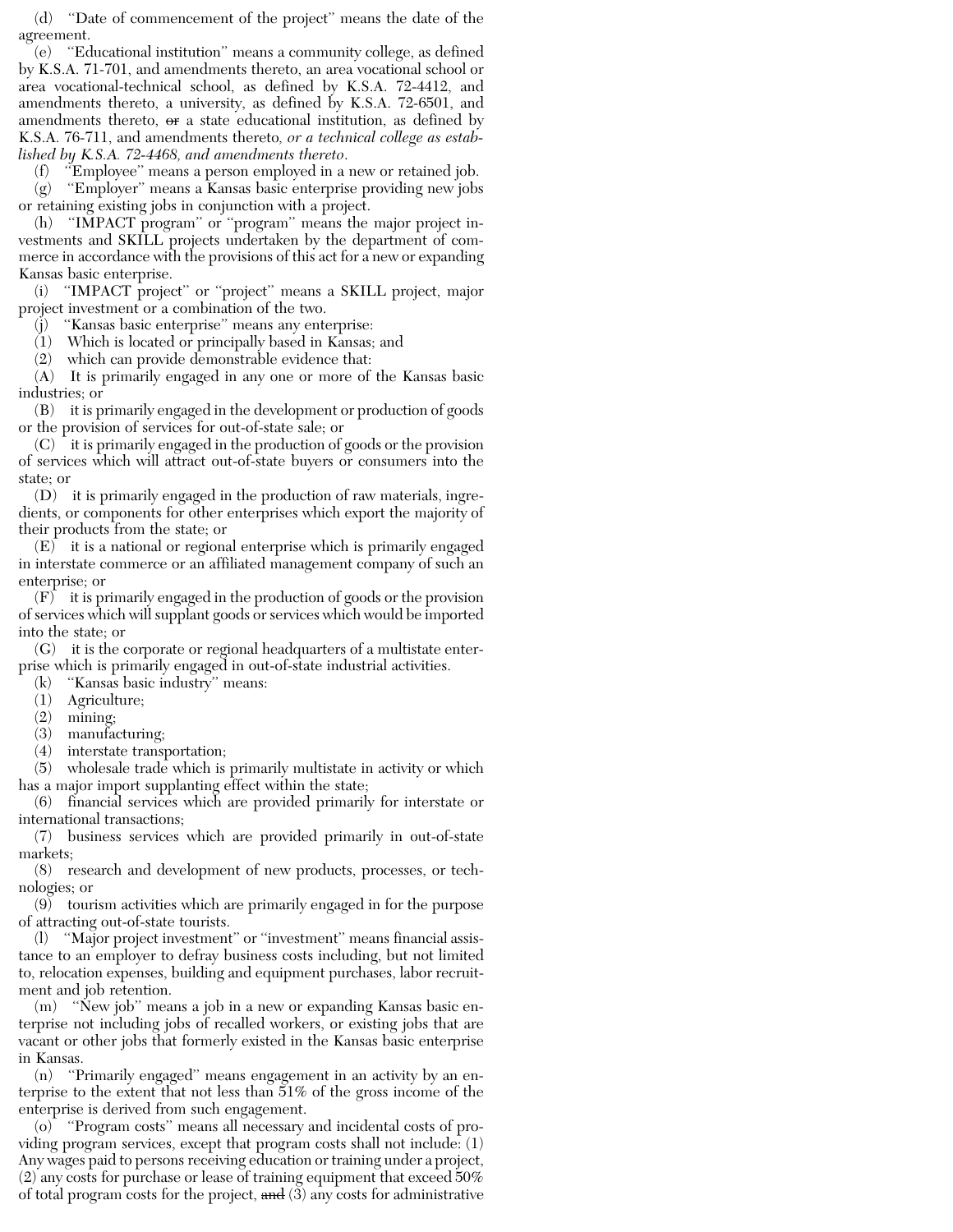expenses of educational institutions that exceed 10% of total program costs for the project*, and (4) any costs for direct investments in education and related workforce development institutions, for improvements to workforce development, human capital, training expertise and infrastructure that exceed 10% of total program costs*.

"Program services" means:

(1) New jobs training, including training development costs, except that the actual training period for any new job shall not exceed 36 months from the date the job is first filled by an employee;

(2) adult basic education and job-related instruction;

(3) vocational and skill-assessment services and testing;

(4) training equipment for education institutions;

(5) material and supplies;

(6) administrative expenses of educational institutions for new jobs training programs;

(7) subcontracted services with other educational institutions, private colleges or universities or other federal, state or local agencies; and

(8) contracted or professional service;

(9) major project investments*; and*

*(10) direct investments in educational and related workforce development institutions, for improvements to workforce development, human capital, training expertise and infrastructure*.

(q) ''Retained job'' means an existing job which will be lost without participation by the employer under the provisions of the IMPACT program.

(r) *''Secretary'' means the secretary of commerce.*

*(s)* ''SKILL project'' means a training arrangement which is the subject of an agreement entered into between the educational institution and an employer to provide program services.

Sec. 67. K.S.A. 2003 Supp. 74-50,104 is hereby amended to read as follows: 74-50,104. (a) The secretary of commerce shall administer the provisions of this act and the IMPACT program established thereunder. The secretary of commerce shall encourage Kansas basic enterprises with similar training needs to cooperate in establishing SKILL projects. The secretary of commerce shall coordinate the SKILL program with other job training programs administered by the department of commerce. The secretary of commerce shall provide opportunities for coordination and cooperation of SKILL projects with other job training activities in Kansas. *Subject to the limitation in K.S.A. 74-50,103, the secretary shall be authorized to make direct investments in educational and related workforce development institutions, for the purpose of promoting improvements in workforce development, human capital, training expertise and infrastructure.*

(b) The secretary  $\theta$  commerce shall adopt rules and regulations as follows: (1) Prescribing review standards and priorities for approval of proposed agreements under this act, including appropriate incentives for cooperation among projects, in order to maximize the number of new jobs created with respect to individual Kansas basic enterprises, which will remain in Kansas, and (2) prescribing limits on program costs and on project and program size in relation to the number of new jobs created or the wages of new jobs created. No agreement shall be approved which provides for program costs of a project under the agreement of more than 90% of the amount equal to the estimated rate of withholding tax applied to the estimated amount of gross wages of all the new jobs under the project over a ten-year period.

(c) Notice of the approval of a project or program under the IMPACT act shall be provided to the chairpersons of the senate committee on commerce and the committee on economic development of the house of representatives.

(d) The secretary of commerce may adopt such other rules and regulations as may be required for the implementation and administration of this act.

Sec. 68. K.S.A. 2003 Supp. 74-50,107 is hereby amended to read as follows: 74-50,107. (a) The secretary of commerce shall determine and from time to time shall redetermine the rate at which moneys shall be credited to the IMPACT program repayment fund in order to satisfy all bond repayment obligations which have been incurred to finance program costs for IMPACT programs (which shall be referred to as the debt service rate) and the rate at which moneys shall be credited to the IMPACT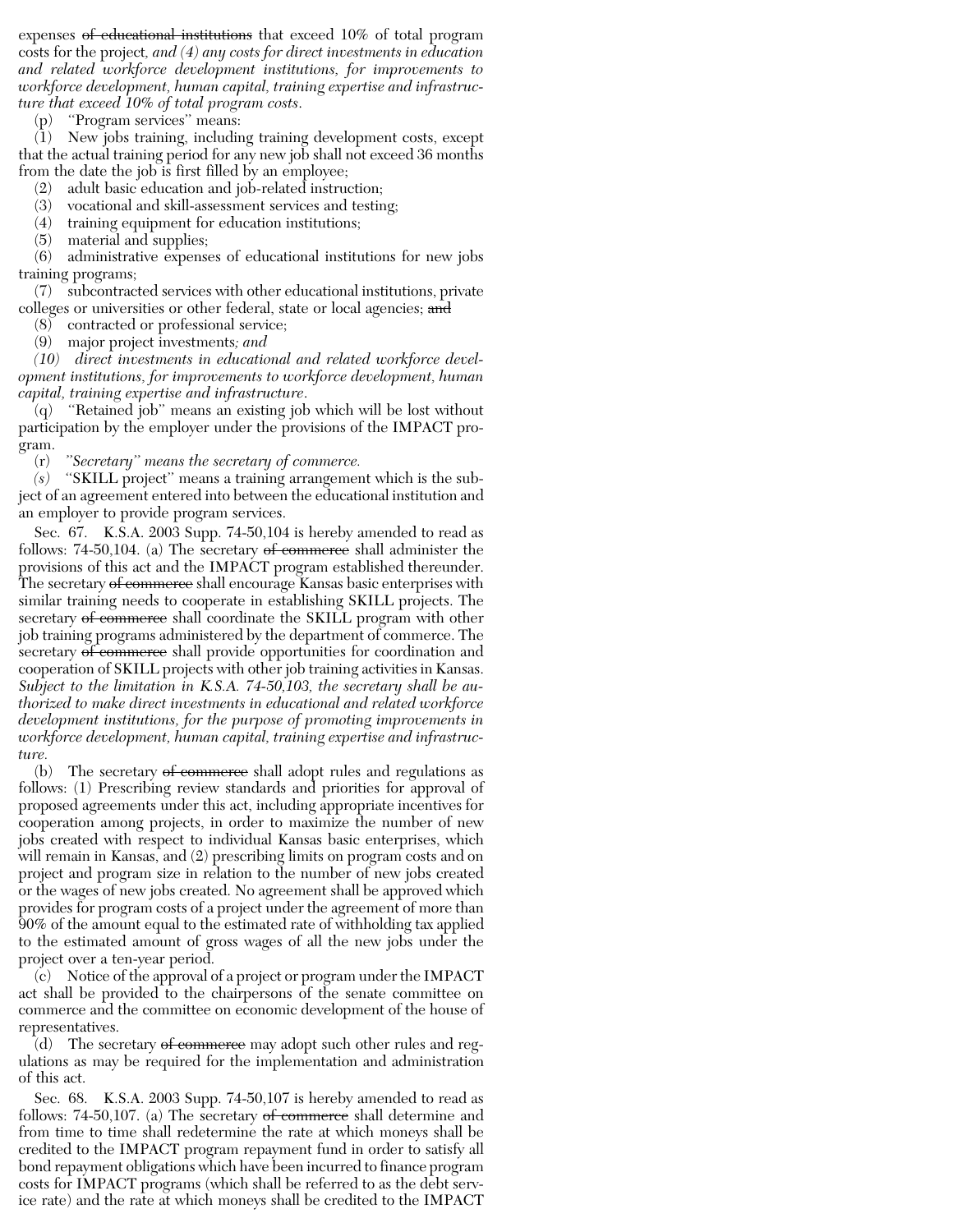program services fund in order to finance program costs that are not financed by bonds (which shall be referred to as the direct funding rate). The total of the debt service rate and the direct funding rate shall be the combined rate. Each rate so determined shall be certified to the secretary of revenue. On and after July 1, 2003, The combined rate determined under this subsection shall not exceed 1.5%. On and after July 1, 2005, the combined rate determined under this subsection shall not exceed 2%.

(b) Upon receipt of the rates determined and certified under subsection (a), the secretary of revenue shall apply daily the combined rate to that portion of the moneys withheld from the wages of individuals and collected under the Kansas withholding and declaration of estimated tax act K.S.A. 79-3294 *et seq.*, and amendments thereto. The amount so determined shall be credited as follows: (1) The portion attributable to the debt service rate shall be credited to the IMPACT program repayment fund, and (2) the remaining portion shall be credited to the IMPACT program services fund.

The aggregate of all amounts credited to the IMPACT program repayment fund under this section during any fiscal year to pay bond repayment obligations on bonds to finance major project investments shall not exceed 10% of the amount which results when the rate of 1% is applied to all money withheld from the wages of individuals and received under the Kansas withholding and declaration of estimated tax act.

On and after July 1, 2003, The aggregate of all amounts credited to the IMPACT program repayment fund under this section during any fiscal year to pay bond repayment obligations on bonds to finance major project investments shall not exceed 10% *20%* of the amount which results when the rate of 1.5% is applied to all moneys withheld from the wages of individuals and received under the Kansas withholding and declaration of estimated tax act.

On and after July 1, 2005, the aggregate of all amounts credited to the IMPACT program repayment fund under this section during any fiscal year to pay bond repayment obligations on bonds to finance major project investments shall not exceed 10% *20%* of the amount which results when the rate of 2% is applied to all money withheld from the wages of individuals and received under the Kansas withholding and declaration of estimated tax act.

Sec. 69. K.S.A. 2003 Supp. 74-50,108 is hereby amended to read as follows: 74-50,108. There is hereby created in the state treasury the IM-PACT program services fund. The secretary of commerce shall administer the IMPACT program services fund. All moneys credited to the **SKILL** *IMPACT* program services fund shall be for all or part of the program costs of projects or major project investments approved by the secretary of commerce under this act, except that moneys in the IMPACT program services fund which are not required to pay program costs or major projects investments may be transferred to the state general fund in accordance with provisions of appropriation acts. All expenditures from the IM-PACT program services fund shall be for the purposes of paying program costs and shall be made in accordance with appropriations acts upon warrants of the director of accounts and reports issued pursuant to vouchers approved by the secretary of commerce or the secretary's designee. The secretary of commerce shall remit all moneys received under this act, including the proceeds of bonds issued by the Kansas development finance authority for the purposes of this act to the state treasurer in accordance with the provisions of K.S.A. 75-4215, and amendments thereto. Upon receipt of each such remittance, the state treasurer shall deposit the entire amount in the state treasury to the credit of the IMPACT program services fund.

New Sec. 70. (a) As used in this act: (1) ''Contributions'' means and includes the donation of cash, services or property other than used clothing in an amount or value of \$250 or more. Contributions shall be valued as follows:

(A) Stocks and bonds contributed shall be valued at the stock market price on the date of transfer;

(B) personal property items contributed shall be valued at the lesser of the item's fair market value or cost to the donor and may be inclusive of costs incurred in making the contribution. Such value shall not include sales tax;

(C) contributions of real estate are allowable for credit only when title of such real estate is in fee simple absolute and is clear of any en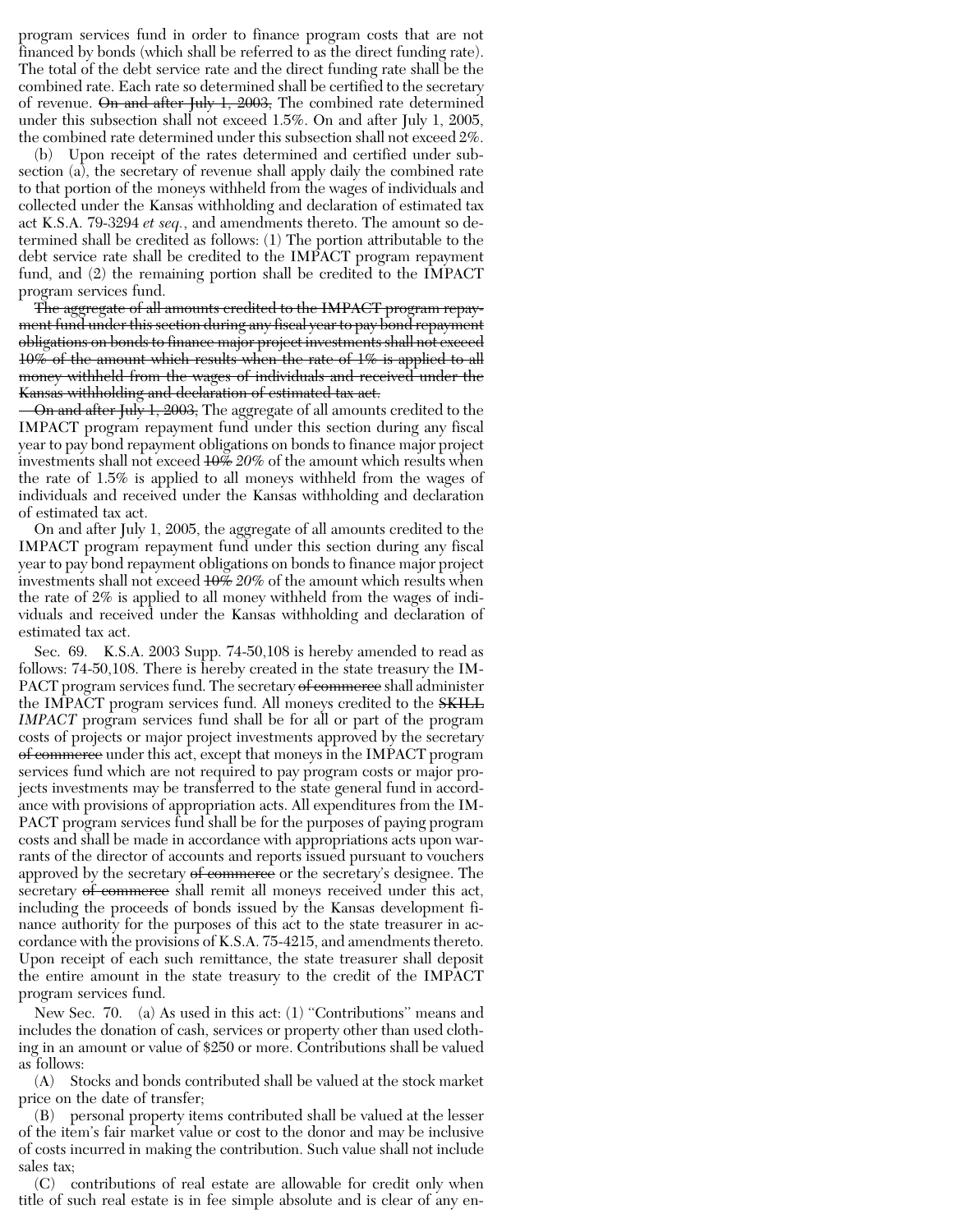cumberances; and

(D) the amount of credit allowable shall be based upon the lesser of two current independent appraisals conducted by state licensed appraisers;

(2) ''region'' means multi-county areas as defined by the secretary of commerce;

(3) ''regional foundation'' means any organization in Kansas that demonstrates capacity to provide economic development services to regions as defined by this act, and: (A) Has obtained a ruling from the internal revenue service of the United States department of treasury that such organization is exempt from income taxation under the provisions of section  $501(c)(3)$  or  $501(c)(6)$  of the federal internal revenue code;

(B) has been designated as a certified development company by the United States small business administration;

(C) has been designated as an economic development district by the United States department of commerce's economic development administration;

(D) has been organized as a regional planning commission under K.S.A. 12-744 et seq., and amendments thereto, or its predecessor, K.S.A. 12-716 et seq., and amendments thereto; or

(E) is incorporated in the state of Kansas as a nonstock, nonprofit corporation;

(4) ''rural community'' means any city having a population of fewer than 50,000 or except as otherwise provided, any unincorporated area. Unincorporated areas within any county having a population of more than 100,000 are not eligible; and

(5) ''taxpayer'' means: (A) Any business entity authorized to do business in the state of Kansas which is subject to the state income tax imposed by the provisions of the Kansas income tax act;

(B) any individual subject to the state income tax imposed by the provisions of the Kansas income tax act;

(C) any national banking association, state bank, trust company or savings and loan association paying an annual tax on its net income pursuant to article 11 of chapter 79 of the Kansas Statutes Annotated; or

(D) any insurance company paying the premium tax and privilege fees imposed pursuant to K.S.A. 40-252, and amendments thereto.

(b) For taxable years commencing after December 31, 2003, any taxpayer contributing to a regional foundation designated by the secretary of commerce, shall be allowed a credit, as provided in this act, against the tax imposed by the Kansas income tax act, the tax on net income of national banking associations, state banks, trust companies or savings and loan associations imposed under article 11 of chapter 79 of the Kansas Statutes Annotated, or the premium tax or privilege fees imposed pursuant to K.S.A. 40-252, and amendments thereto, if the proposal of the regional foundation is approved pursuant to this act.

(c) (1) The secretary of commerce is hereby authorized to promulgate rules and regulations for establishing criteria for evaluating proposals to designate regional foundations as defined by this act with the assistance of the secretary of revenue.

(2) The proposal shall set forth the program to be conducted, why the program is needed, the estimated amount to be invested in the program, composition of the board that shall be making investment decisions, policies stating the organization shall offer services to all counties in that region and the plans for implementing the program.

(3) The secretary of commerce shall select regional foundations pursuant to rules and regulations promulgated pursuant to subsection  $(c)(1)$ to use the sale of credits to establish regional business development funds.

(4) The total amount of credits allowed under this act shall not exceed \$2,500,000 for fiscal year 2005; \$2,500,000 for fiscal year 2006; and \$2,000,000 for fiscal year 2007. Each region as defined by this act shall receive an equal share of this allocation.

(5) Any credits not sold by such regional foundations shall be reclaimed by the secretary from such region and redistributed to other regions that sold all credits previously issued.

(6) The secretary shall annually review and approve or disapprove the proposal of each designated regional foundation for continued eligibility for tax credits. The department of commerce retains that right to reclaim credits in such cases the regional foundation closes or there is demonstrated violation of the organization's policies. Changes to the investment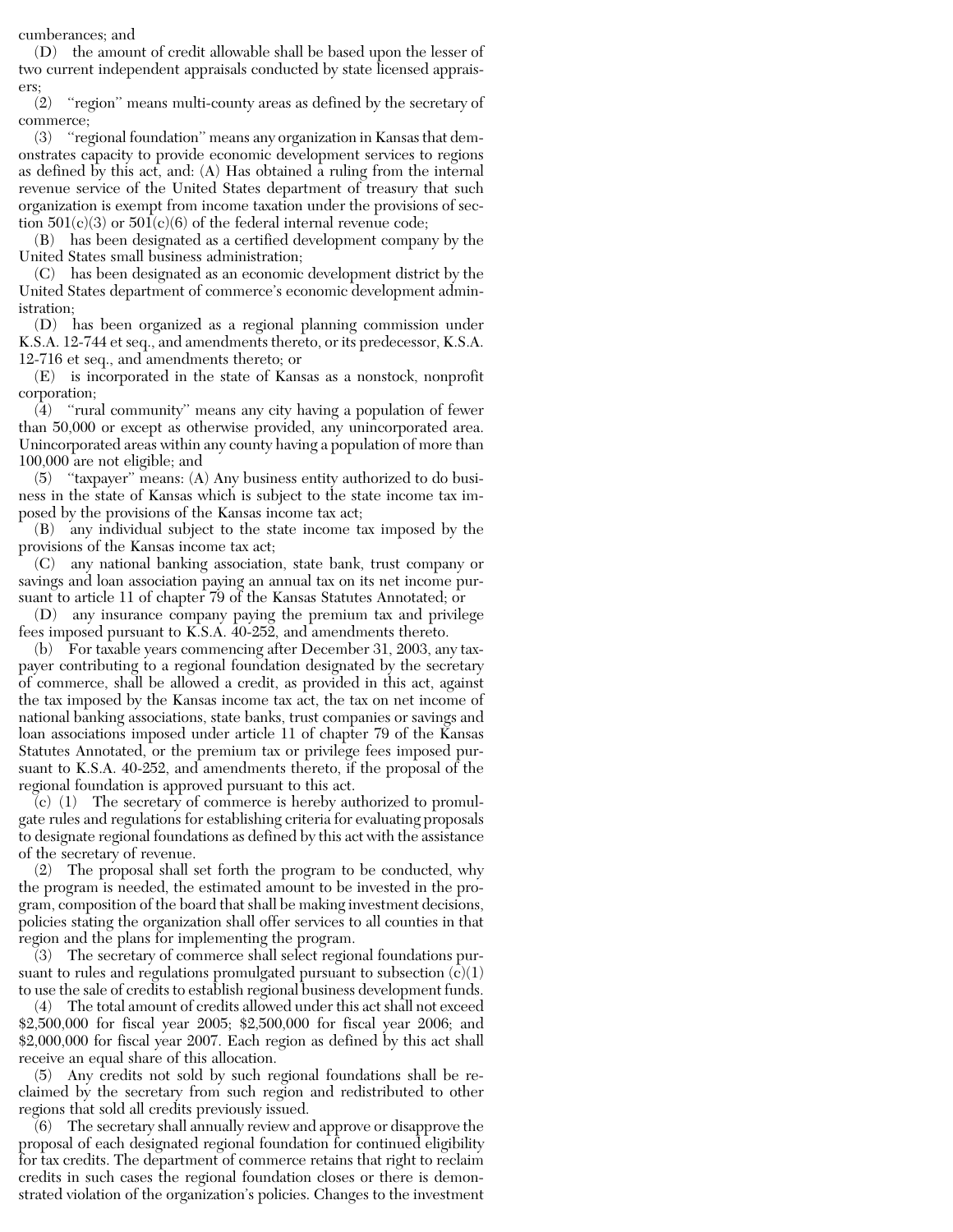policies of each regional foundation are subject to approval of the secretary.

(d) (1) The amount of credit allowed pursuant to this act, shall not exceed 50% of the total amount contributed during the taxable year by the taxpayer to a regional foundation approved pursuant to this act.

(2) If the amount of the credit allowed by this act, exceeds the taxpayer's income tax liability imposed under the Kansas income tax act, such excess amount shall be refunded to the taxpayer.

(e) The provisions of this act shall be applicable to all taxable years beginning after December 31, 2003.

Sec. 71. K.S.A. 40-2803 is hereby amended to read as follows: 40- 2803. For the purpose of computing the tax imposed upon life insurance companies under the provisions of this act the term ''net income'' shall mean the net taxable income for the preceding calendar year of such company as determined under the provisions of section 802 of the internal revenue code of 1954, as heretofore or hereafter amended. The term ''net income'' shall not include dividends received from stock issued by Kansas Venture Capital, Inc. to the extent such dividends are included in the Kansas taxable income of a corporation, interest income on obligations of this state or a political subdivision thereof which is specifically exempt from income tax under the laws of this state authorizing the issuance of such obligations. The term "net income" shall include the amount of any charitable contribution made to the extent the same is claimed as the basis for the credit allowed pursuant to K.S.A. 79-32,196*, and amendments thereto. The term ''net income'' shall include the amount of any contribution made to the extent the same is claimed as the basis for the credit allowed pursuant to section 70, and amendments thereto*. In case the entire business of such company is not transacted within this state, the net income for the purposes of this act shall be determined by multiplying such net income by a fraction, the numerator of which shall be the premiums received from business transacted within this state and the denominator of which is the amount of premiums received by such company from all its business. Insurance companies connected through stock ownership, which operate under common control and management are hereby authorized to make a consolidated return for the purpose of determining ''net income'' under the provisions of this section and intercompany transactions shall not be considered or included for the purpose of such determination.

Sec. 72. K.S.A. 40-2804 is hereby amended to read as follows: 40- 2804. For the purpose of computing the tax imposed under the provisions of this act the term ''net income'' as applied to a domestic fire and casualty insurance company shall mean the amount required to be reported as "net income" in the annual statement form required to be filed by such company with the Kansas commissioner of insurance under the provisions of K.S.A. 40-225, and amendments thereto; as applied to a domestic mutual hail insurance company the term ''net income'' shall mean the amount required to be reported as ''net income,'' annual increase in reserve fund in section VII of the annual statement form required to be filed by such company with the Kansas commissioner of insurance under the provisions of K.S.A. 40-225, and amendments thereto; and as applied to a domestic county mutual fire insurance company the term ''net income'' shall mean the amount required to be reported as ''net income,'' annual net gain in its combined reserve and general funds in section VII of the annual statement form required to be filed by such company with the Kansas commissioner of insurance under the provisions of K.S.A. 40- 225, and amendments thereto. If any such domestic fire and casualty insurance company, domestic mutual hail insurance company, or domestic county mutual fire insurance company does business in states other than Kansas its ''net income'' shall be determined by the proportion of net premiums (gross premiums less cancellations) received from business written in Kansas compared to total net premiums received from all its business. Insurance companies connected through stock ownership with a common parent corporation, which operate under common control and management are hereby authorized to make a consolidated return for the purpose of determining ''net income'' under the provisions of this section and intercompany transactions shall not be considered or included for the purpose of such determination. If a domestic insurance company is exempt for any reason from filing an annual statement with the Kansas insurance department, its net income shall be determined in the same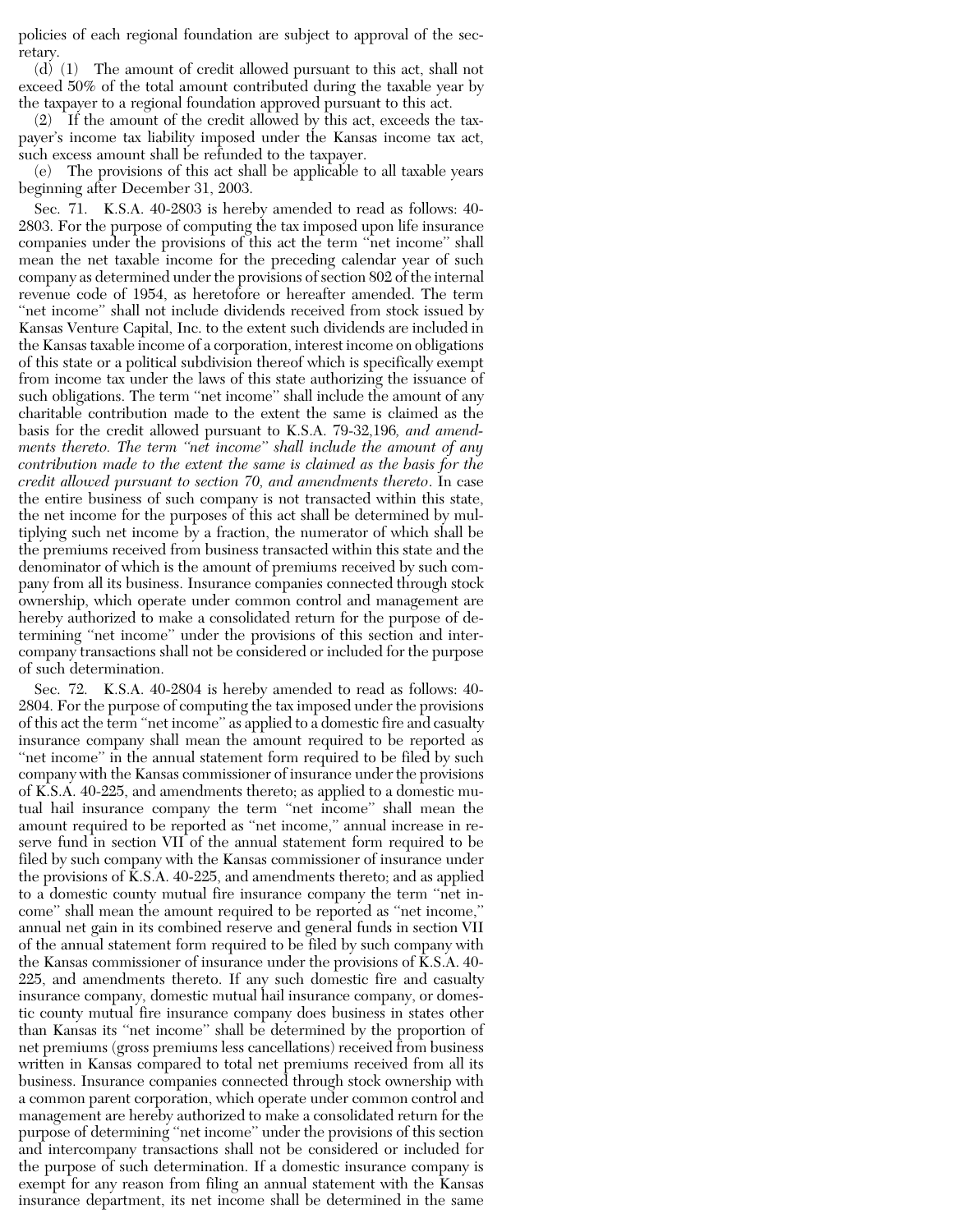manner as herein provided. For the purposes of this section, the term "net income" shall not include dividends received from stock issued by Kansas Venture Capital, Inc. to the extent such dividends are included in the Kansas taxable income of a corporation, interest income on obligations of this state or a political subdivision thereof which is specifically exempt from income tax under the laws of this state authorizing the issuance of such obligations. For the purposes of this section, the term ''net income'' shall include the amount of any charitable contribution made to the extent the same is claimed as the basis for the credit allowed pursuant to K.S.A. 79-32,196*, and amendments thereto. For the purposes of this section, the term ''net income'' shall include the amount of any contribution made to the extent the same is claimed as the basis for the credit allowed pursuant to section 70, and amendments thereto*.

Sec. 73. K.S.A. 2003 Supp. 79-32,117 is hereby amended to read as follows: 79-32,117. (a) The Kansas adjusted gross income of an individual means such individual's federal adjusted gross income for the taxable year, with the modifications specified in this section.

(b) There shall be added to federal adjusted gross income:

(i) Interest income less any related expenses directly incurred in the purchase of state or political subdivision obligations, to the extent that the same is not included in federal adjusted gross income, on obligations of any state or political subdivision thereof, but to the extent that interest income on obligations of this state or a political subdivision thereof issued prior to January 1, 1988, is specifically exempt from income tax under the laws of this state authorizing the issuance of such obligations, it shall be excluded from computation of Kansas adjusted gross income whether or not included in federal adjusted gross income. Interest income on obligations of this state or a political subdivision thereof issued after December 31, 1987, shall be excluded from computation of Kansas adjusted gross income whether or not included in federal adjusted gross income.

(ii) Taxes on or measured by income or fees or payments in lieu of income taxes imposed by this state or any other taxing jurisdiction to the extent deductible in determining federal adjusted gross income and not credited against federal income tax. This paragraph shall not apply to taxes imposed under the provisions of K.S.A. 79-1107 or 79-1108, and amendments thereto, for privilege tax year 1995, and all such years thereafter.

(iii) The federal net operating loss deduction.

(iv) Federal income tax refunds received by the taxpayer if the deduction of the taxes being refunded resulted in a tax benefit for Kansas income tax purposes during a prior taxable year. Such refunds shall be included in income in the year actually received regardless of the method of accounting used by the taxpayer. For purposes hereof, a tax benefit shall be deemed to have resulted if the amount of the tax had been deducted in determining income subject to a Kansas income tax for a prior year regardless of the rate of taxation applied in such prior year to the Kansas taxable income, but only that portion of the refund shall be included as bears the same proportion to the total refund received as the federal taxes deducted in the year to which such refund is attributable bears to the total federal income taxes paid for such year. For purposes of the foregoing sentence, federal taxes shall be considered to have been deducted only to the extent such deduction does not reduce Kansas taxable income below zero.

(v) The amount of any depreciation deduction or business expense deduction claimed on the taxpayer's federal income tax return for any capital expenditure in making any building or facility accessible to the handicapped, for which expenditure the taxpayer claimed the credit allowed by K.S.A. 79-32,177, and amendments thereto.

(vi) Any amount of designated employee contributions picked up by an employer pursuant to K.S.A. 12-5005, 20-2603, 74-4919 and 74-4965, and amendments to such sections.

(vii) The amount of any charitable contribution made to the extent the same is claimed as the basis for the credit allowed pursuant to K.S.A. 79-32,196, and amendments thereto.

(viii) The amount of any costs incurred for improvements to a swine facility, claimed for deduction in determining federal adjusted gross income, to the extent the same is claimed as the basis for any credit allowed pursuant to K.S.A. 2003 Supp. 79-32,204 and amendments thereto.

(ix) The amount of any ad valorem taxes and assessments paid and the amount of any costs incurred for habitat management or construction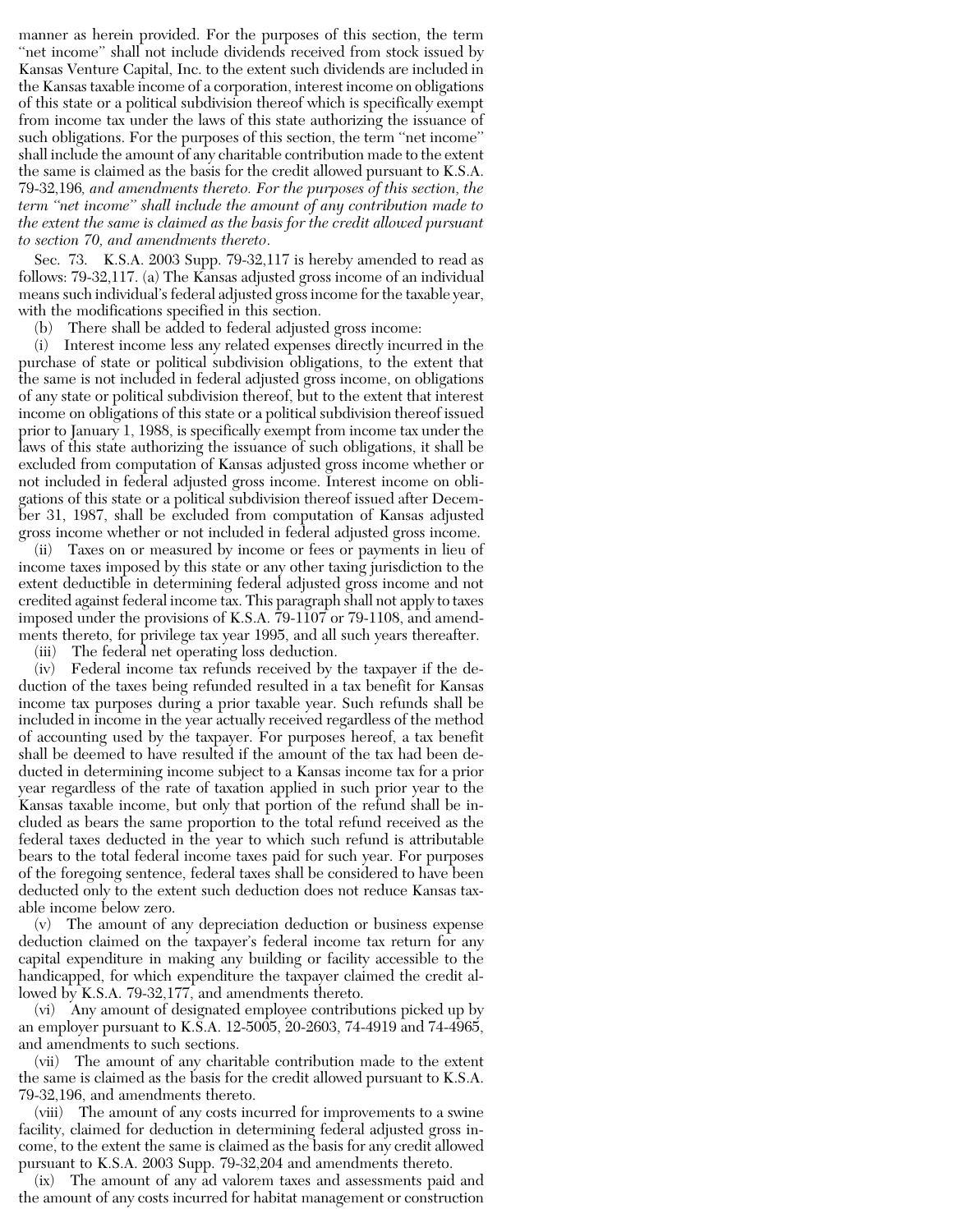and maintenance of improvements on real property, claimed for deduction in determining federal adjusted gross income, to the extent the same is claimed as the basis for any credit allowed pursuant to K.S.A. 79-32,203 and amendments thereto.

(x) Amounts received as nonqualified withdrawals, as defined by K.S.A. 2003 Supp. 75-643, and amendments thereto, if, at the time of contribution to a family postsecondary education savings account, such amounts were subtracted from the federal adjusted gross income pursuant to paragraph (xv) of subsection (c) of K.S.A. 79-32,117, and amendments thereto, or if such amounts are not already included in the federal adjusted gross income.

*(xi) The amount of any contribution made to the same extent the same is claimed as the basis for the credit allowed pursuant to section 70, and amendments thereto.*

(c) There shall be subtracted from federal adjusted gross income:

(i) Interest or dividend income on obligations or securities of any authority, commission or instrumentality of the United States and its possessions less any related expenses directly incurred in the purchase of such obligations or securities, to the extent included in federal adjusted gross income but exempt from state income taxes under the laws of the United States.

(ii) Any amounts received which are included in federal adjusted gross income but which are specifically exempt from Kansas income taxation under the laws of the state of Kansas.

(iii) The portion of any gain or loss from the sale or other disposition of property having a higher adjusted basis for Kansas income tax purposes than for federal income tax purposes on the date such property was sold or disposed of in a transaction in which gain or loss was recognized for purposes of federal income tax that does not exceed such difference in basis, but if a gain is considered a long-term capital gain for federal income tax purposes, the modification shall be limited to that portion of such gain which is included in federal adjusted gross income.

(iv) The amount necessary to prevent the taxation under this act of any annuity or other amount of income or gain which was properly included in income or gain and was taxed under the laws of this state for a taxable year prior to the effective date of this act, as amended, to the taxpayer, or to a decedent by reason of whose death the taxpayer acquired the right to receive the income or gain, or to a trust or estate from which the taxpayer received the income or gain.

(v) The amount of any refund or credit for overpayment of taxes on or measured by income or fees or payments in lieu of income taxes imposed by this state, or any taxing jurisdiction, to the extent included in gross income for federal income tax purposes.

(vi) Accumulation distributions received by a taxpayer as a beneficiary of a trust to the extent that the same are included in federal adjusted gross income.

(vii) Amounts received as annuities under the federal civil service retirement system from the civil service retirement and disability fund and other amounts received as retirement benefits in whatever form which were earned for being employed by the federal government or for service in the armed forces of the United States.

(viii) Amounts received by retired railroad employees as a supplemental annuity under the provisions of 45 U.S.C.  $22\bar{8}b$  (a) and  $228c$  (a)(1) *et seq.*

(ix) Amounts received by retired employees of a city and by retired employees of any board of such city as retirement allowances pursuant to K.S.A. 13-14,106, and amendments thereto, or pursuant to any charter ordinance exempting a city from the provisions of K.S.A. 13-14,106, and amendments thereto.

(x) For taxable years beginning after December 31, 1976, the amount of the federal tentative jobs tax credit disallowance under the provisions of 26 U.S.C. 280 C. For taxable years ending after December 31, 1978, the amount of the targeted jobs tax credit and work incentive credit disallowances under 26 U.S.C. 280 C.

(xi) For taxable years beginning after December 31, 1986, dividend income on stock issued by Kansas Venture Capital, Inc.

(xii) For taxable years beginning after December 31, 1989, amounts received by retired employees of a board of public utilities as pension and retirement benefits pursuant to K.S.A. 13-1246, 13-1246a and 13-1249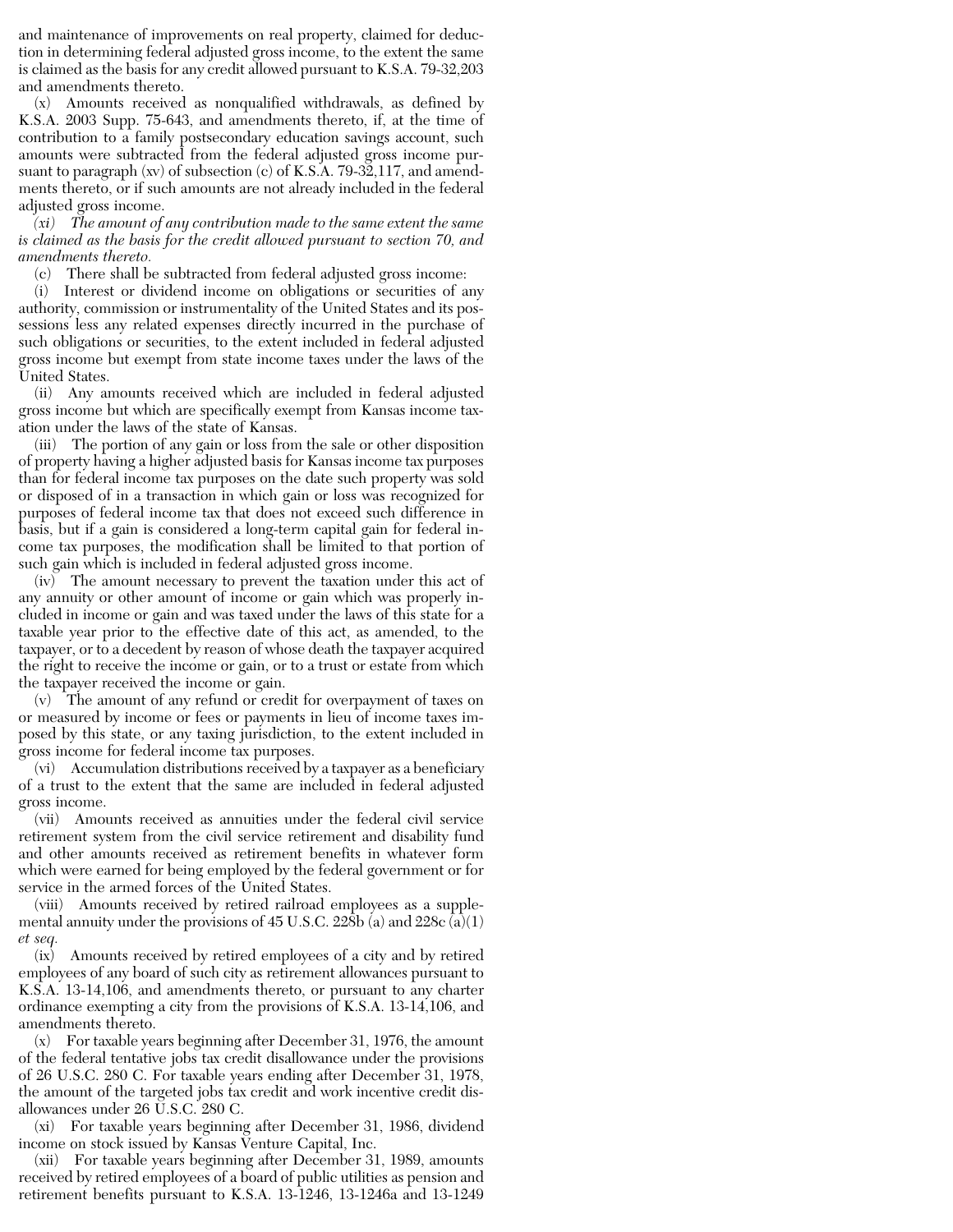and amendments thereto.

(xiii) For taxable years beginning after December 31, 1993, the amount of income earned on contributions deposited to an individual development account under K.S.A. 79-32,117h, and amendments thereto.

(xiv) For all taxable years commencing after December 31, 1996, that portion of any income of a bank organized under the laws of this state or any other state, a national banking association organized under the laws of the United States, an association organized under the savings and loan code of this state or any other state, or a federal savings association organized under the laws of the United States, for which an election as an S corporation under subchapter S of the federal internal revenue code is in effect, which accrues to the taxpayer who is a stockholder of such corporation and which is not distributed to the stockholders as dividends of the corporation.

(xv) For all taxable years beginning after December 31, 1999, amounts not exceeding \$2,000, or \$4,000 for a married couple filing a joint return, for each designated beneficiary which are contributed to a family postsecondary education savings account established under the Kansas postsecondary education savings program for the purpose of paying the qualified higher education expenses of a designated beneficiary at an institution of postsecondary education. The terms and phrases used in this paragraph shall have the meaning respectively ascribed thereto by the provisions of K.S.A. 2003 Supp. 75-643, and amendments thereto, and the provisions of such section are hereby incorporated by reference for all purposes thereof.

(d) There shall be added to or subtracted from federal adjusted gross income the taxpayer's share, as beneficiary of an estate or trust, of the Kansas fiduciary adjustment determined under K.S.A. 79-32,135, and amendments thereto.

(e) The amount of modifications required to be made under this section by a partner which relates to items of income, gain, loss, deduction or credit of a partnership shall be determined under K.S.A. 79-32,131, and amendments thereto, to the extent that such items affect federal adjusted gross income of the partner.

New Sec. 74. (a) The purpose of the Kansas angel investor tax credit act is to facilitate the availability of equity investment in businesses in the early stages of commercial development and to assist in the creation and expansion of Kansas businesses, which are job and wealth creating enterprises, by granting tax credits against the Kansas income tax liability of investors investing in these businesses. The Kansas angel investor tax credit act shall be administered by the Kansas technology enterprise corporation with the primary goal of encouraging individuals to provide seedcapital financing for emerging, Kansas businesses engaged in the development, implementation and commercialization of innovative technologies, products and services.

(b) This act shall be known and may be cited as the Kansas angel investor tax credit act.

New Sec. 75. As used in this act:

(a) ''Angel investor'' and ''investor'' mean an accredited individual investor of high net worth, as defined in 17 C.F.R. 230.501(a) as in effect on the effective date of this act, who seeks high returns through private investments in start-up companies and may seek active involvement in business, such as consulting and mentoring the entrepreneur;

(b) ''cash investment'' means money or money equivalent in consideration for qualified securities;

(c) ''corporation'' means the Kansas technology enterprise corporation, a public instrumentality created pursuant to K.S.A.74-8101, and amendments thereto;

"Kansas business" means any business owned by an individual, any partnership, association or corporation domiciled in Kansas, or any corporation, even if a wholly owned subsidiary of a foreign corporation, that does business primarily in Kansas or does substantially all of such businesses' production in Kansas;

(e) ''qualified Kansas business'' means the Kansas businesses that are approved and certified as qualified Kansas businesses as provided in section 4, and amendments thereto;

(f) ''qualified securities'' means a cash investment through any one or more forms of financial assistance as provided in this subsection that have been approved in form and substance by the Kansas technology enter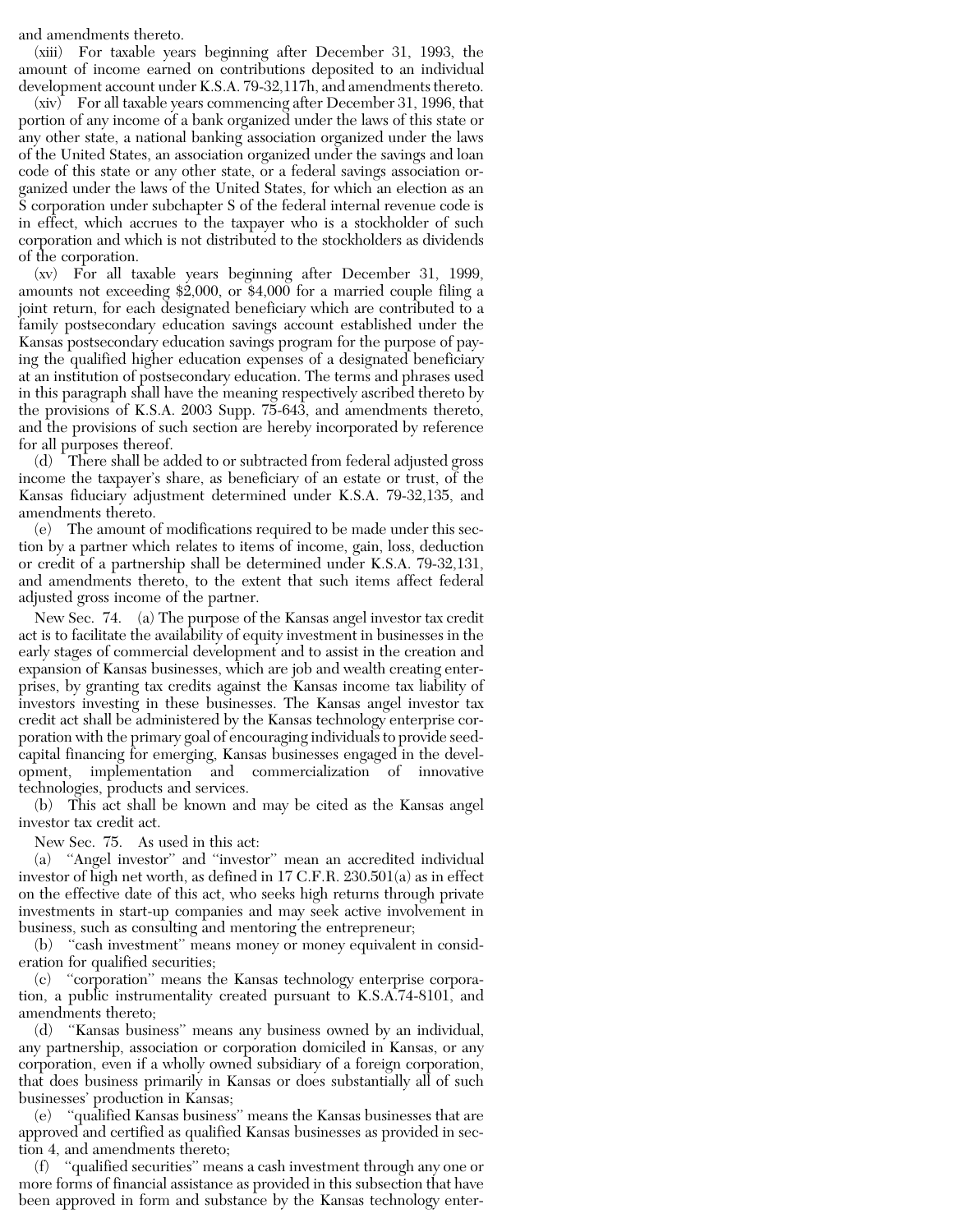prise corporation. Such forms of financial assistance are: (1) Any form of equity, such as: (A) A general or limited, partnership interest; (B) common stock; (C) preferred stock, with or without voting rights, without regard to seniority position, and whether or not convertible into common stock; or (D) any form of subordinate or convertible debt, or both, with warrants or other means of equity conversion attached; or

(2) a debt instrument, such as a note or debenture that is secured or unsecured, subordinated to the general creditors of the debtor and requires no payments of principal, other than principal payments required to be made out of any future profits of the debtor, for at least a sevenyear period after commencement of such debt instrument's term; and

(g) ''secretary'' means the secretary of the department of commerce. New Sec. 76. (a) A credit against the tax imposed by article 32 of chapter 79 of the Kansas Statutes Annotated on the Kansas taxable income of an angel investor and against the tax imposed by K.S.A. 40-252, and amendments thereto, shall be allowed for a cash investment in the qualified securities of a qualified Kansas business. The credit shall be in a total amount equal to 50% of such investors' cash investment in any qualified Kansas business, subject to the limitations set forth in subsection (b). This tax credit may be used in its entirety in the taxable year in which the cash investment is made except that no tax credit shall be allowed in a year prior to January 1, 2005. If the amount by which that portion of the credit allowed by this section exceeds the investors' liability in any one taxable year, beginning in the year 2005, the remaining portion of the credit may be carried forward until the total amount of the credit is used. If the investor is a corporation having an election in effect under subchapter S or limited liability corporation of the federal internal revenue code or a partnership, the credit provided by this section shall be claimed by the shareholders of corporations or the partners of a partnership in the same manner as shareholders or partners account for such shareholder's or partner's proportionate shares of the income or loss of these corporations or partnership.

(b) The secretary of revenue shall not allow tax credits that are attributable to an individual investor of more than \$50,000 of cash investments in the qualified securities of a single Kansas business or for cash investments in the qualified securities of more than five Kansas businesses each year. No tax credits authorized by this act shall be allowed for any cash investments in qualified securities for any year after the year 2016. The cumulative aggregate amount of the tax credits allowed by the secretary of revenue, pursuant to this act, shall not exceed \$20,000,000. The total amount of tax credits which may be allowed under this section shall not exceed \$2,000,000 per tax year.

(c) A cash investment in a qualified security shall be deemed to have been made on the date of acquisition of the qualified security, as such date is determined in accordance with the provisions of the internal revenue code.

(d) No investor shall claim a credit under this section for cash investments in Kansas venture capital, inc. No Kansas venture capital company shall qualify for the tax credit for an investment in a fund created by articles 81, 82, 83 or 84 of chapter 74 of the Kansas Statutes Annotated.

(e) Any investor that is not subject to taxation under the provisions of article 32, chapter 79 of the Kansas Statutes Annotated and that makes a cash investment in a qualified security of a qualified Kansas business shall be deemed to acquire an interest in the nature of a transferable credit limited to an amount equal to 50% of this cash investment. This interest may be transferred to an investor and be claimed by this investor as a credit against the investor's Kansas income tax liability beginning in the year provided in subsection (a). No person shall be entitled to a refund for the interest created under this section. Only the full credit for any one investment may be transferred and this interest may only be transferred one time. A credit acquired by transfer shall be subject to the limitations prescribed in this section. Documentation of any credit acquired by transfer shall be provided by the investor in the manner required by the director of taxation.

(f) The reasonable costs of the administration of this act, the review of applications for certification as qualified Kansas businesses and the issuance of tax credits authorized by this act shall be reimbursed through fees paid by the qualified Kansas businesses and the investors or the transferees of investors, according to a reasonable fee schedule adopted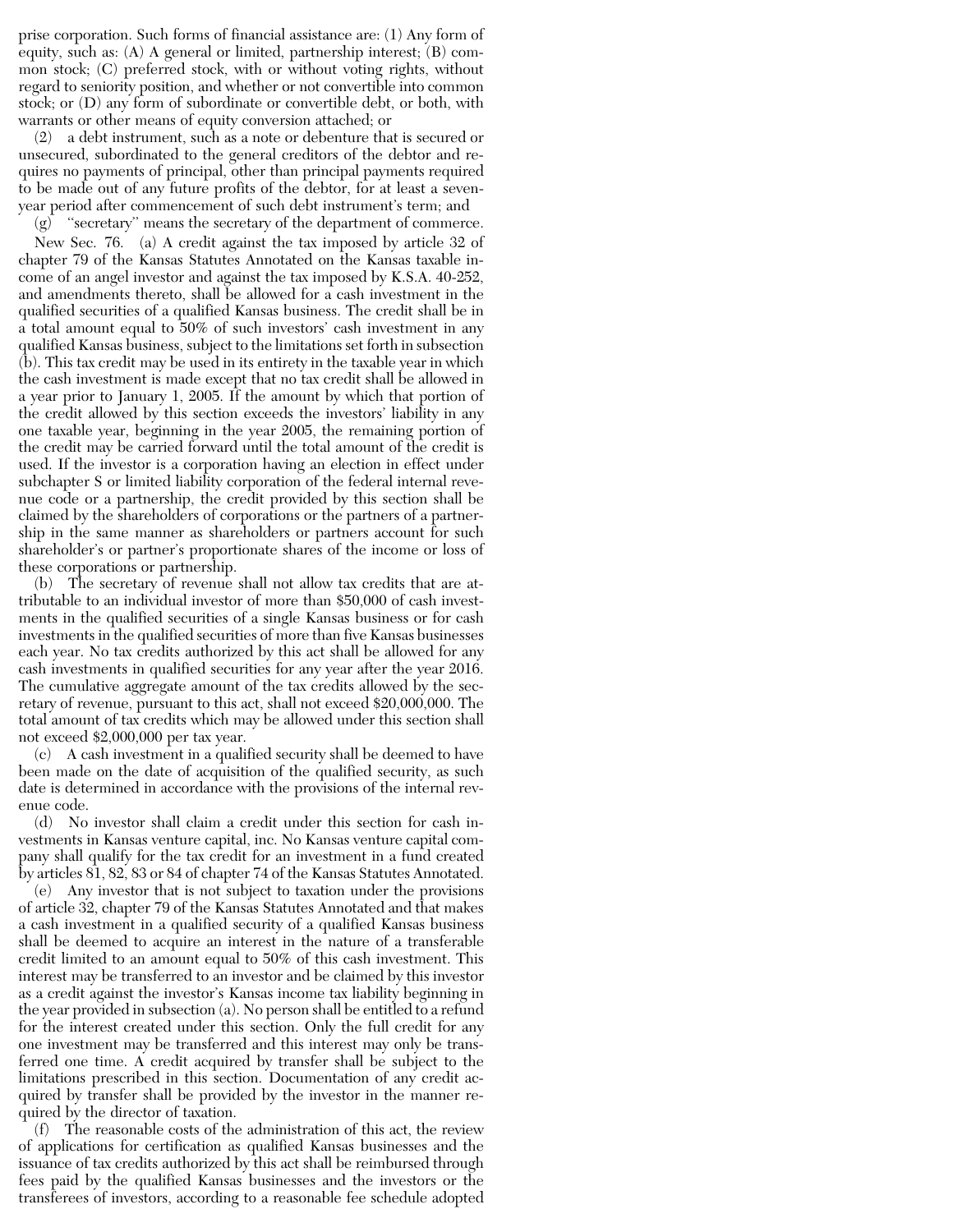## by the corporation.

New Sec. 77. (a) Before an angel investor may be entitled to receive tax credits, as authorized by this act, such investor must have made a cash investment in a qualified security of a qualified Kansas business. This business must have been approved by the corporation as a qualified Kansas business prior to the date on which the cash investment was made. To be designated as a qualified Kansas business, a business must make application to the corporation in accordance with the provisions of this section.

(b) Such application to the corporation shall be in form and substance as required by the corporation, but shall include at least the following:

(1) The name of the business and certified copies of the organizational documents of the business;

(2) a business plan, including a description of the business and the management, product, market and financial plan of business;

(3) a statement of the business innovative and proprietary technology, product or service;

(4) a statement of the potential economic impact of the enterprise, including the number, location and types of jobs expected to be created;

(5) a description of the qualified securities to be issued, the consideration to be paid for the qualified securities, the amount of any tax credits requested and the earliest year in which the tax credits may be redeemed;

(6) a statement of the amount, timing and projected use of the proceeds to be raised from the proposed sale of qualified securities; and

(7) such other information as the corporation may request, such as the names, addresses and taxpayer identification numbers of all investors who may qualify for the tax credit. Such list of investors who may qualify for the tax credits shall be amended as new qualified securities are sold or as any information on the list shall change.

(c) No business shall be designated as a qualified Kansas business unless such business meets all of the following criteria:

(1) The business must not have had annual gross revenues of more than \$5,000,000 in the most recent tax year of the business;

(2) the business must have been in operation for less than five years;

(3) the business must not be engaged primarily in any one or more of the following enterprises: (A) Any service provider set forth in K.S.A. 17-2707, and amendments thereto; (B) the business of banking, savings and loan or lending institutions, credit or finance, or financial brokerage or investments;  $(C)$  the provision of professional services, such as legal, accounting or engineering services; (D) governmental, charitable, religious or trade organizations; (E) the ownership, development, brokerage, sales or leasing of real estate;  $(F)$  insurance;  $(G)$  construction or construction management or contracting; (H) business consulting or brokerage; (I) any business engaged primarily as a passive business, having irregular or non-continuous operations, or deriving substantially all of the income of the business from passive investments that generate interest, dividends, royalties, or capital gains, or any business arrangements the effect of which is to immunize an investor from risk of loss; (J) any Kansas certified capital formation company; and  $(K)$  any activity that is in violation of the law.

(4) The business must satisfy all other requirements of this act.

(d) Notwithstanding the requirements of subsection (c), a business may be considered as a qualified Kansas business under the provisions of this act if such business falls within a standard industrial classification code.

(e) The portions of documents and other materials submitted to the corporation that contain trade secrets shall be kept confidential and shall be maintained in a secured environment by the president of the corporation. For the purposes of this act, such portions of documents and other materials means any customer lists, any formula, compound, production data or compilation of information certain individuals within a commercial concern using such portions of documents and other material means to fabricate, produce or compound an article of trade, or, any service having commercial value, which gives the user an opportunity to obtain a business advantage over competitors who do not know or use such service.

(f) A qualified Kansas business shall have the burden of proof to demonstrate to the corporation the qualifications of the business under this section and shall have the obligation to notify the corporation in a timely manner of any changes in the qualifications of the business or in the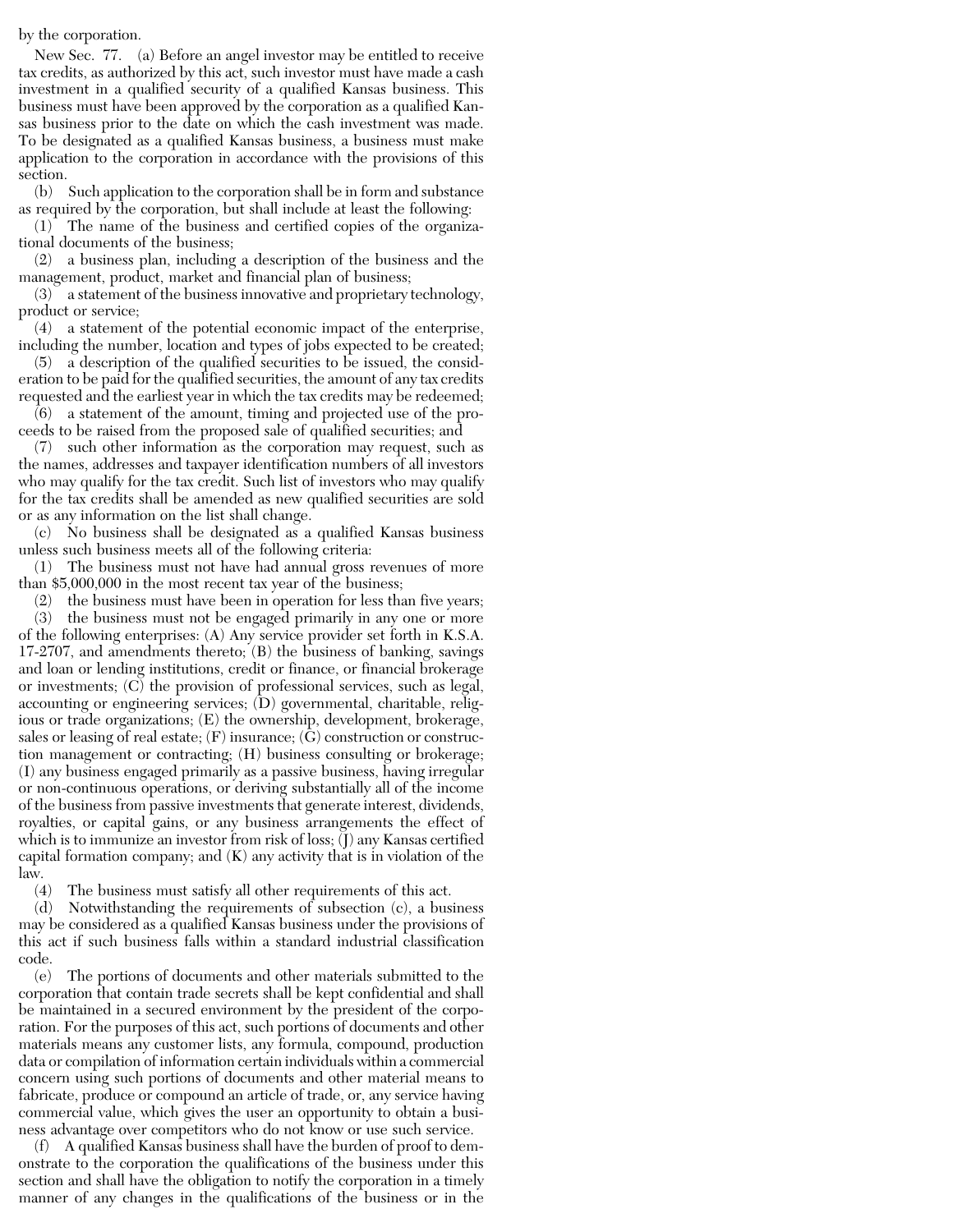eligibility of investors to claim a tax credit for cash investment in a qualified security.

New Sec. 78. The designation of a business as a qualified Kansas business shall be made by the corporation. A business shall be so designated if the corporation determines, based upon the application submitted by the business and any additional investigation the staff of the corporation shall make, that the following criteria have been or shall be satisfied:

(1) The business has a reasonable chance of success;

(2) the ability of investors in the business to receive tax credits for cash investments in qualified securities of the business is necessary, because funding otherwise available for the business is not available on commercially reasonable terms;

(3) the business has the reasonable potential to create measurable employment within the state;

 $(4)$  the business has an innovative and proprietary technology, product and service;

(5) the existing owners of the business and other founders have made or are committed to make a substantial financial and time commitment to the business;

(6) the securities to be issued and purchased are qualified securities; and

(7) binding commitments have been made by the business to the corporation for adequate reporting of financial data, including a requirement for an annual report, or, if required by the board of directors of the corporation, an annual audit of the financial and operational records of the business, the right of access to the financial records of the business and the right of the corporation to record and publish normal and customary data and information related to the issuance of tax credits that are not otherwise determined to be trade or business secrets.

New Sec. 79. (a) Each qualified Kansas business for which tax credits have been issued pursuant to this act shall report to the corporation on an annual basis, the following: (1) The name, address and taxpayer identification number of each angel investor who has made cash investment in the qualified securities of a qualified Kansas business and has received tax credits for this investment during the preceding year and all other preceding years; (2) the amounts of these cash investments by each angel investor and a description of the qualified securities issued in consideration of such cash investments; (3) the name, address and taxpayer identification number of each investor to which tax credits issued pursuant to this act have been transferred by the original angel investor; and (4) any additional information as the corporation may require pursuant to this act.

(b) The corporation shall transmit annually to the governor, the secretary, the standing committee on commerce of the senate, the standing committee on economic development of the house of representatives, the joint committee on economic development, and Kansas, Inc. a report, based upon information received from each qualified Kansas business for which tax credits have been issued during the preceding year, describing the following: (1) The manner in which the purpose, as described in this act, has been carried out; (2) the total cash investments made for the purchase of qualified securities of qualified Kansas businesses during the preceding year and cumulatively since the inception of this act; (3) an estimate of jobs created and jobs preserved by cash investments made in qualified securities of qualified Kansas businesses; and (4) an estimate of the multiplier effect on the Kansas economy of the cash investments made pursuant to this act.

(c) The secretary shall provide the information specified in subsection (b) to the department of revenue on an annual basis. The secretary shall conduct an annual review of the activities undertaken pursuant to this act to ensure that tax credits issued pursuant to this act are issued in compliance with the provisions of this act or rules and regulations promulgated by the department or the corporation with respect to this act. The reasonable costs of the annual review shall be paid by the corporation according to a reasonable fee schedule adopted by the secretary.

(d) Any violation of the reporting requirements set forth in this section shall be grounds for undesignation of a qualified Kansas business under this section.

(e) If the secretary determines that a business is not in substantial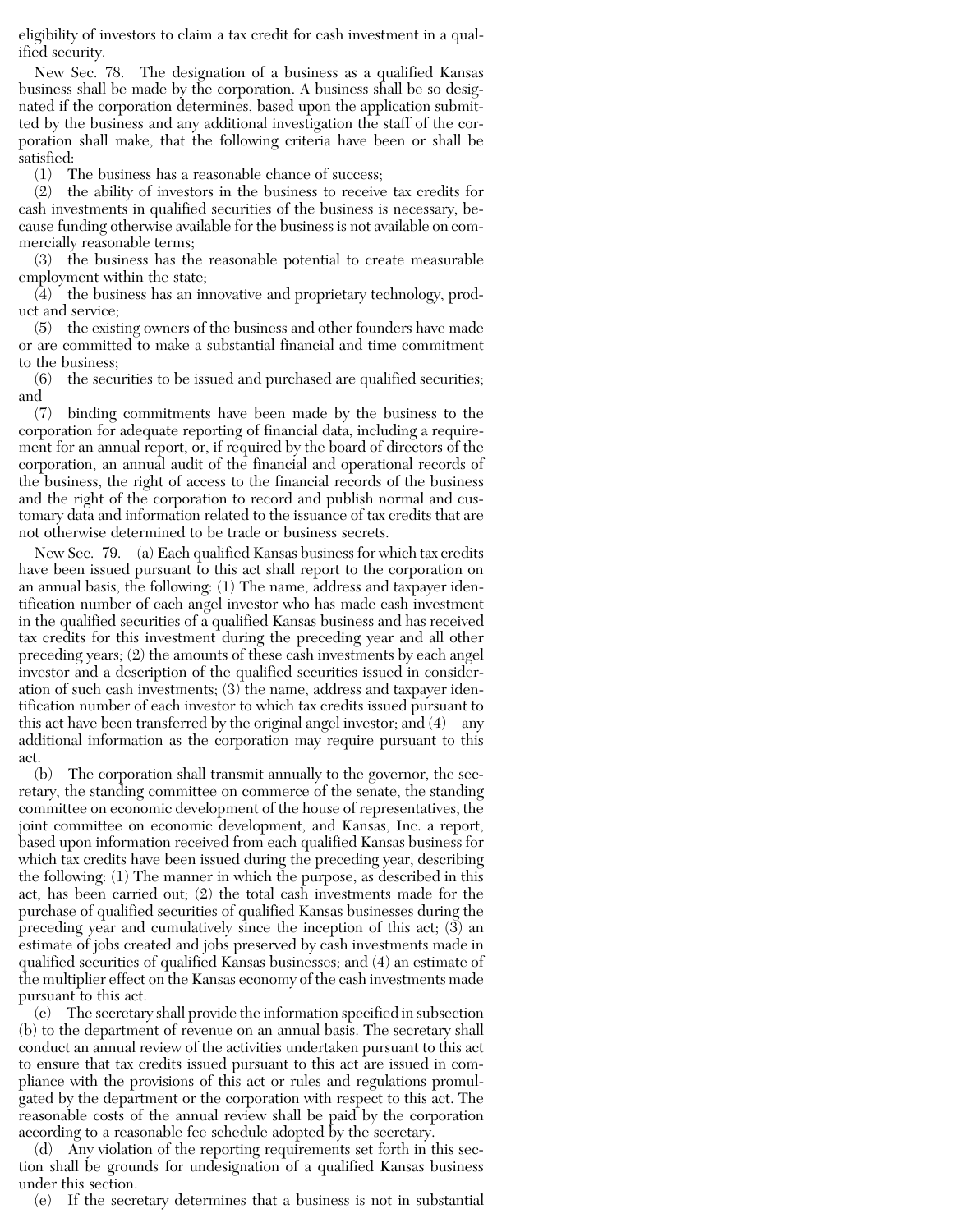compliance with the requirements of this act to maintain its designation, the secretary, by written notice, shall inform the officers of the qualified Kansas business and the business that such business will lose designation as a qualified Kansas business in 120 days from the date of mailing of the notice unless such business corrects the deficiencies and is once again in compliance with the requirements for designation.

 $(f)$  At the end of the 120-day period, if the qualified Kansas business is still not in substantial compliance, the secretary shall send a notice of loss of designation to the business, the corporation, the secretary of the department of revenue and to all known investors in the business. Loss of designation of a qualified Kansas business shall preclude the issuance of any additional tax credits with respect to this business and the corporation shall not approve the application of such business as a qualified Kansas business. Upon loss of the designation as a qualified Kansas business or if a business loses its designation as a qualified Kansas business under this act by moving its operations outside Kansas within 10 years after receiving financial assistance under this act, such business shall repay such financial assistance to the corporation, in an amount determined by the corporation. Each qualified Kansas business that loses such designation shall enter into a repayment agreement with the corporation specifying the terms of such repayment obligation.

(g) Angel investors in a qualified Kansas business shall be entitled to keep all of the tax credits claimed under this act.

(h) The department and the corporation may prepare and adopt procedures concerning the performance of the duties placed upon each respective entity by this act.

New Sec. 80. The state of Kansas shall not be held liable for any damages to any investor that makes an investment in any qualified security of a qualified Kansas business.

New Sec. 81. (a) The purpose of the Kansas downtown redevelopment act is to promote, stimulate and develop the general and economic welfare of the state of Kansas and its rural and low income communities, to encourage the rehabilitation and use of real property located in downtown areas that have become vacant or minimally utilized and to assist in the development and redevelopment of eligible areas within cities and counties thereby promoting the general welfare of the citizens of this state, by authorizing cities and counties to apply to the department of commerce to designate downtown redevelopment areas, wherein rebate of real property tax increments collected from real property may apply to properties which have undergone approved improvements.

(b) This act shall be known and may be cited as the Kansas downtown redevelopment act.

New Sec. 82. For the purposes of this act, the following terms shall have the meanings provided herein, unless the context clearly indicates, otherwise:

(a) ''Base year appraised value'' means the appraised value, as determined by the county appraiser, of the real property located within the boundaries of a downtown redevelopment area for the tax year immediately preceding a twelve-month period in which an investment for improvements to the real property or trade fixtures therein, equal to or exceeding 25% of the appraised value of the real property, was made;

"core commercial district" means an area of a city or unincorporated area of a county characterized by a variety of compact commercial, office, residential and public uses that make it most directly analogous to central business districts commonly identified by zoning regulations;

(c) ''distressed community'' means an area in which 20% or more of the population of all ages for each census tract located within the area has an income below the poverty level as reported in the most recently completed decennial census published by the U.S. bureau of the census;

(d) ''downtown redevelopment area'' or ''redevelopment area'' means an area designated by the secretary of commerce pursuant to this act for the purpose of identifying real property that is eligible to receive tax benefits as provided in section 84, and amendments thereto;

(e) ''governing body'' means the governing body of a city or county; (f) ''real property taxes'' means all taxes levied on an ad valorem basis upon land and the improvements thereon;

"secretary" means the secretary of the department of commerce; and

(h) ''tax increment'' means all real property taxes assessed pursuant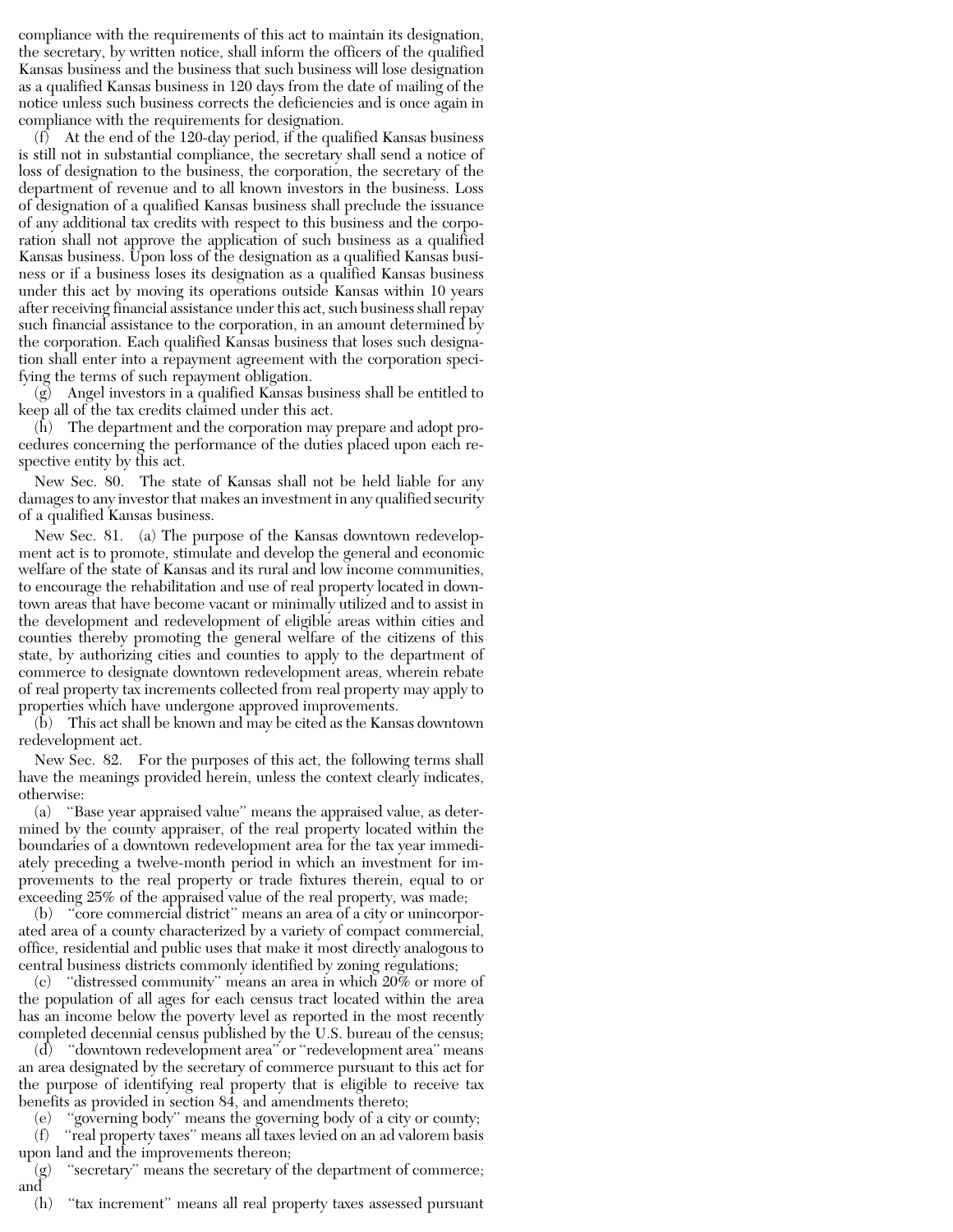to K.S.A. 79-1439, and amendments thereto, to the amount of the current appraised value of the property in excess of the base year appraised value of the property located within a redevelopment area or proposed redevelopment area.

New Sec. 83. (a) The governing body of a city or of an unincorporated area of a county proposing to establish a downtown redevelopment area shall make a written application to the secretary of the department of commerce for the designation of a downtown redevelopment area. Applications shall be made in a format approved by the secretary.

(b) After a review of the application and after an examination of the facts alleged, the secretary may approve the application based upon one or more of the following criteria:

(1) The city or unincorporated area of a county in which the redevelopment area is proposed has a population of less than 50,000 or the proposed redevelopment area qualifies as a distressed community;

(2) the proposed redevelopment area is located in a well-defined, core commercial district of the city or the unincorporated area of the county;

(3) if the structures located within the proposed redevelopment area have a vacancy rate that exceeds 15%; or

(4) the average appraised valuation of the properties located within the proposed redevelopment area has not increased by more than 15% in the past 10 years.

(c) In the event the secretary denies an application to designate a downtown redevelopment area, the secretary shall, within 90 days of the denial, issue a written statement of the controlling facts relied upon to the governing body of the city or of the unincorporated area of the county that requested the designation.

New Sec. 84. (a) The owner of real property located within a downtown redevelopment area may submit a written application to the governing body of the city or of the unincorporated area of the county in which the redevelopment area is located to request downtown redevelopment area tax benefits. The application for tax benefits shall be made on a form approved by the governing body of the city or of the unincorporated area of the county or such governing body's designee, and shall be accompanied by copies of dated records that verify the applicant's investment in improvements to the real property or trade fixtures located therein.

(b) After a review of the application for redevelopment tax benefits and after an examination of the facts alleged, the governing body of the city or of the unincorporated area of the county in which the downtown redevelopment area is located shall either approve or deny the application for redevelopment tax benefits based upon the following criteria:

(1) The applicant has made, within a twelve-month period, an investment in improvements to the real property or trade fixtures located therein, the value of which is equivalent to or exceeds 25% of the appraised value of the property, as determined by the county appraiser, for the immediately preceding tax year; and

(2) the real property that is the subject of the application is in full compliance with city ordinances or county resolutions.

New Sec. 85. Real property that has been approved for downtown redevelopment tax benefits pursuant to section 84, and amendments thereto, shall be assessed and taxed for real property tax purposes pursuant to law in the same manner that such property would be assessed and taxed if it had not been approved for downtown redevelopment tax benefits. All real property taxes assessed to the base year appraised value shall be credited to the fund for the purpose of returning all or part of the property tax increment to the taxpayer in the form of a rebate of 100% each year in years one through five, 80% in year six, 60% in year seven, 40% in year eight and 20% in year nine. No rebate shall be paid on or after the tenth year. Upon payment of taxes by the taxpayer, the rebate must be made within 30 days after the next distribution date as specified in K.S.A. 12-1678a, and amendments thereto.

Sec. 86. K.S.A. 12-1771, 12-1772, 40-2803, 40-2804, 74-8224, 74- 8227, 74-8228 and 74-8229 and K.S.A. 2003 Supp. 12-1770a, 74-50,103, 74-50,104, 74-50,107, 74-50,108, 74-8004, 74-8221, 74-8222, 74-8223, 74-8225, 74-8226 and 79-32,117 are hereby repealed.

Sec. 87. This act shall take effect and be in force from and after its